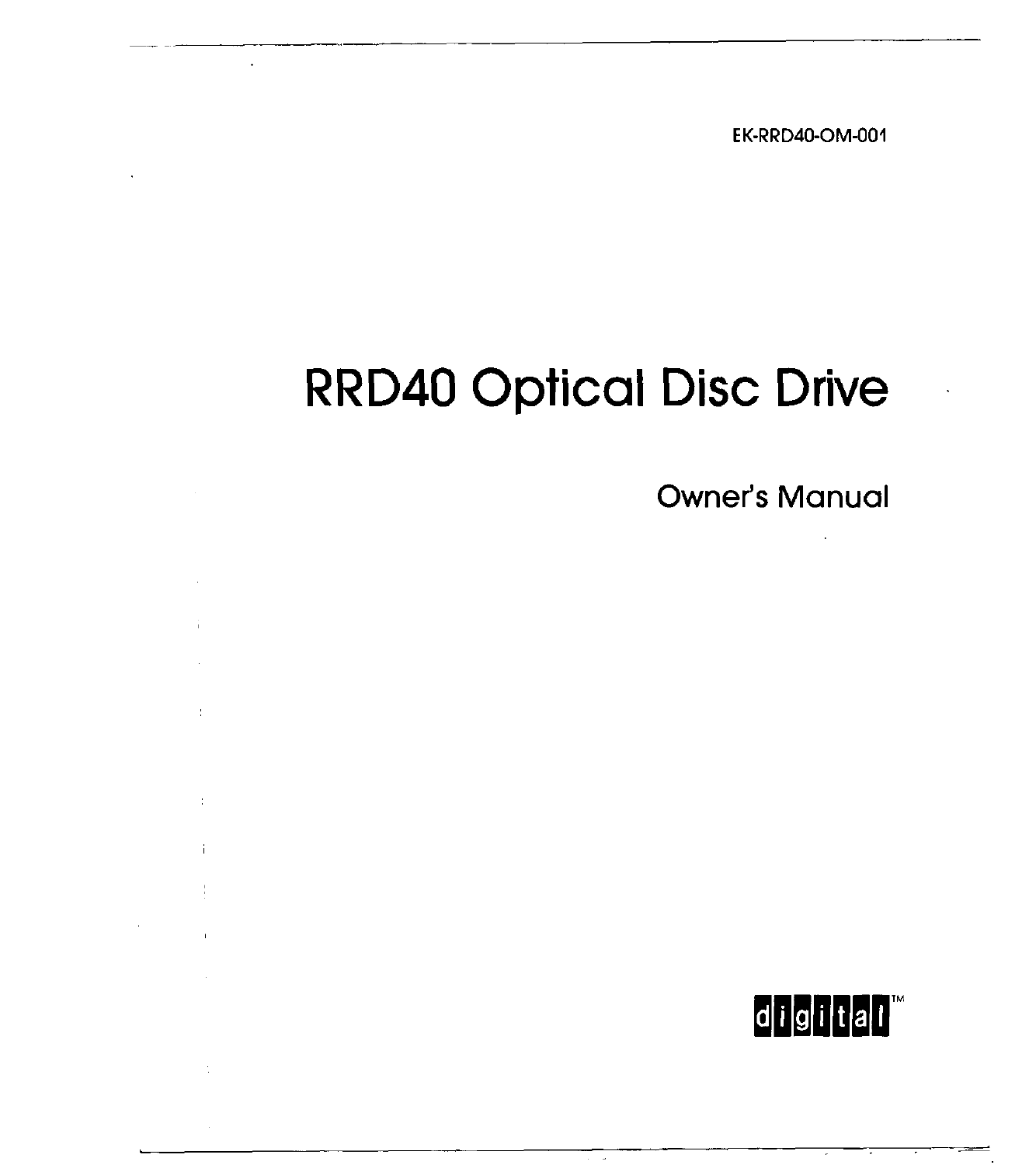EK-RRD40-OM-001

# **RRD40 Optical Disc Drive**

Owner's Manual

Prepared by Educational Services of Digital Equipment Corporation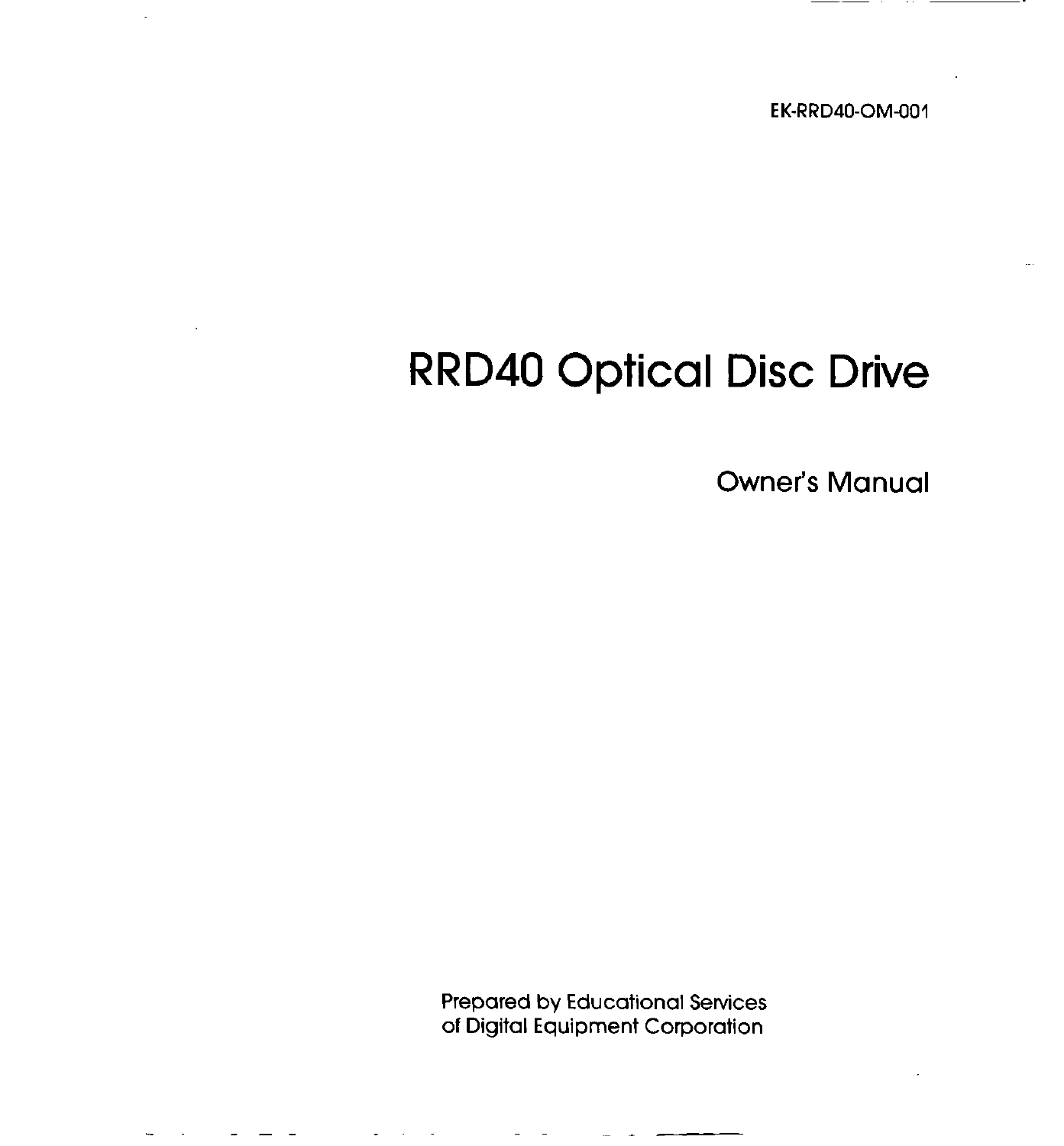#### **September 1988**

Copyright ©1988 by Digital Equipment Corporation.

All Rights Reserved. Printed in U.S.A.



DANGER INVISIBLE LASER RADIATION WHEN OPEN. AVOID DIRECT EXPOSURE TO BEAM

#### **WARNING**

 $\frac{1}{2}$ 

 $\sim$   $\sim$ 

#### **Use of controls and adjustments or performance of procedures other than those specified herein may result in hazardous radiation exposure.**

NOTICE: This equipment generates, uses, and may emit radio frequency energy. The equipment has been type tested and found to comply with the limits for a Class A computing device pursuant to Subpart J of Part 15 of FCC Rules, which are designed to provide reasonable protection against such radio frequency interference when operated in a commercial environment. Operation of this equipment in a residential area may cause interference in which case the user at his own expense may be required to talce measures to correct the interference.

The information in this document is subject to change without notice and should not be construed as a commitment by Digital Equipment Corporation.

Digital Equipment Corporation assumes no responsibility for any errors that may appear in this document.

The software, if any, described in this document is furnished under a license and may be used or copied only in accordance with the terms of such license. No responsibility is assumed for the use or reliability of software or equipment that is not supplied by Digital Equipment Corporation or its affiliated companies.

The following are trademarks of Digital Equipment Corporation:

| diightali <sup>n</sup> | <b>DECservice</b> | MicroVAX      | $Q22 - Bus$       | <b>VAX</b>            |
|------------------------|-------------------|---------------|-------------------|-----------------------|
| <b>DEC</b>             | DECsystem-10      | MicroVAX II   | Rainbow           | <b>VAXstation</b>     |
| <b>DECmailer</b>       | DECSYSTEM-20      | MicroVAX 3000 | RRD <sub>50</sub> | <b>VAXstation II</b>  |
| <b>DECmate</b>         | <b>DECUS</b>      | PDP           | <b>RSTS</b>       | <b>VMS</b>            |
| <b>DECnet</b>          | <b>DECwriter</b>  | P/OS          | <b>RSX</b>        | VT.                   |
|                        | <b>DIBOL</b>      | Professional  | RT                | <b>Work Processor</b> |
|                        | <b>MASSBUS</b>    | $O-Bus$       | <b>UNIBUS</b>     |                       |
|                        |                   |               |                   |                       |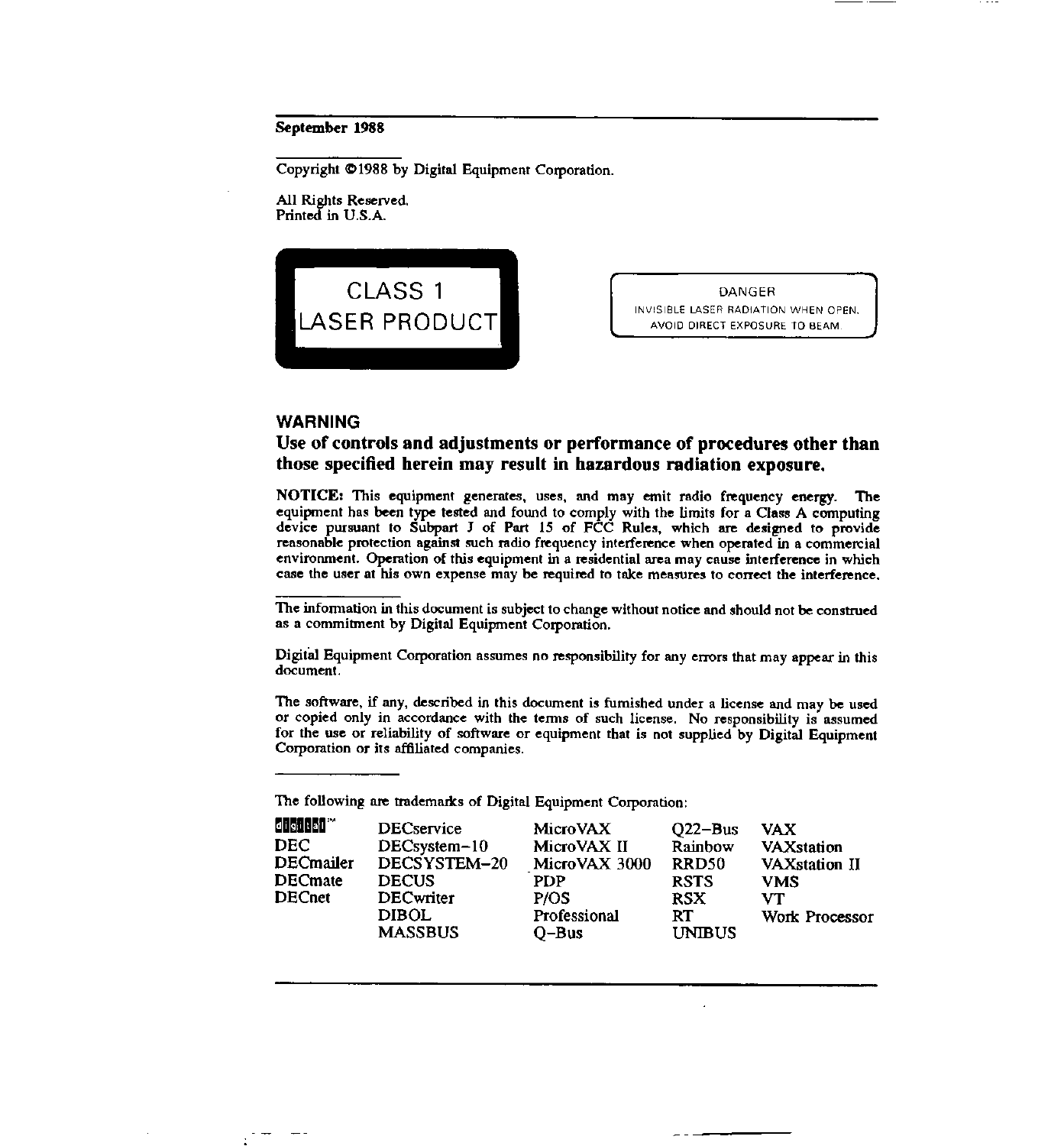- -

## **1 Introduction**

## **2 Installation**

| 2.1   |                                           | $2 - 1$  |
|-------|-------------------------------------------|----------|
| 2.1.1 | Assigning a SCSI Address ID Number        | $2 - 2$  |
| 2.1.2 | Cabling the Half-Height RRD40             | $2 - 4$  |
| 2.1.3 | Testing the Half-Height RRD40             | $2 - 4$  |
| 2.2   |                                           | $2 - 4$  |
| 2.2.1 |                                           | $2 - 4$  |
| 2.2.2 |                                           | $2 - 6$  |
| 2.2.3 | Cabling the Tabletop RRD40                | $2 - 6$  |
| 2.2.4 | Installing the Power Cord/Verifying Power | $2 - 10$ |
| 2.2.5 | Assigning an Address ID/Unit Number       | $2 - 10$ |
| 2.2.6 |                                           | $2 - 11$ |

## **3 Operation**

| 3.1   |                                                                            | $3-1$   |
|-------|----------------------------------------------------------------------------|---------|
| 3.2   | Loading a Disc                                                             | $3 - 2$ |
| 3.3   | Unloading a Disc $\ldots \ldots \ldots \ldots \ldots \ldots \ldots \ldots$ | $3 - 3$ |
| 3.4   |                                                                            | $3 - 5$ |
| 3.4.1 | Removing the Disc from the Caddy                                           | $3 - 6$ |
| 3.4.2 | Cleaning a Disc                                                            | $3 - 9$ |
| 3.4.3 |                                                                            | $3 - 9$ |

 $\sim$   $\sim$ 

Iii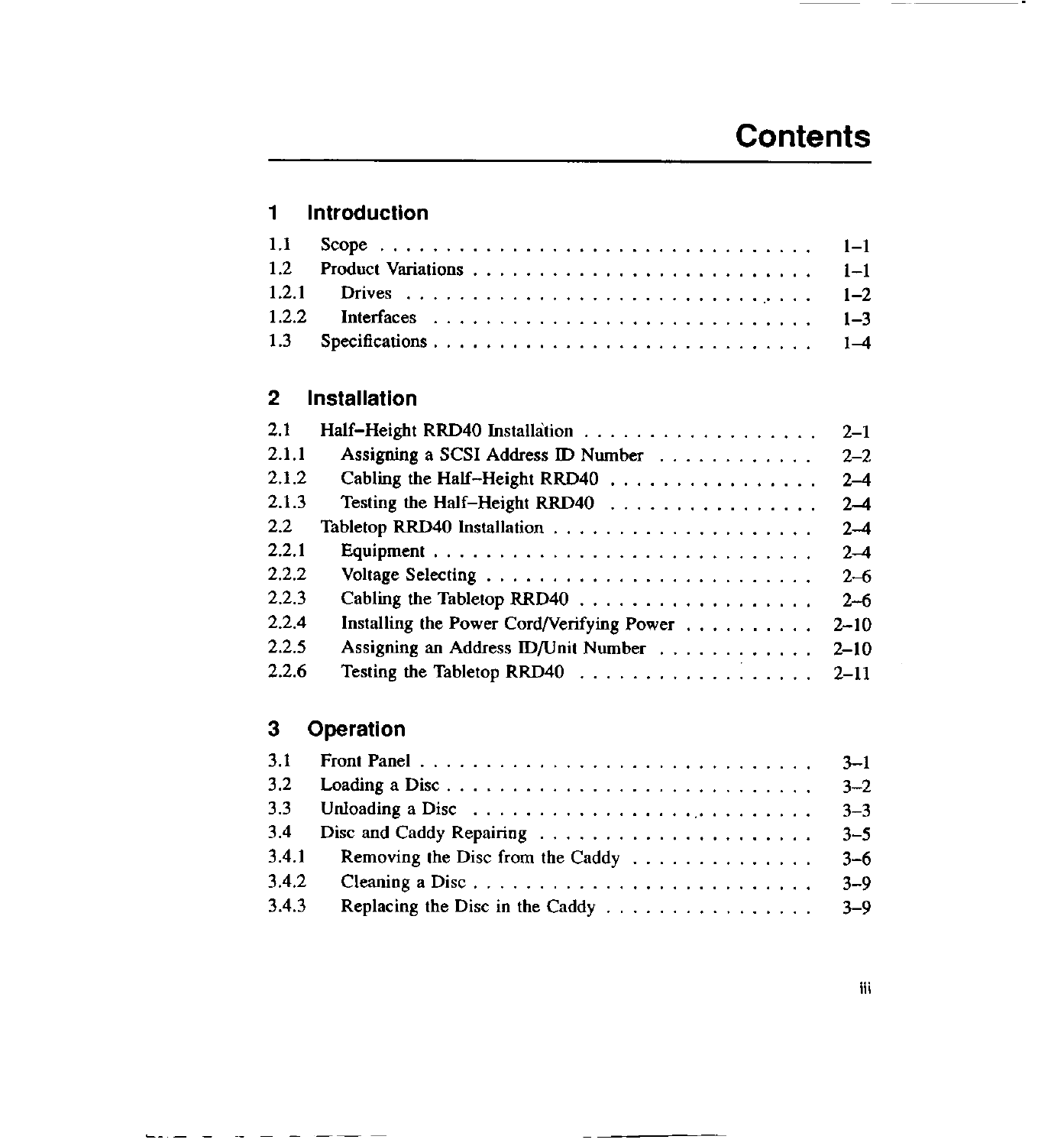# **4 Testing the RRD40 on a MicroVAX**

| 4.1   | Running Tests on MicroVAX Host Systems         | $4 - 1$ |
|-------|------------------------------------------------|---------|
| 4.2   | Customer Run Tests on a MicroVAX Host System   | $4 - 2$ |
| 4.2.1 |                                                | $4 - 2$ |
| 4.2.2 | Running MDM: Customer Mode                     | $4 - 2$ |
| 4.3   | Service Mode Testing on a MicroVAX Host System | $4 - 7$ |
| 4.3.1 |                                                | $4 - 7$ |
| 4.3.2 | Running MDM: Menu/Command Line Mode            | $4 - 7$ |
| 4.3.3 |                                                | $4 - 8$ |
| 4.3.4 |                                                | $4 - 9$ |
| 4.3.5 |                                                | $4 - 9$ |
| 4.3.6 |                                                |         |

# **A Digital Repair Services**

. . . . . .

# **Figures**

| $1 - 1$ |                                       | $1 - 2$ |
|---------|---------------------------------------|---------|
| $1 - 2$ | RRD40 Half-Height Drive               | $1 - 3$ |
| $2 - 1$ |                                       | $2 - 2$ |
| $2 - 2$ |                                       | $2 - 5$ |
| $2 - 3$ |                                       | $2 - 7$ |
| $2 - 4$ | Cabling: 1 RRD40 with SCSI Interface  | $2 - 8$ |
| $2 - 5$ | Cabling: 2 RRD40s with SCSI Interface | $2 - 9$ |
| $3 - 1$ |                                       | $3 - 2$ |
| $3 - 2$ |                                       | $3 - 4$ |
| $3 - 3$ |                                       | $3 - 5$ |
| $3-4$   |                                       | $3 - 6$ |
| $3 - 5$ |                                       | $3 - 7$ |
| $3-6$   | Separating the Disc and Housing       | $3 - 8$ |

 $\frac{1}{2}$ 

**Inc.**<br>Inc. (1980) II.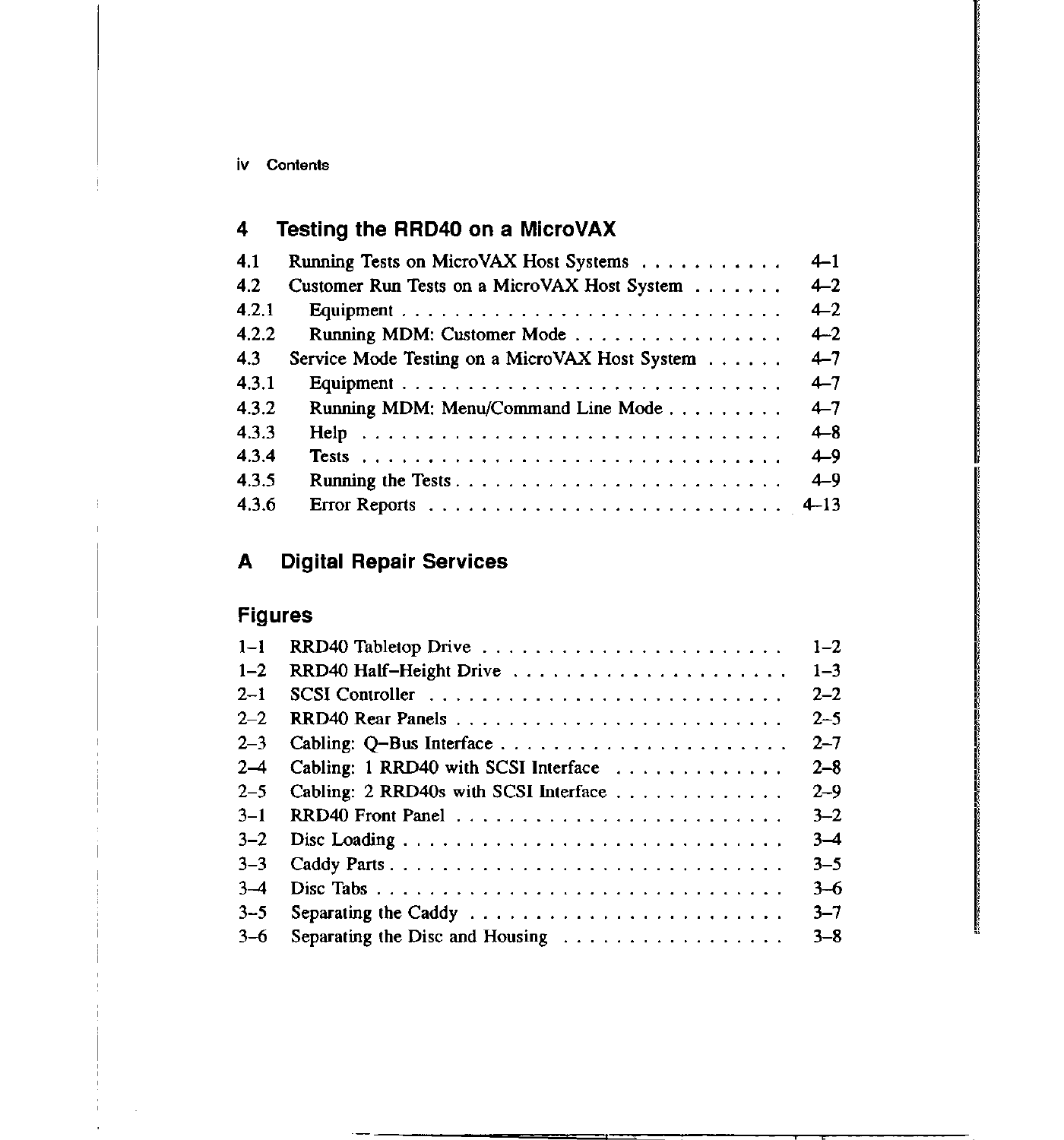**Contents V** 

 $\sim$ 

 $\cdot$ 

.

## **Tables**

 $\mathbf{r}$ 

 $\sim$   $\sim$ 

| $1 - 1$ |                                                      | $1 - 4$ |
|---------|------------------------------------------------------|---------|
| $2 - 1$ | SCSI Address ID Number Settings                      | $2 - 3$ |
| $2 - 2$ | Tabletop RRD40 Installation: Parts List              | $2 - 5$ |
| $4 - 1$ |                                                      | $4 - 5$ |
| $4 - 2$ |                                                      | $4 - 6$ |
| $4 - 3$ |                                                      | $4-6$   |
| $4-4$   | Diagnostic Monitor: Set/Show Commands 4-11           |         |
| $4 - 5$ | Drive Error Codes (Service Mode Only) 4-14           |         |
|         | 4-6 Controller Error Codes (Service Mode Only)  4-15 |         |

 $\mathbb{Z}^2$ 

 $\bar{\omega}$  $\sim 10$  $\sim$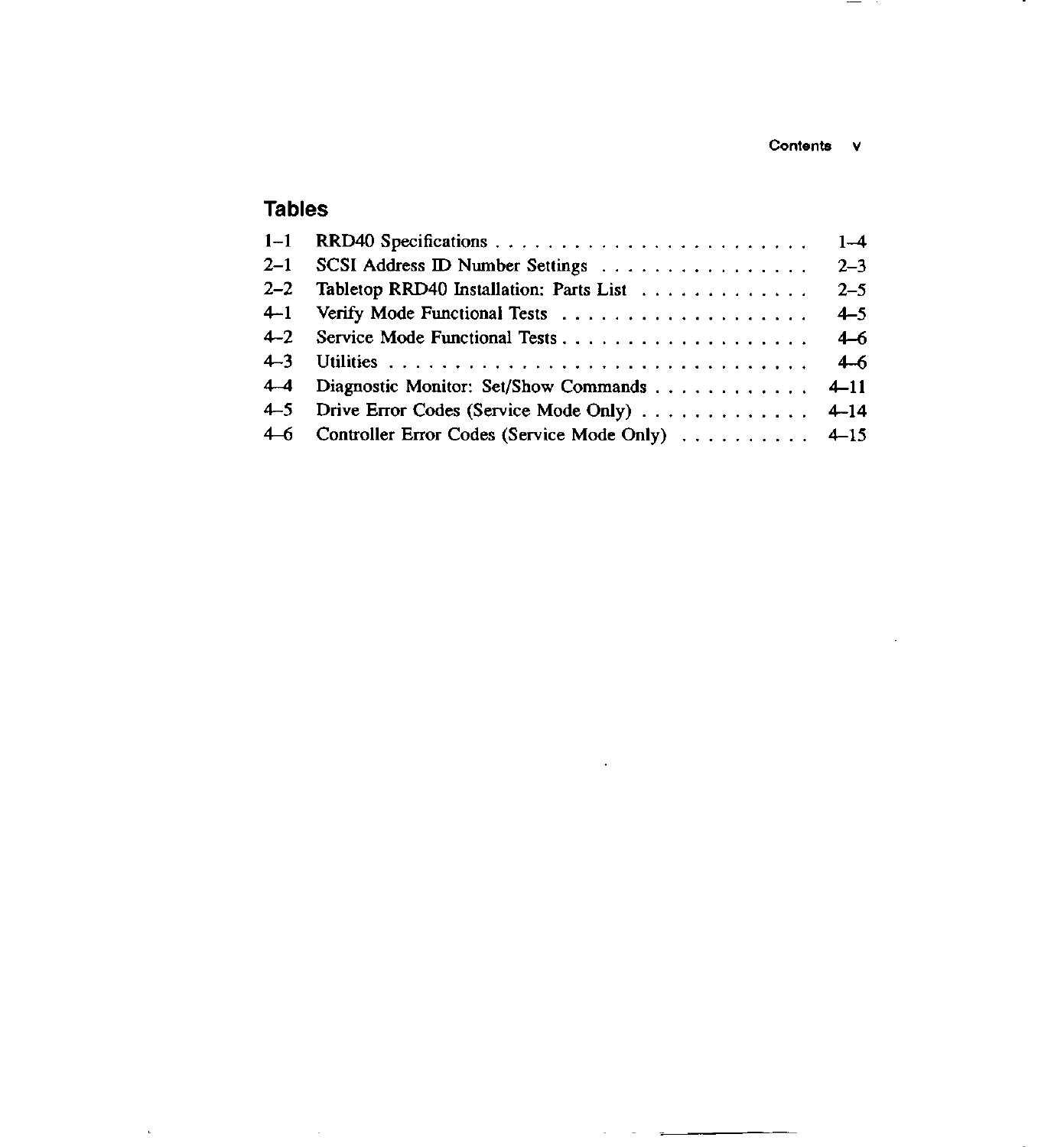# **1 Introduction**

## **1.1 Scope**

This manual is for the user and operator of the RRD40 Optical Disc Drive. The RRD40 is a read-only storage device that reads data stored on removable optical discs. An optical disc is 4.7 inches in diameter and can store 600 megabytes (about 600 million characters) of data.

In optical storage devices, data (which is stored on the disc) is read off of the disc by a laser system. A laser is a concentrated beam of light. In the RRD40, the laser (contained in the RRD40 disc drive) shines light on the disc. The intensity of the light reflected back (to the laser from the disc) determines the data on the disc. The concentrated beam of light from the laser is so fine that it is possible to store massive amounts of data on a single disc.

## **1.2 Product Variations**

There are two RRD40 drives that use one of two interfaces.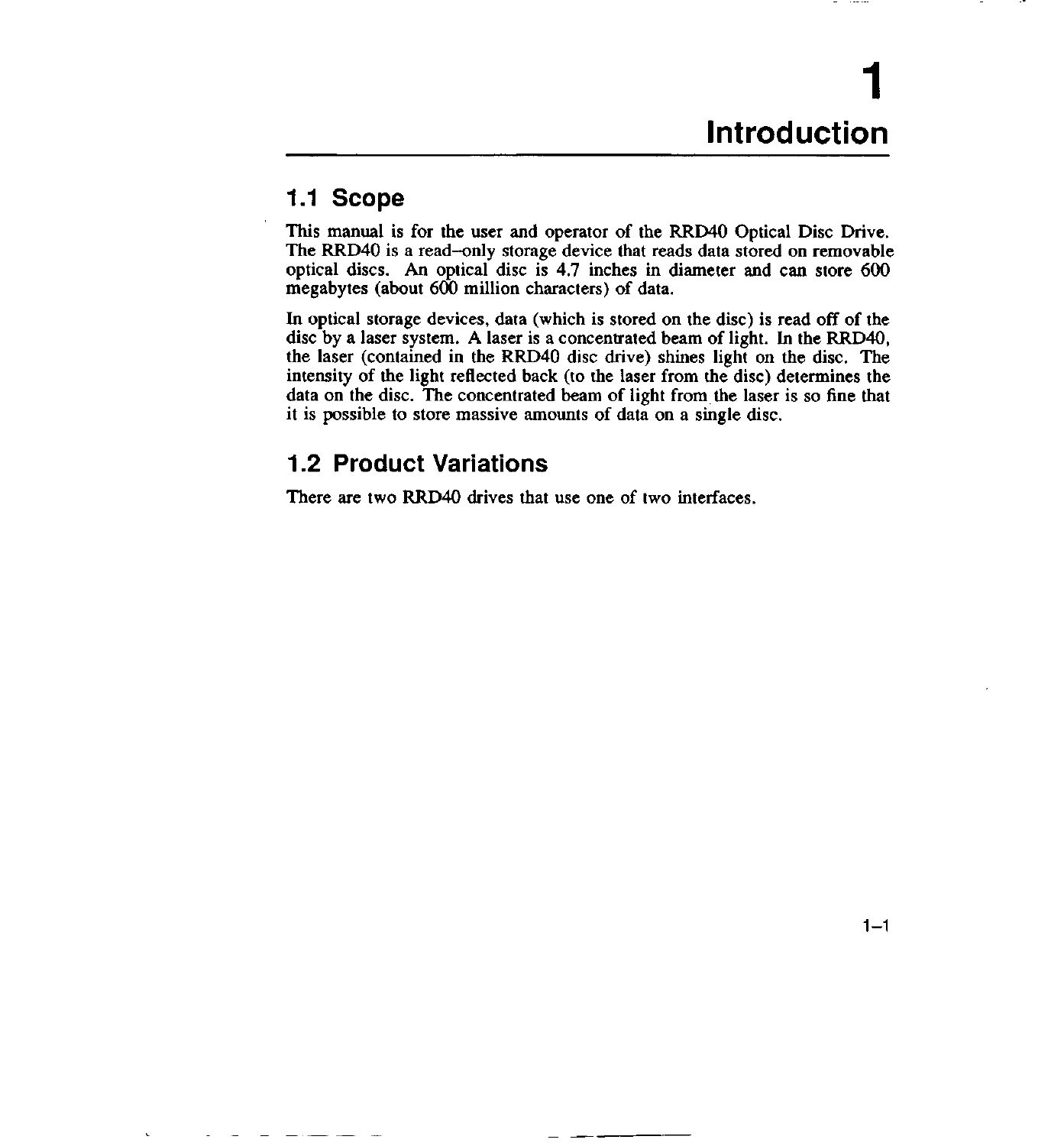## **1.2.1 Drives**

The RRD40 is available as a tabletop version or a "half-height" version. The half-height version is designed to be embedded into an existing host system enclosure. Figure 1-1 and Figure 1-2 show the two RRD40 drives. Although the two are physically different, they are functionally the same.



**Figure 1-1 RRD40 Tabletop Drive** 

J.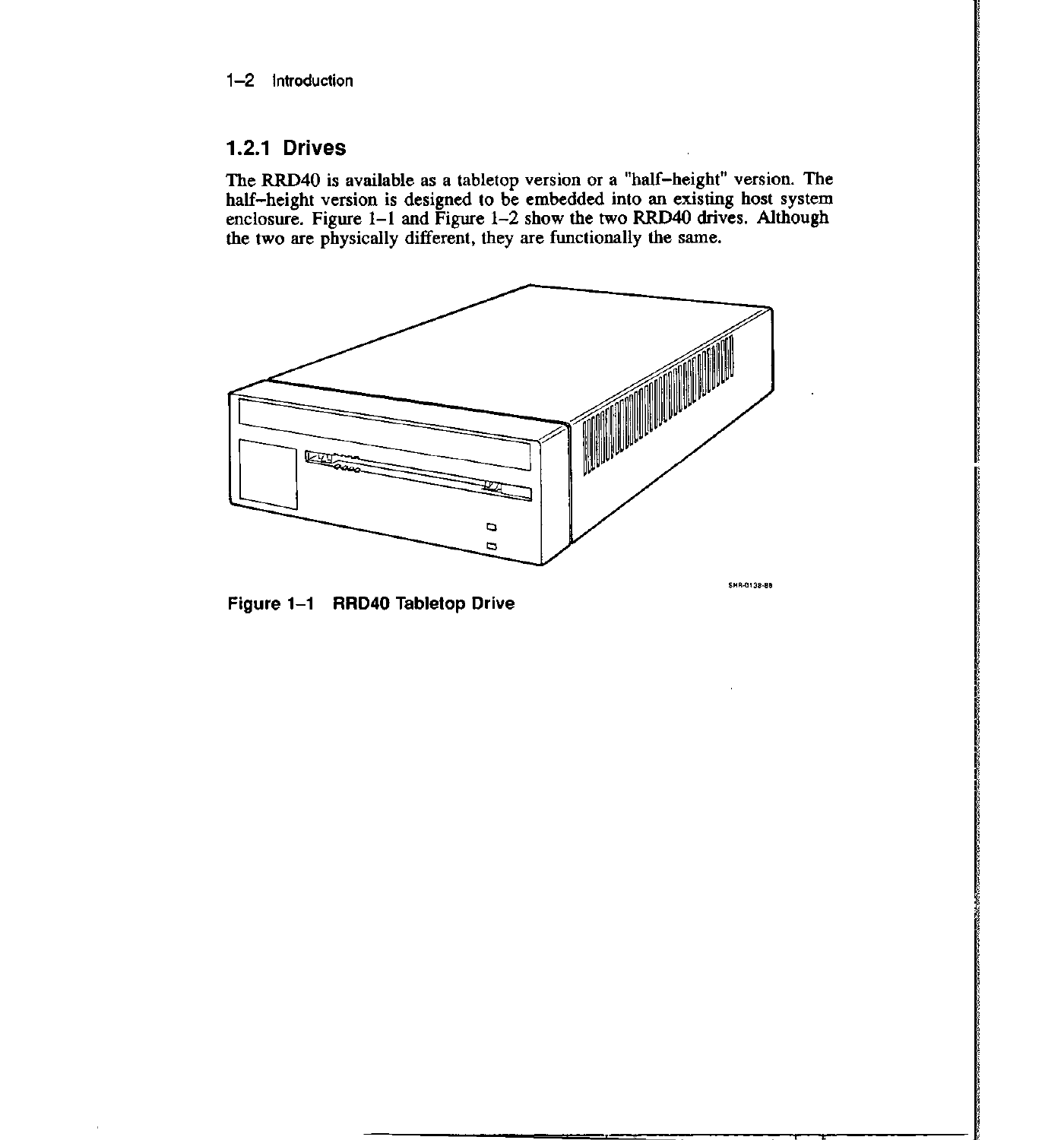$\overline{a}$ 

 $\sim$ 

# **1.3 Specifications**

Table 1-1 gives the specifications of the RRD40 Disc Drive.

**Table 1-1 RRD40 Specifications** 

| <b>PHYSICAL</b>                     |                                     |                                   |  |  |
|-------------------------------------|-------------------------------------|-----------------------------------|--|--|
|                                     | <b>TABLETOP</b>                     | <b>HALF-HEIGHT</b>                |  |  |
| Height:                             | $76.2$ mm $(3.0 \text{ in})$        | 41.5 mm $(1.6 \text{ in})$        |  |  |
| Width:                              | $229 \text{ mm} (9.125 \text{ in})$ | 146 mm $(5.75 \text{ in})$        |  |  |
| Depth:                              | $280$ mm $(11.0)$ in                | $209$ mm $(8.07$ in)              |  |  |
| Weight:                             | $4 \text{ kg} (8.8 \text{ lb})$     | $2$ kg $(4.4$ lb)                 |  |  |
| <b>PERFORMANCE</b>                  |                                     |                                   |  |  |
| Capacity Per Disc:<br>635 megabytes |                                     |                                   |  |  |
| Average Latency:                    |                                     | 155 msec at outer track           |  |  |
|                                     |                                     | 60 msec at inner track            |  |  |
| Average Transfer Rate:              |                                     | 175.2 Kbytes per second           |  |  |
| <b>Initialization Startup Time:</b> | Less than 6 seconds                 |                                   |  |  |
| <b>ENVIRONMENTAL</b>                |                                     |                                   |  |  |
|                                     | <b>OPERATING</b>                    | NON-OPERATING                     |  |  |
| <b>Ambient Temperature:</b>         | 10 to $50^{\circ}$ C                | $-40$ to $70^{\circ}$ C           |  |  |
|                                     | 50 to 122°F                         | 40 to 158°F                       |  |  |
| <b>Relative Humidity:</b>           | 10 to $80\%$                        | 5 to 95%                          |  |  |
| Maximum Wet Bulb:                   | $28^{\circ}$ C (78 $^{\circ}$ F)    | $46^{\circ}$ C (115 $^{\circ}$ F) |  |  |
| 3.4 km<br>Max Pressure Altitude:    |                                     | $13.6 \; \text{km}$               |  |  |
| Heat Dissipation:<br>14 W (typical) |                                     |                                   |  |  |

 $\downarrow$  $\sim$   $\sim$   $-$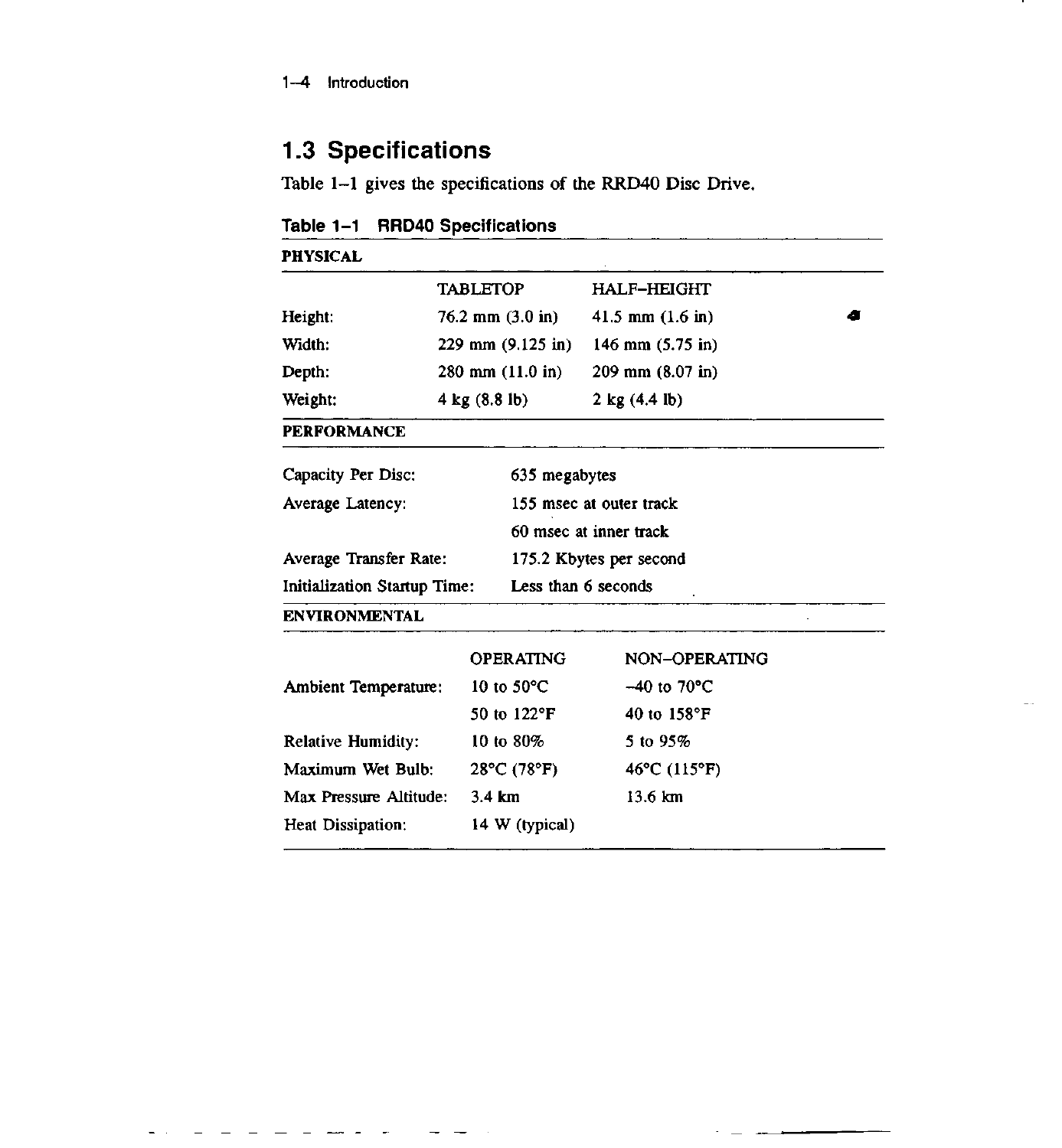Introduction 1-3



SHR-0148-88

istic and the control of the control of the control of the control of the control of the control of the control of the control of the control of the control of the control of the control of the control of the control of th

**International Control**<br>International Control<br>International Control

I I

!!<br>!!<br>!!

 $\overline{\phantom{a}}$ 

Figure 1-2 RRD40 Half-Height Drive

#### **1.2.2 Interfaces**

The RRD40 has two possible interfaces: Q-Bus and SCSI.

An RRD40 with a Q-Bus interface uses the M7552 controller module as the interface to the host system. The Q-Bus interface is used in only the tabletop version of the RRD40 drive.

An RRD40 with the SCSI interface uses a SCSI controller module as the interface to the host system. The SCSI controller connects to the SCSI adapter in the host system and functions as a SCSI device on the host system. An RRD40 with the SCSI interface is available for both the Tabletop and Half-Height RRD40 drives.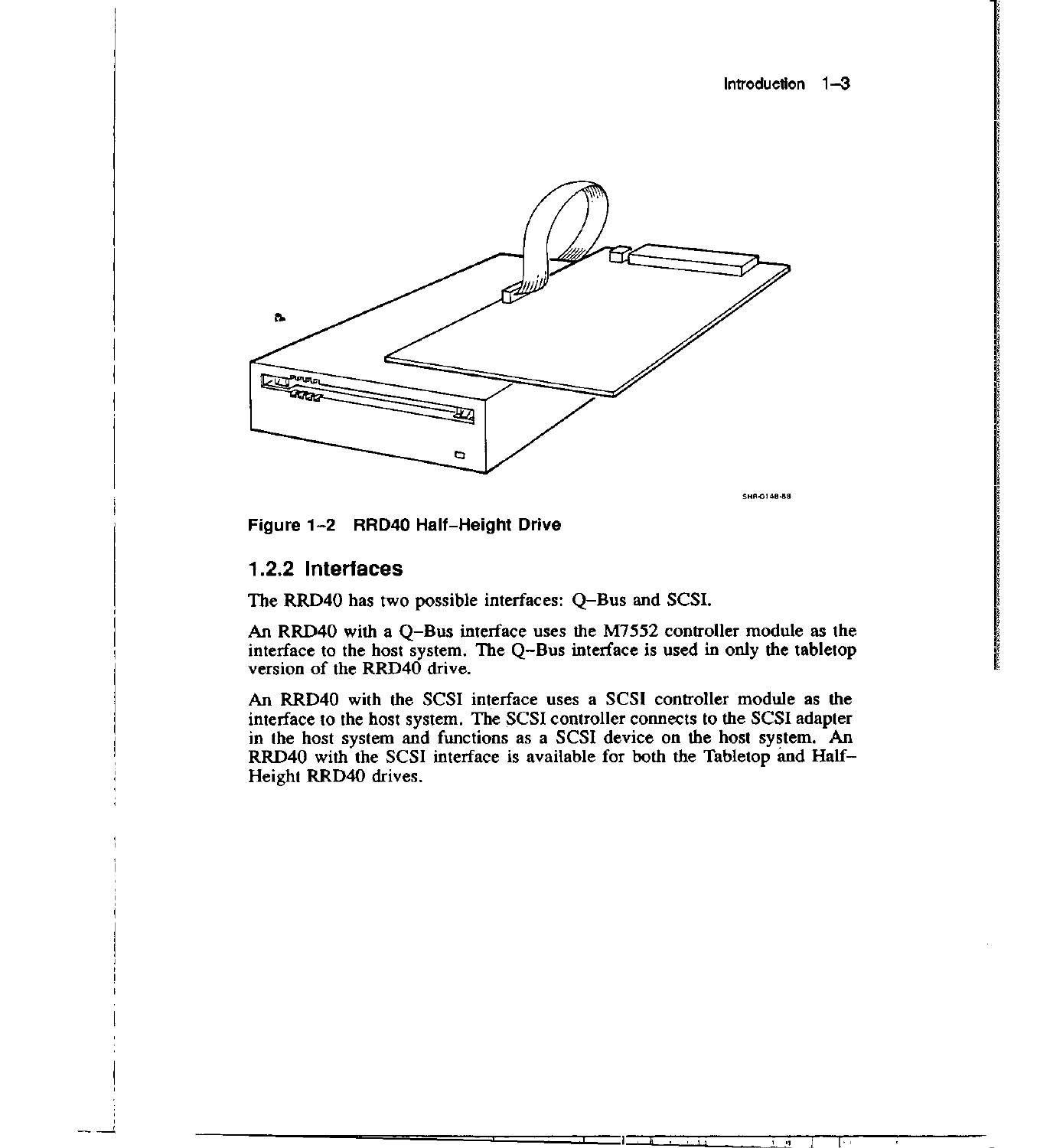This chapter gives instructions on how to install the RRD40 Disc Drive. Most of the instructions deal with the installation of the Tabletop RRD40; the installation of the Half-Height RRD40 is covered briefly.

## **2.1 Half-Height RRD40 Installation**

The Half-Height RRD40 comes with a SCSI interface only. This version of the drive is generally not customer installable. This section gives some general installation information, but refer to the host system documentation for specific installation instructions.

The installation of the Half-Height RRD40 into the host system unit is dependent on the system enclosure and also the current configuration of **the**  host system.

If you are installing a Tabletop RRD40, go to Section 2.2.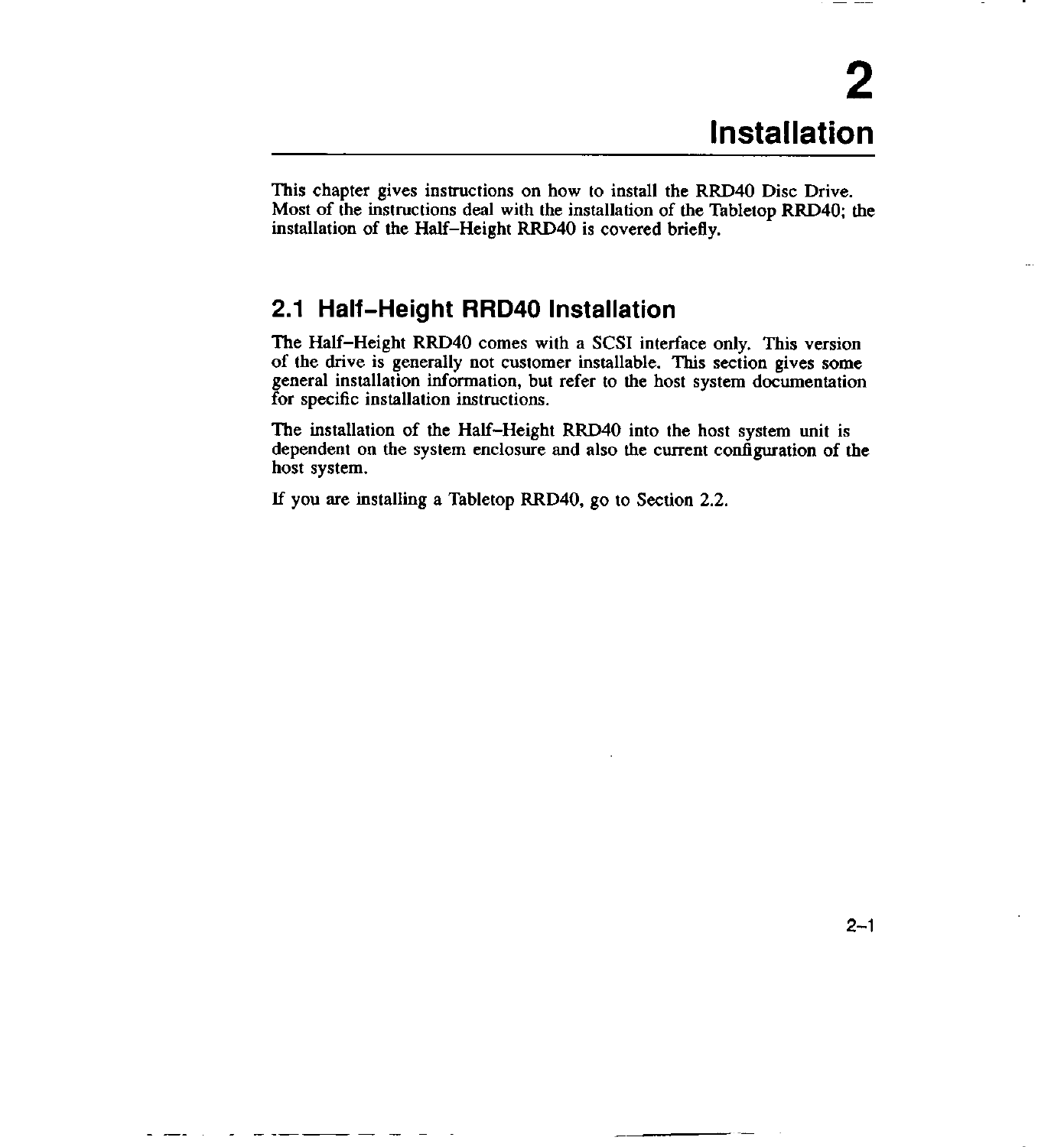## **2.1.1 Assigning a SCSI Address ID Number**

Locate the switch pack on the SCSI controller module (refer to Figure 2-1). The switch pack can be assigned any number 0-7. The four DIP switches on the switch pack are numbered 1-4. Switch 1 sets the most significant bit, and switch 3 sets the least significant bit. Switch 4 is unused. The board comes preset to ID number O (all switches down).



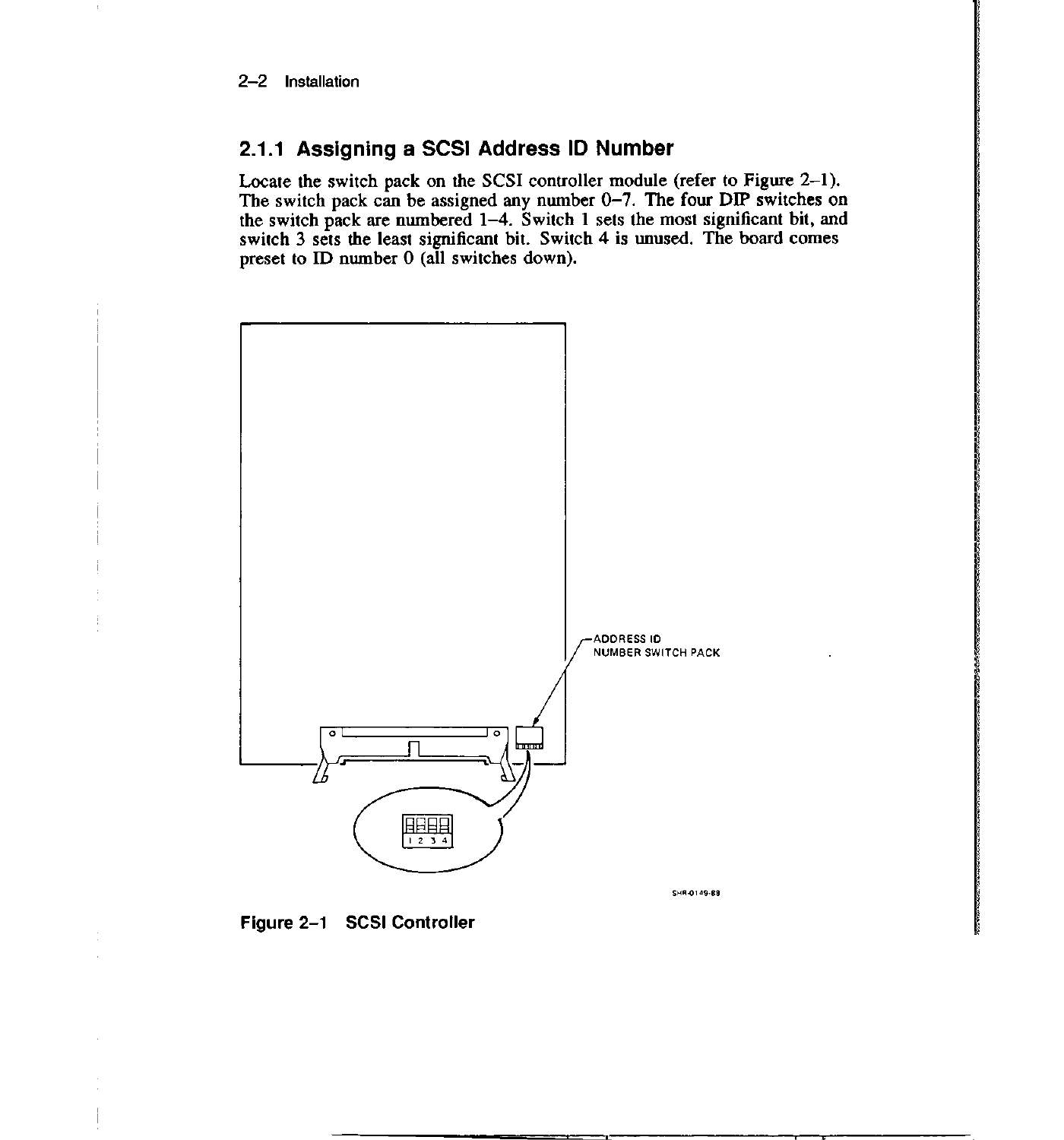Proceed as follows:

- 1. Determine the SCSI Address ID number that your RRD40 will be assigned. This number is based on the current configuration of the host system and can be any number 0-7. Refer to your host system documentation for more information on the SCSI Address ID numbers.
- 2. Set the switch pack to the correct ID number. Table 2-1 gives the settings for each of the eight possible ID numbers that the controller can be assigned. Use a ball point pen or pointed object to set the switches. NEVER USE A PENCIL TO SET THE SWITCH PACK. The graphite used in pencils can damage the switch pack.

| <b>ID</b> Number | <b>Binary Code</b> |                  |              | <b>Switch Settings</b> |          |
|------------------|--------------------|------------------|--------------|------------------------|----------|
|                  |                    | 1                | 2            | 3                      | 4        |
| 0                | 000                | 0                | 0            | 0                      | 0        |
|                  | 001                | $\boldsymbol{0}$ | 0            | 1                      | 0        |
| 2                | 010                | 0                | 1            | 0                      | 0        |
| 3                | 011                | 0                | 1            | ı                      | 0        |
| 4                | 100                | $\mathbf{1}$     | 0            | $\bf{0}$               | $\bf{0}$ |
| 5                | 101                | $\mathbf{1}$     | $\bf{0}$     | 1                      | 0        |
| 6                | 110                | 1                | $\mathbf{I}$ | $\bf{0}$               | 0        |
| 7                | 111                |                  | ı            |                        | 0        |

**Table 2-1 SCSI Address ID Number Settings** 

**Key to Switch Setting:,** 

 $0 = ON = UP$ 

- - -

 $1 =$  OFF = DOWN

**Switch 4 must be set to 0**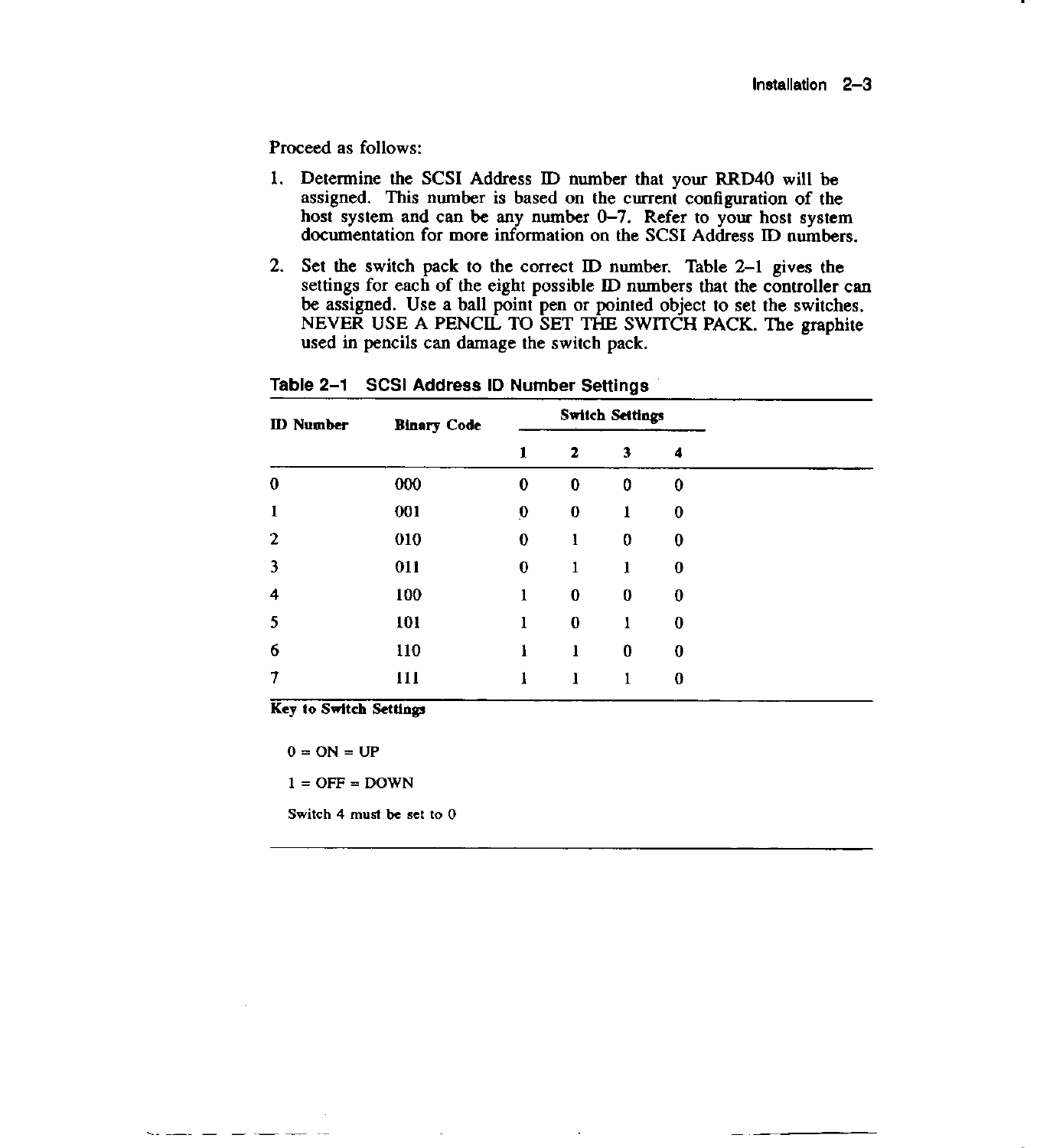## **2.1.2 Cabling the Half-Height RRD40**

The Half-Height RRD40 is embedded inside the host system enclosure and is cabled internally. Refer to the host system documentation.

## **2.1.3 Testing the Half-Height RRD40**

The Half-Height RRD40 uses a SCSI interface and responds to the same testing as the other SCSI devices on the host system. Refer to the host system documentation.

## **2.2 Tabletop RRD40 Installation**

The Tabletop RRD40 comes with either a Q-Bus or SCSI interface. The RRD40 rear panels are different for each interface, but the installation procedures are similar. Figure 2-2 shows both rear panels.

The RRD40 with the Q-Bus interface has only one cable connector on the rear panel. The RRD40 with the SCSI interface has two cable connectors on the rear panel. There are two cable connectors because SCSI RRD40's can be "daisy-chained" together. Refer to Section 2.2.3 for more information on the cable connectors.

## **2.2.1 Equipment**

The equipment necessary to install the Tabletop RRD40 depends on which interface (SCSI or Q-Bus) your RRD40 uses. Table 2-2 lists the parts needed for each installation. Make sure that you have all parts necessary for installation before proceeding.

Note that if your RRD40 uses the Q-Bus interface, the M7552 controller module should have already been installed into the host system by a specially trained Digital Field Service Engineer.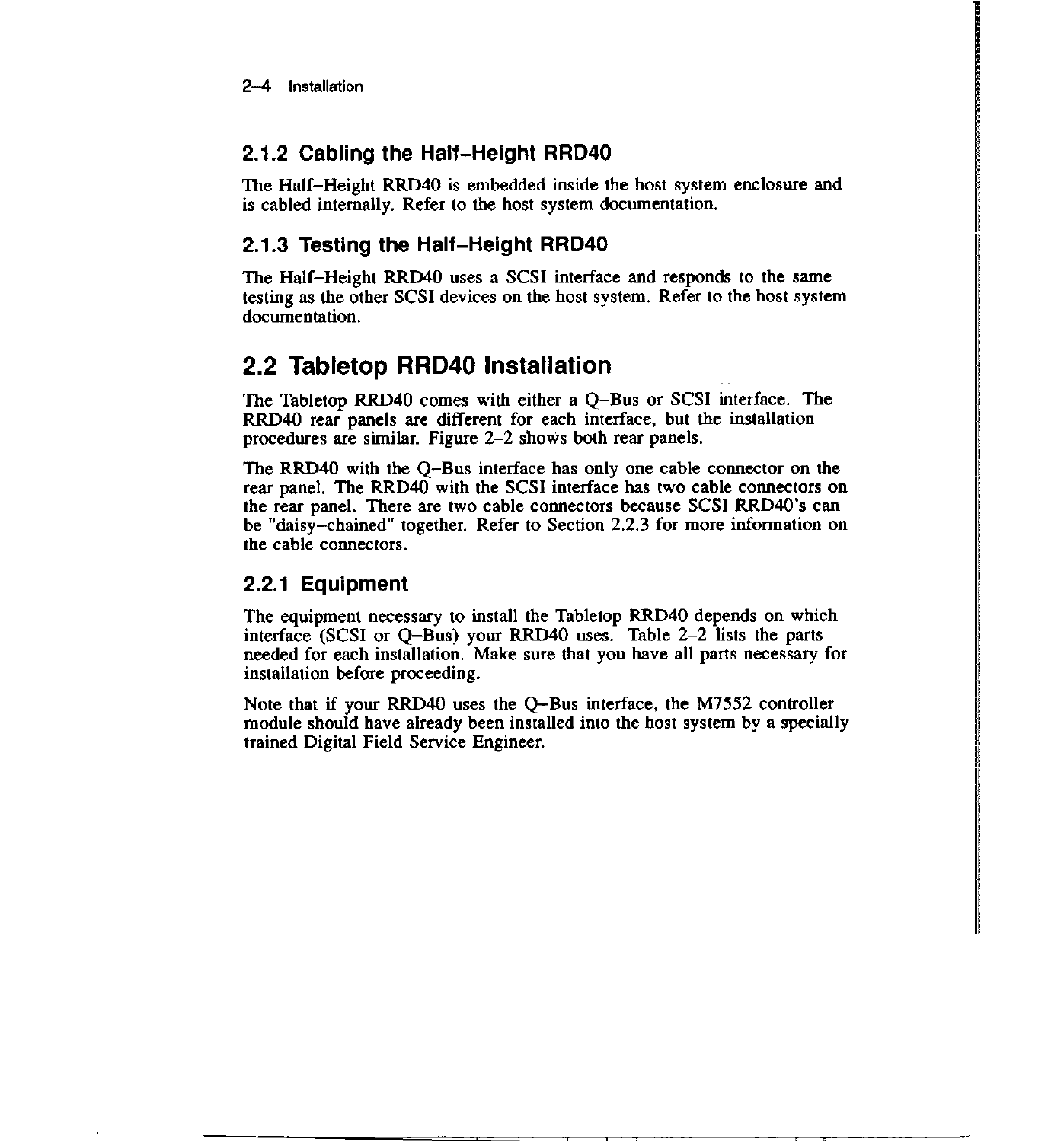

#### SCSI INTERFACE

- ----

 $\hat{\mathcal{A}}$ 





| Table 2-2 Tabletop RRD40 Installation: Parts List |  |  |  |  |  |  |
|---------------------------------------------------|--|--|--|--|--|--|
|---------------------------------------------------|--|--|--|--|--|--|

| Equipment            | Part Number       | <b>SCSI</b> Interface | Q-Bus Interface |
|----------------------|-------------------|-----------------------|-----------------|
| External I/O Cable   | BC18R-XX          |                       |                 |
|                      | or                |                       |                 |
|                      | BC16V-XX          |                       |                 |
|                      | $17 - 02007 - 01$ |                       |                 |
| Power Cord           | n/a               |                       |                 |
| <b>Test Disc</b>     | $23507 - 03$      | v                     |                 |
| M7552 Controller Kit | <b>KRO50-xx</b>   |                       | v               |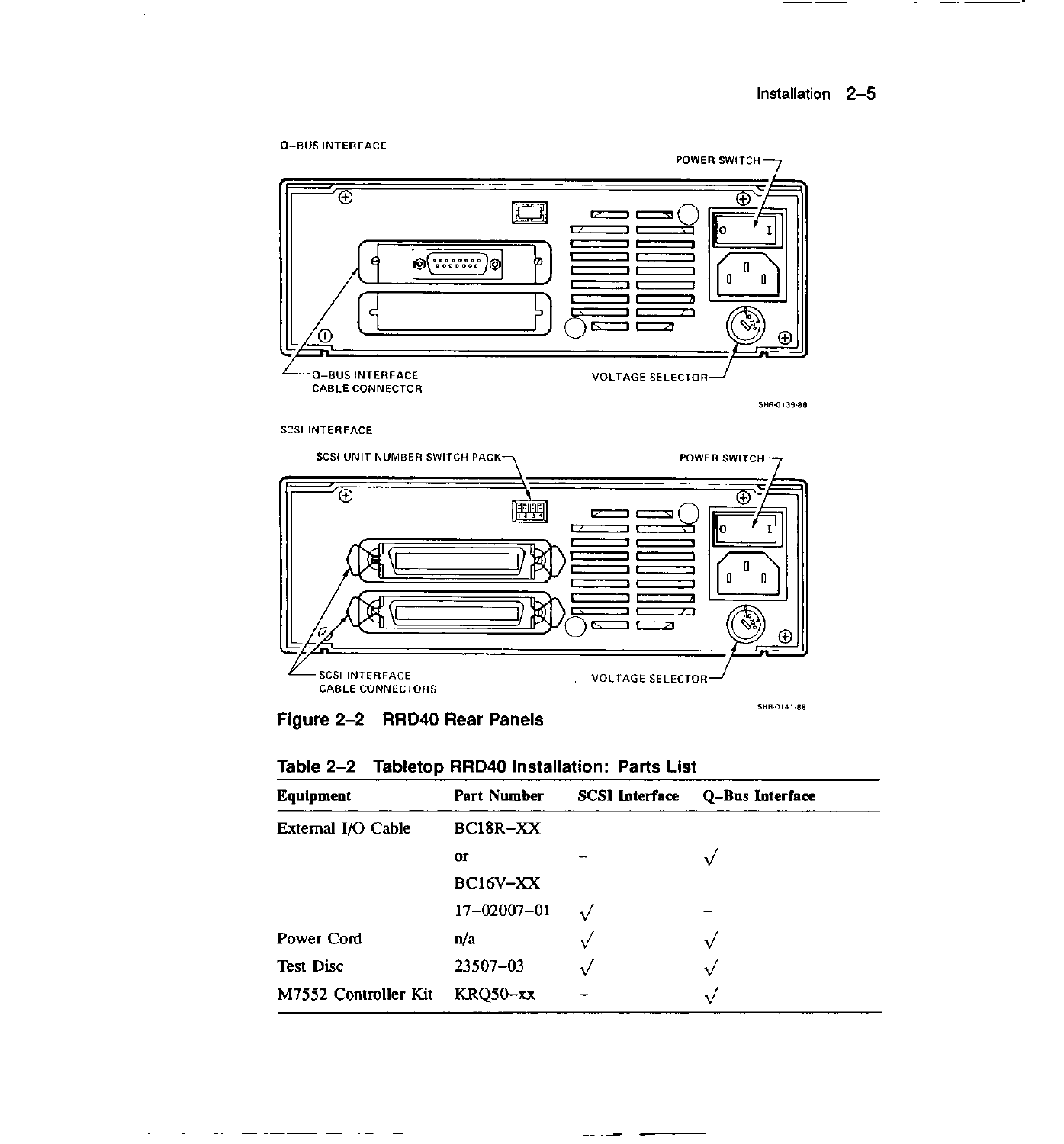## **2.2.2 Voltage Selecting**

The rear panel of the RRD40 contains a voltage selector that can be set to one of two voltages (110 V or 220 V). Figure 2-2 shows the location of the selector on the rear panel. **Verify that the voltage that your RRD40** is set **to is the correct voltage for your power requirements before powering up the drive.** 

To change the setting of the voltage selector, insert a flat object (such as a screwdriver) into the selector and turn so the desired voltage is facing up. In Figure 2-2, the selected voltage is 110 V.

## **2.2.3 Cabling the Tabletop RRD40**

The cabling is different depending on which interface your RRD40 uses. The Q-Bus interface is a simple connection from the rear of the drive to the host system. The SCSI interface requires a terminator assembly.

#### **0-Bus Interface**

The cabling for the Q-Bus interface depends on the host system.

Some host systems (such as the MicroVAX 3000 series) have a cable connected directly to the controller module in the host system. This cable comes out of the rear of the host system and must be installed into the interface connector on the rear of the RRD40 drive. The cable is tightened onto the connector by hand. The rear panel of the RRD40 drive is shown in Figure 2-2.

Other host systems (such as the MicroVAX II) have an RRD40 bulkhead on the rear patch panel of the system. This bulkhead has two connectors marked "A" and "B". If this is the first RRD40 to be attached to the controller, then you would attach the cable to the "A" connector. The cable is tightened onto the connector by hand at both ends. Connect the cable to the host system first, and then to the rear of the RRD40 drive. The cabling is shown in Figure 2-3.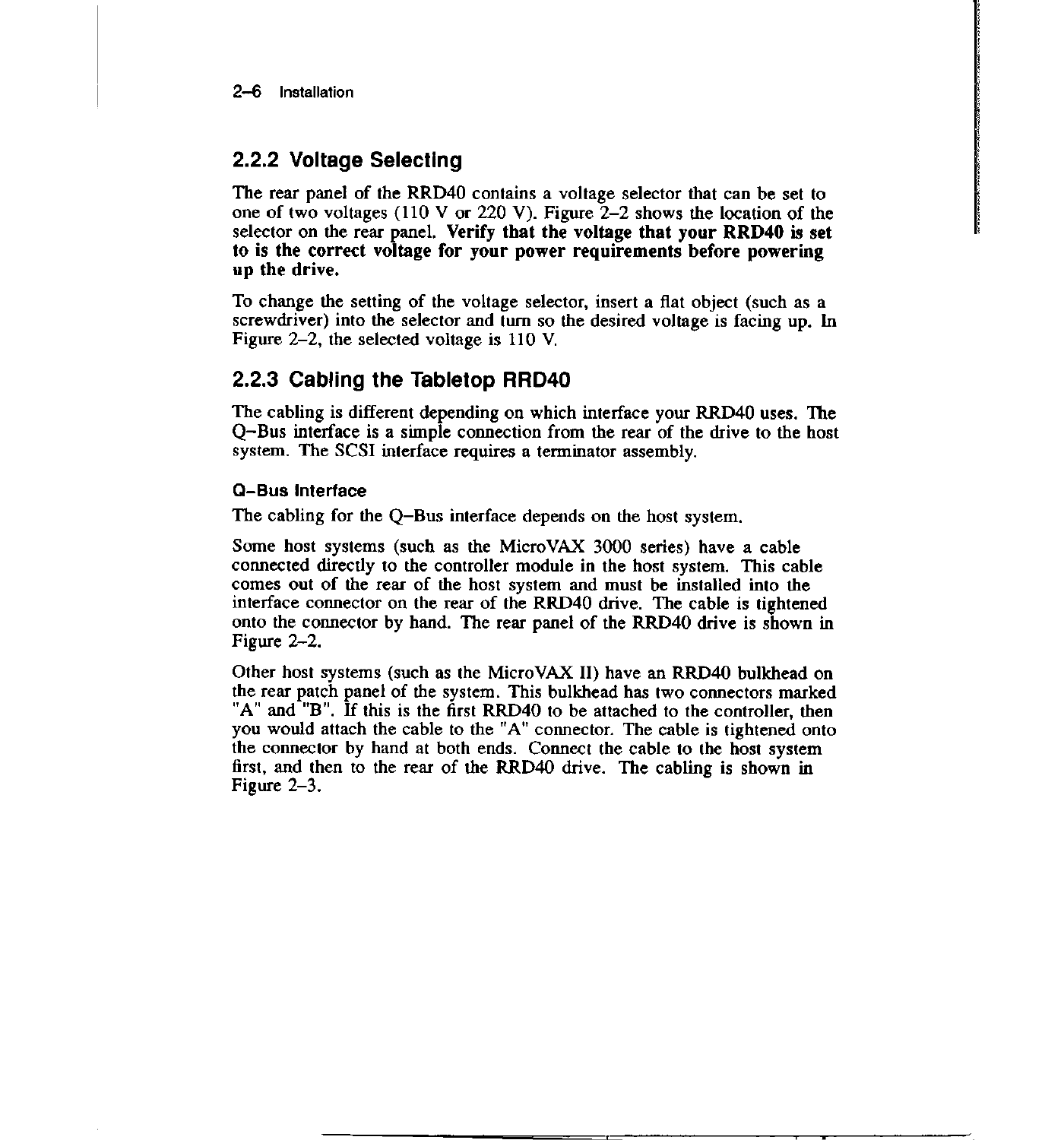#### lnslallation 2-7



SHP-0150-88



#### **SCSI Interface**

An RRD40 which uses the SCSI interface has two cable connectors on the rear panel (shown in Figure 2-2). The SCSI interface allows for connecting multiple drives in a daisy-chain configuration. Because of this option, the final drive in the chain must be "terminated". The terminator is simply a connector for the unused rear panel interface connector on the drive. It is the same as the connector on the  $\dot{I}/O$  cable.

If you have only one drive, the external I/0 cable is connected from the host system to the top connector on the RRD40 drive. The terminator is then installed in the bottom connector on the rear panel of the drive.

If you have a second RRD40 drive, the external I/0 cable for drive #2 goes from the bottom connector of drive #1 to the top connector of drive #2. The terminator is then installed into the bottom connector on the rear panel of drive #2.

Follow the applicable instructions.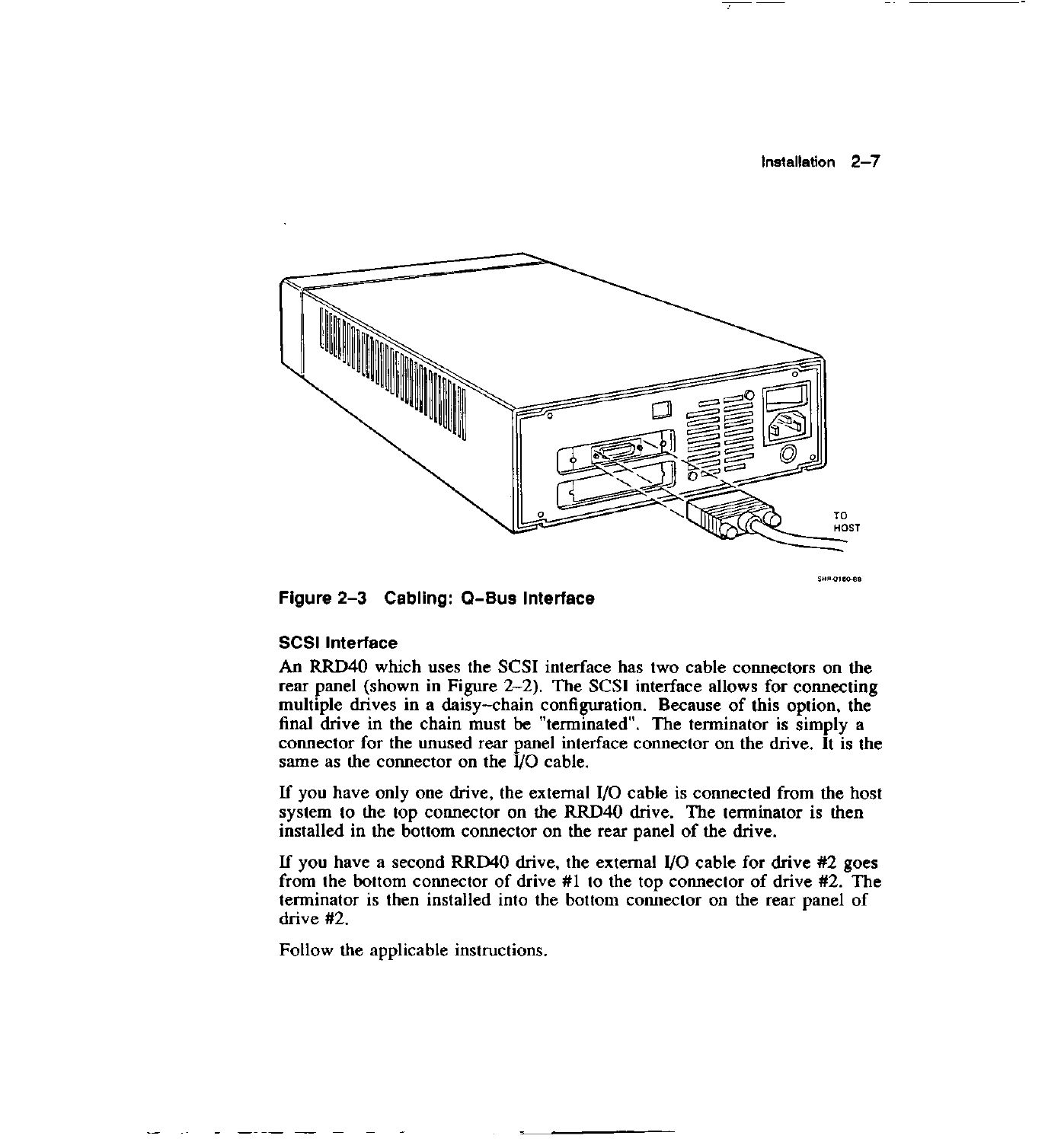#### 2-8 Installation

Single drive cabling To cable a single drive, proceed as follows (refer to Figure  $2-4$ :

- l. Connect the external 1/0 cable to the SCSI port on the rear of the host system.
- 2. Connect the other end of the cable to the top connector on the rear of the drive.
- 3. Install a terminator assembly into the unused (bottom) connector on the rear of the RRD40.



11

 $\mathcal{I}$  is a second control of the second control of the second control of the second control of the second control of the second control of the second control of the second control of the second control of the second co

**International Concernment**<br>International Concernment " **DE MERCHANDER MANA**<br>I

I '

Figure 2-4 Cabling: 1 RRD40 with SCSI Interface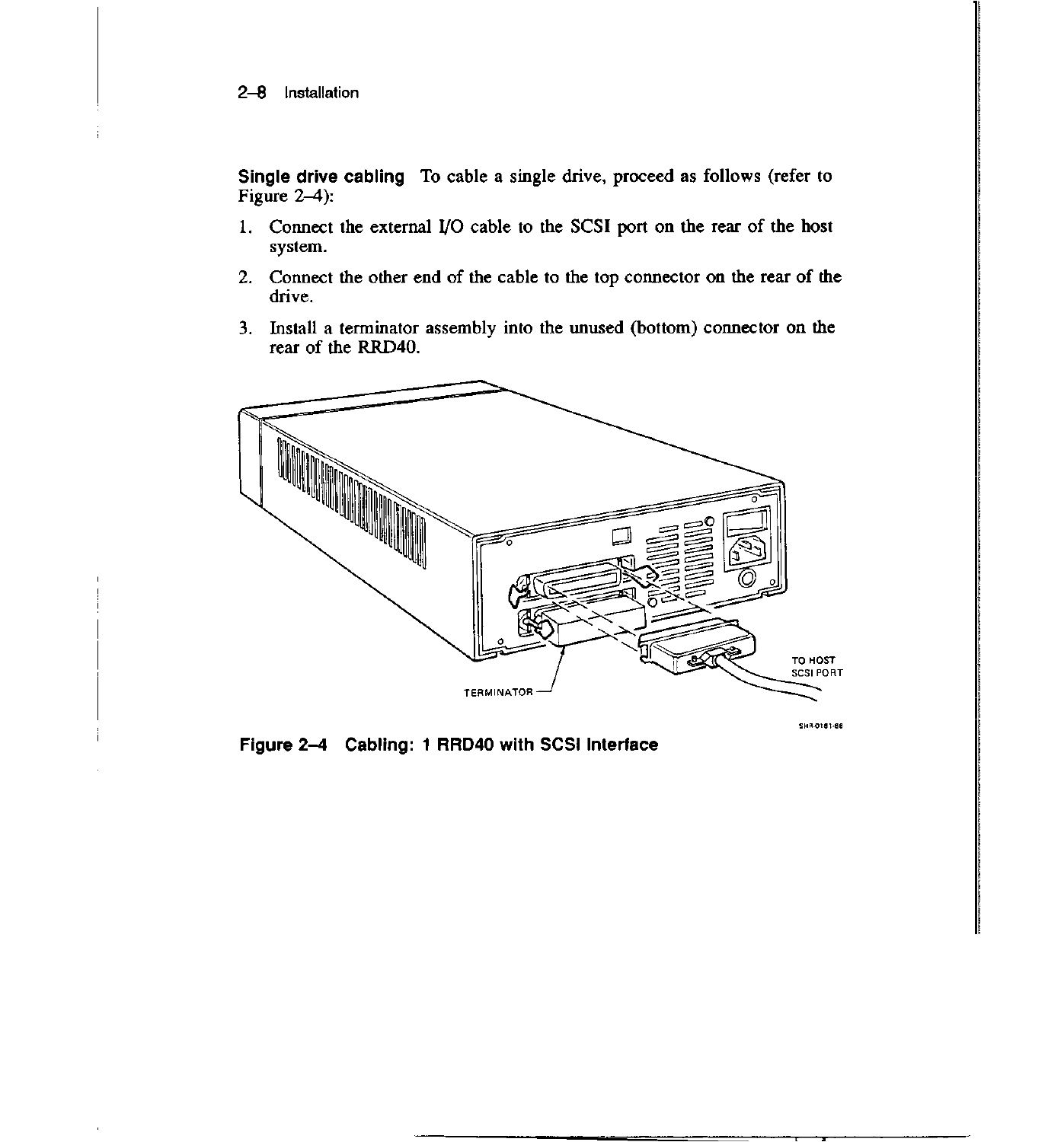**Multiple drive cabling** If you already have an RRD40 drive on the system, and you want to add another RRD40, then a "daisy-chain" cabling configuration is used. To daisy-chain a drive is to connect the new drive to the RRD40 that is already connected to the host system.

To daisy-chain a new drive to a previously connected drive, proceed as follows (refer to Figure 2-5):

- 1. Remove the terminator from the bottom connector of the RRD40 that is **already** connected to the host system.
- 2. Take the external I/O cable for the RRD40 drive that you are installing. Install one end into the open connector (the connector that you just removed the terminator from).
- 3. Install the other end of the I/0 cable into the top connector of the "new" RRD40 (the drive that you are installing).
- 4. Install the terminator into the unused (bottom) interface connector on the RRD40 you are installing.



**SHR-0162-68** 

**Figure** 2-5 **Cabling: 2 RRD40s with** SCSI **Interface**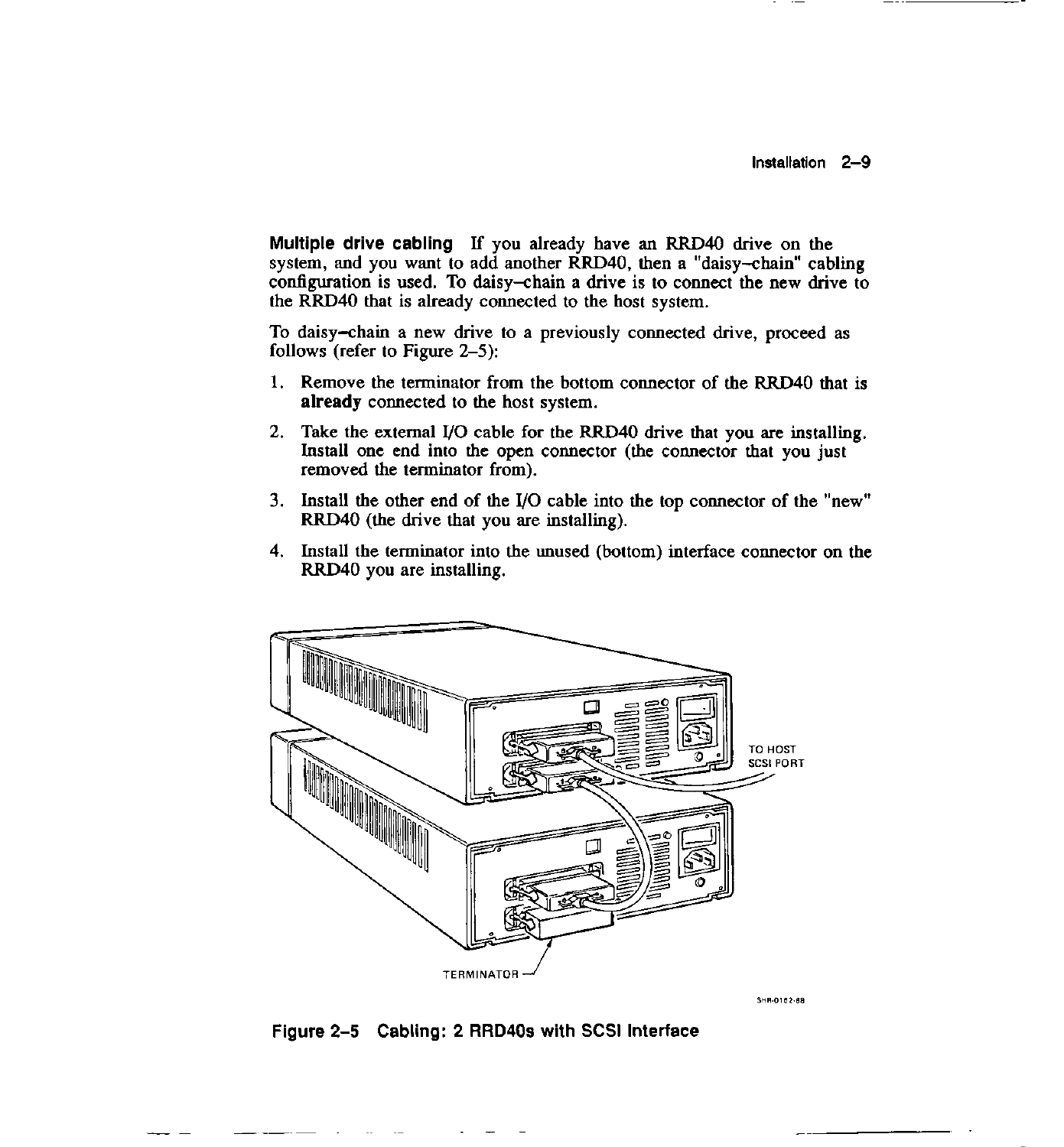2-10 Installation

## **2.2.4 Installing the Power Cord/Verifying Power**

- 1. Make sure that the power switch on the rear panel of the RRD40 is set to the OFF (0) position (refer to Figure 2-2).
- 2. Install the female end of the power cord into the receptacle on the rear of the drive.
- 3. Install the other end of the power cord into a wall outlet rated for the correct voltage. Make sure the voltage selector is properly set.
- 4. Tum the rear panel power switch to the ON (I) position and verify that the POWER indicator on the front panel lights.

If the POWER indicator does not light, then a problem exists. Set the POWER switch back to the OFF (0) position. Verify that the wall outlet has power, and try again. If the indicator still fails to light, contact your Digital Service Representative before proceeding any further.

## **2.2.5 Assigning an Address ID/Unit Number**

For the SCSI interface, you must assign the drive a SCSI Address ID number. For the Q-Bus interface, you must assign the drive a unit number. Follow the instructions that apply.

#### **SCSI Interface**

Locate the switch pack on the rear of the SCSI Tabletop RRD40 (shown in Figure 2-2). This switch pack sets the SCSI Address ID number that the RRD40 will respond to in the host system. The drive must be given a SCSI Address ID number by setting the switch pack. The four DIP switches on the switch pack are numbered  $1-4$ . Switch 1 sets the most significant bit, and switch 3 sets the least significant bit. Switch 4 is unused. The board comes preset to Address ID number O (all switches down).

Proceed as follows:

- I. Power down the drive.
- 2. Determine the SCSI Address ID number that your RRD40 will be assigned. This number is based on the current configuration of the host system and can be any number  $0-7$ . Refer to your host system documentation for more information on the SCSI Address ID numbers.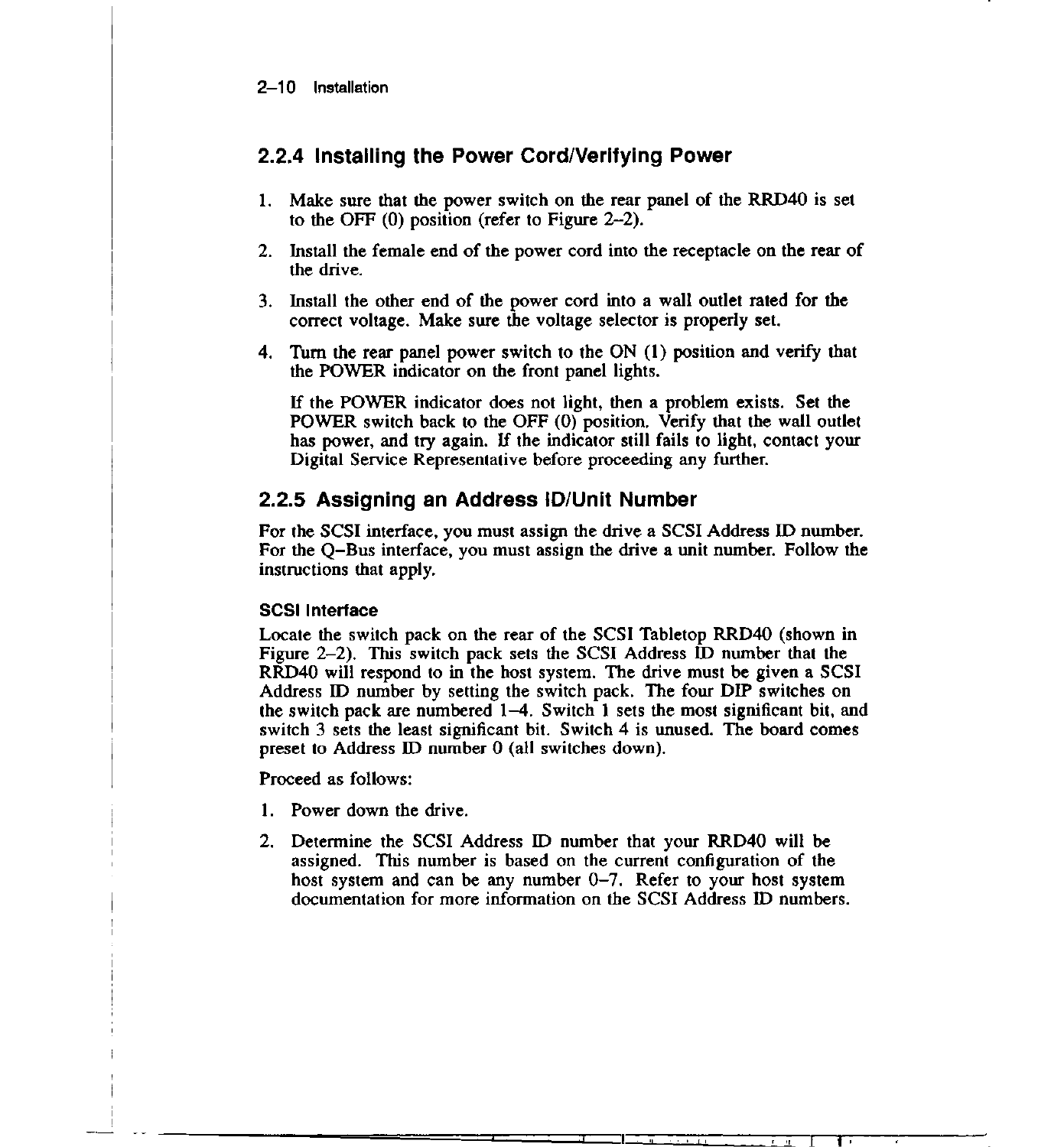- 3. Set the switch pack to the correct Address ID number. Table 2-1 gives the settings for each of the eight possible numbers that the controller can be assigned. Use a ball point pen or pointed object to set the switches. NEVER USE A PENCIL TO SET THE SWITCH PACK. The graphite used in pencils can damage the switch pack.
- 4. Verify power again by following step 4 in Section 2.2.4.

#### **0-Bus Interface**

For the Q-Bus interface, the unit number is set through the MicroVAX Diagnostic Monitor (MOM). Instructions for running MOM are given in Chapter 4. The RRD40 drive comes preset to unit number 0. If you are assigning the RRD40 drive unit number 0, you need not run the Utility. If you want to set the RRD40 to a unit number other than unit number 0, proceed as follows.

- I. Refer to Chapter 4 and load the MicroVAX Diagnostic Monitor.
- 2. At the Main Menu (shown in Section 4.2), select **Option #3: Display System Utilities Menu.** This will put you into the Utility that sets the unit number.
- 3. Follow the step by step instructions to set the unit number.
- 4. Return to the Main Menu and exit out of MOM by selecting Option #5.

#### **2.2.6 Testing the Tabletop RRD40**

The Tabletop RRD40 that uses a SCSI interface responds to the same testing as the other SCSI devices on the host system. Refer to the host system documentation.

The Tabletop RRD40 that uses the Q-Bus interface is tested through the MicroVAX Diagnostic Monitor (MOM). Refer to Chapter 4 for instructions on running RRD40 tests through MOM.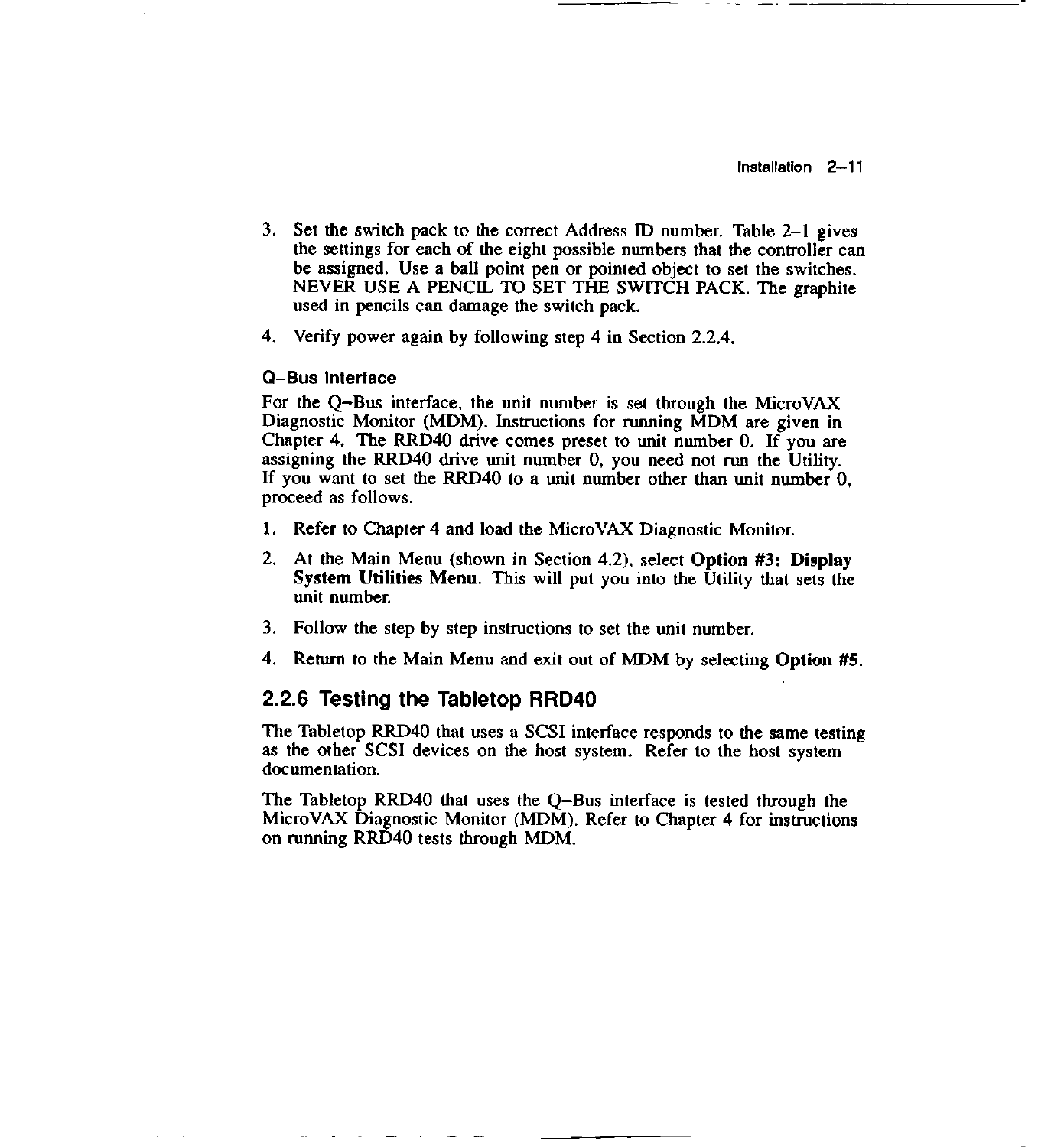3-2 Operation



**Figure 3-1 RRD40 Front Panel** 

## **3.2 Loading a Disc**

When loading a disc, the entire disc caddy is inserted into the disc opening on the front of the drive. DO NOT remove the disc from the caddy! Proceed as follows:

I. Make sure the power is on. On the Tabletop RRD40, this is indicated by the front panel POWER indicator being lit. On the Half-Height RRD40, make sure that the host system power is on.

It is important that power has been applied to the RRD40 drive before you load a disc.

2. Note that the disc is housed inside a protective caddy. Examine the disc caddy. Make sure that it is not cracked or damaged in any way. NEVER LOAD A DAMAGED CADDY INTO AN RRD40 DRIVE!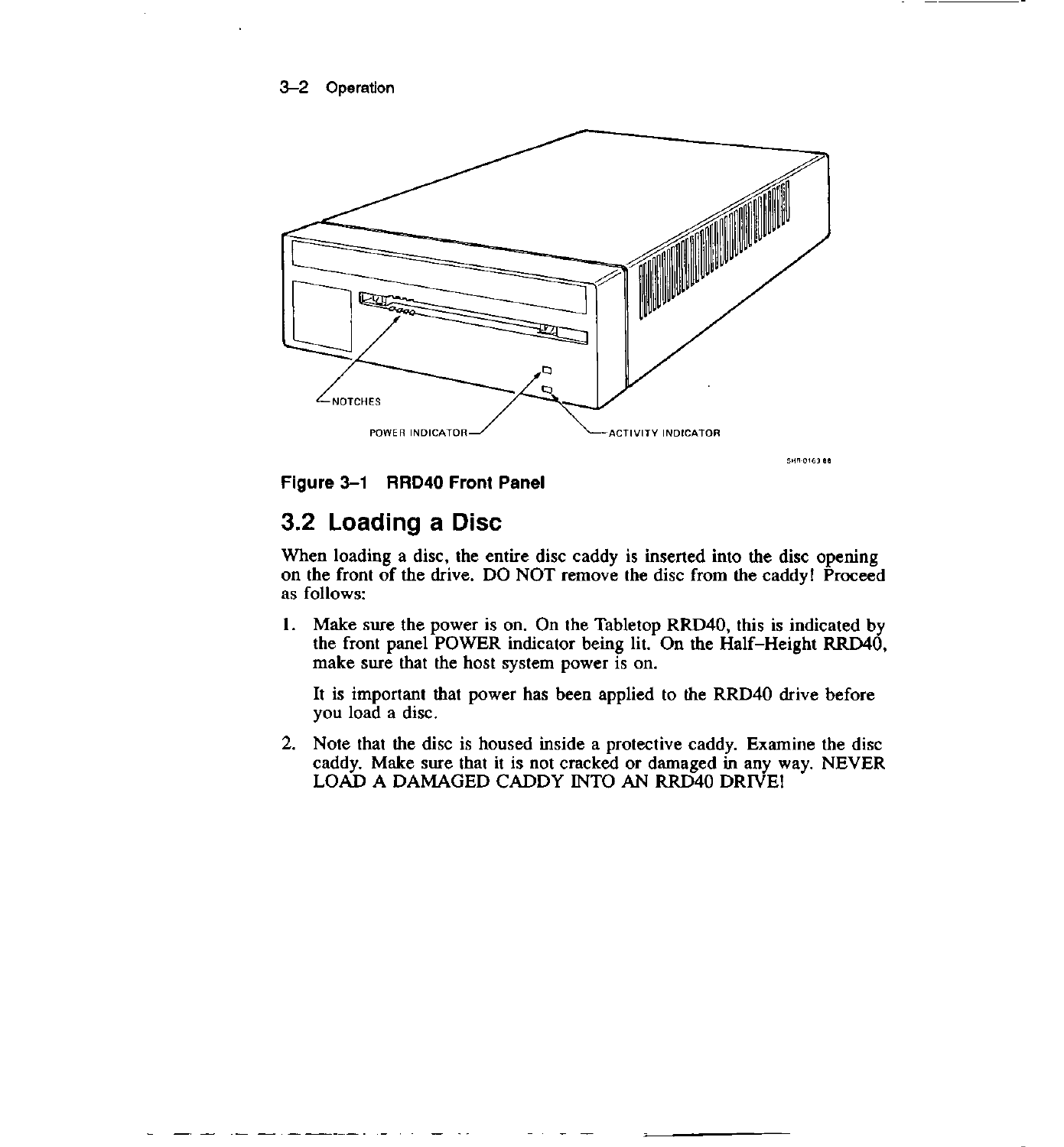**Facebook** 

I

i<br>Internet  $"$ 

I

I I

I

**International Control of Control Control of Control Control Control Control Control Control Control Control Co**<br>International Control Control Control Control Control Control Control Control Control Control Control Control

I

:

. In 1980.<br>In 1980 in 1980 in 1980 in 1980 in 1980 in 1980 in 1980 in 1980 in 1980 in 1980 in 1980 in 1980 in 1980 in 19<br>In 1980 in 1980 in 1980 in 1980 in 1980 in 1980 in 1980 in 1980 in 1980 in 1980 in 1980 in 1980 in 19

I

There are two variations of the RRD40: Tabletop and Half-Height (shown in Figure 1-1 and Figure 1-2). The Tabletop RRD40 connects to the host system via an external I/0 cable. The Half-Height RRD40 is installed in the host system box and is connected internally. **Operating the drive** is the **same whether you have the Tabletop or Half-Height version.** 

## **3.1 Front Panel**

The front panel consists of a disc opening and one or two status indicators. The Tabletop RRD40 contains a POWER indicator and an ACTIVITY indicator (shown in Figure 3-1). The Half-Height RRD40 contains only the ACTIVITY indicator. There is no POWER indicator on the Half-Height drive because there is no power switch.

The POWER indicator on the Tabletop RRD40 lights when power is applied to the RRD40 (via the rear panel POWER switch). Refer to Chapter 2 for descriptions and illustrations of the rear panel.

The ACTIVITY indicator (present on both versions) lights solid when a disc is correctly loaded into the RRD40 drive. When an RRD40 disc is transferring data, the ACTIVITY indicator flashes.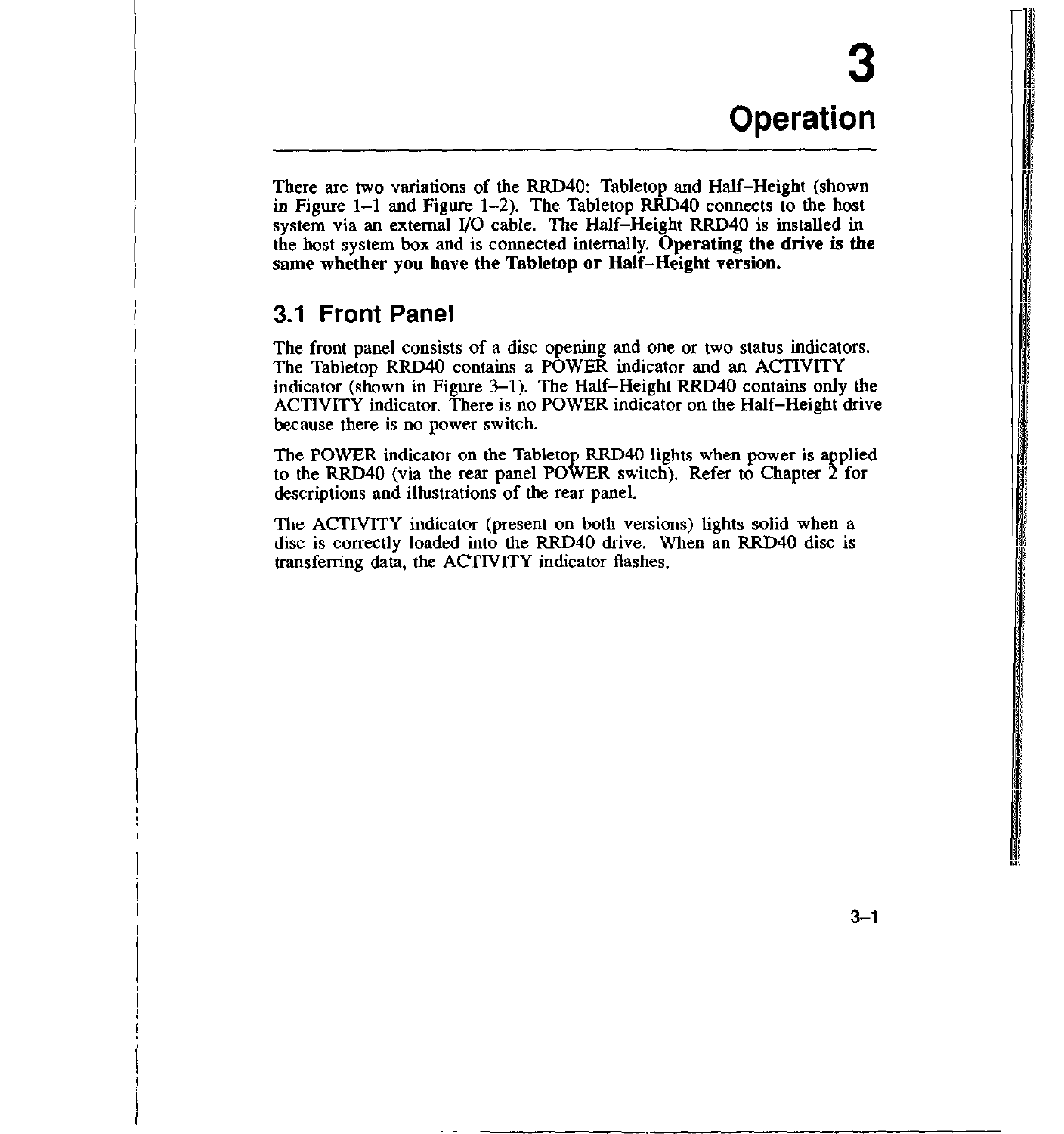3. Examine the disc inside the caddy. DO NOT REMOVE THE DISC FROM THE CADDY. Note that one side of the disc is labeled. The label should always be facing up as you insert the disc into the drive. When the label is facing up, the four notches on the disc housing will be on the left, as shown in Figure  $3-2$ . These notches line up with four similar notches on the front of the RRD40, as shown in Figure 3-1.

NOTE: If you have the disc positioned label side up and the notches are on the right, then the disc is oriented incorrectly in the caddy. Do not proceed any further with the disc loading. Go to Section 3.4 on disc and caddy repairing.

- 4. Insert the disc caddy as shown in Figure 3-2. Make sure the notches on the left side of the disc caddy line up with the notches on the disc opening on the front of the drive. Slide the caddy in as far as it will go.
- *5.* Remove the caddy. When removed, you will notice that the disc and its housing remain in the drive. Only the transparent sleeve comes out.
- 6. Check that the front panel ACTIVITY indicator lights solid within five seconds.

If the drive accepted the disc but the ACTIVITY indicator does not light, then the disc may have been oriented in the caddy incorrectly. Unload the disc using the instructions in the following section. Then, refer back to Step 3 and examine the disc orientation in the caddy.

## **3.3 Unloading a Disc**

Before unloading a disc, make sure that the ACTIVITY indicator is not flashing. If it is flashing, then the RRD40 is transferring data. Wait until the indicator stops flashing.

The unloading procedure is a reverse of the loading procedure. Use Figure 3-2 as a guide.

- I. Orient the transparent sleeve for loading. Make sure the arrow on the sleeve is pointing towards the drive.
- 2. Insert the sleeve into the disc opening on the front of the drive as far as it will go.
- 3. Remove the caddy. The disc and housing will be back in the sleeve. The ACTIVITY indicator will go out.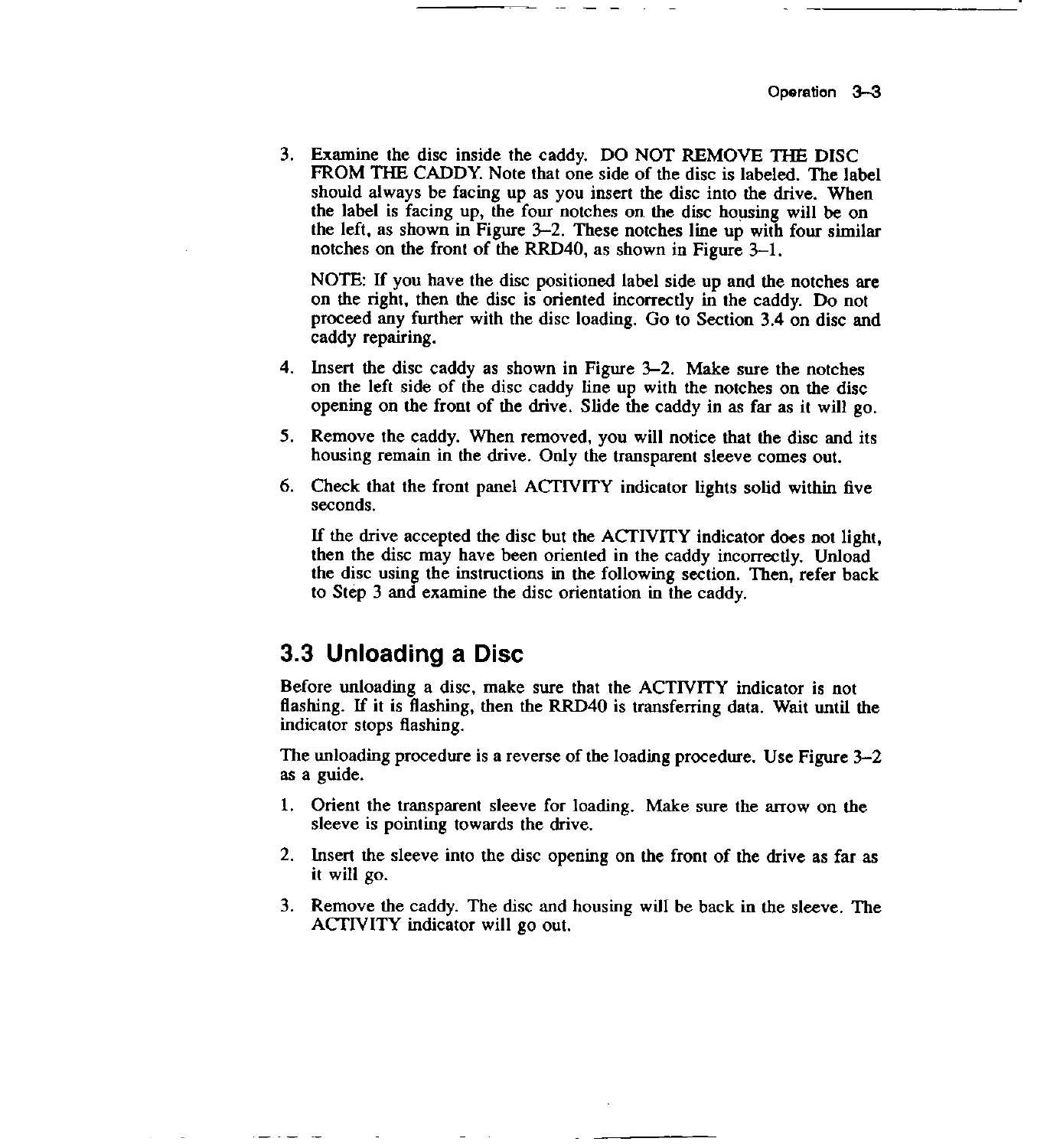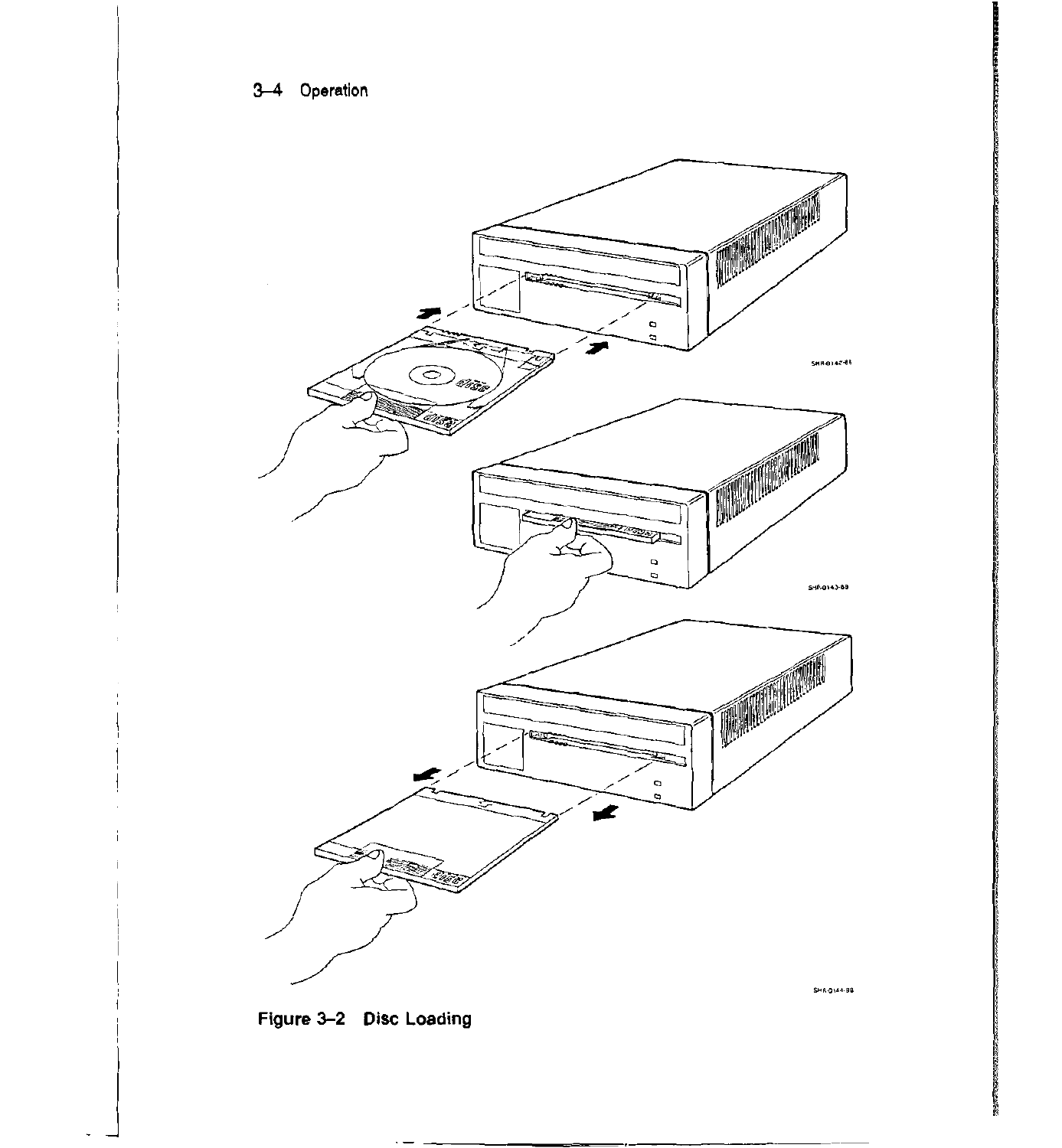Operation 3-5

------

## **3.4 Disc and Caddy Repairing**

The RRD40 media is contained inside a protective caddy. The caddy consists of three parts: the disc, the disc housing, and the transparent sleeve (see Figure 3-3).

If the transparent sleeve is damaged or cracked or if the disc needs cleaning, the caddy can be taken apart and replaced if necessary.

It is important that the disc is mounted in the caddy correctly. Failure to mount the disc correctly will make the disc inaccessible by the host computer.



**Figure 3-3 Caddy Parts**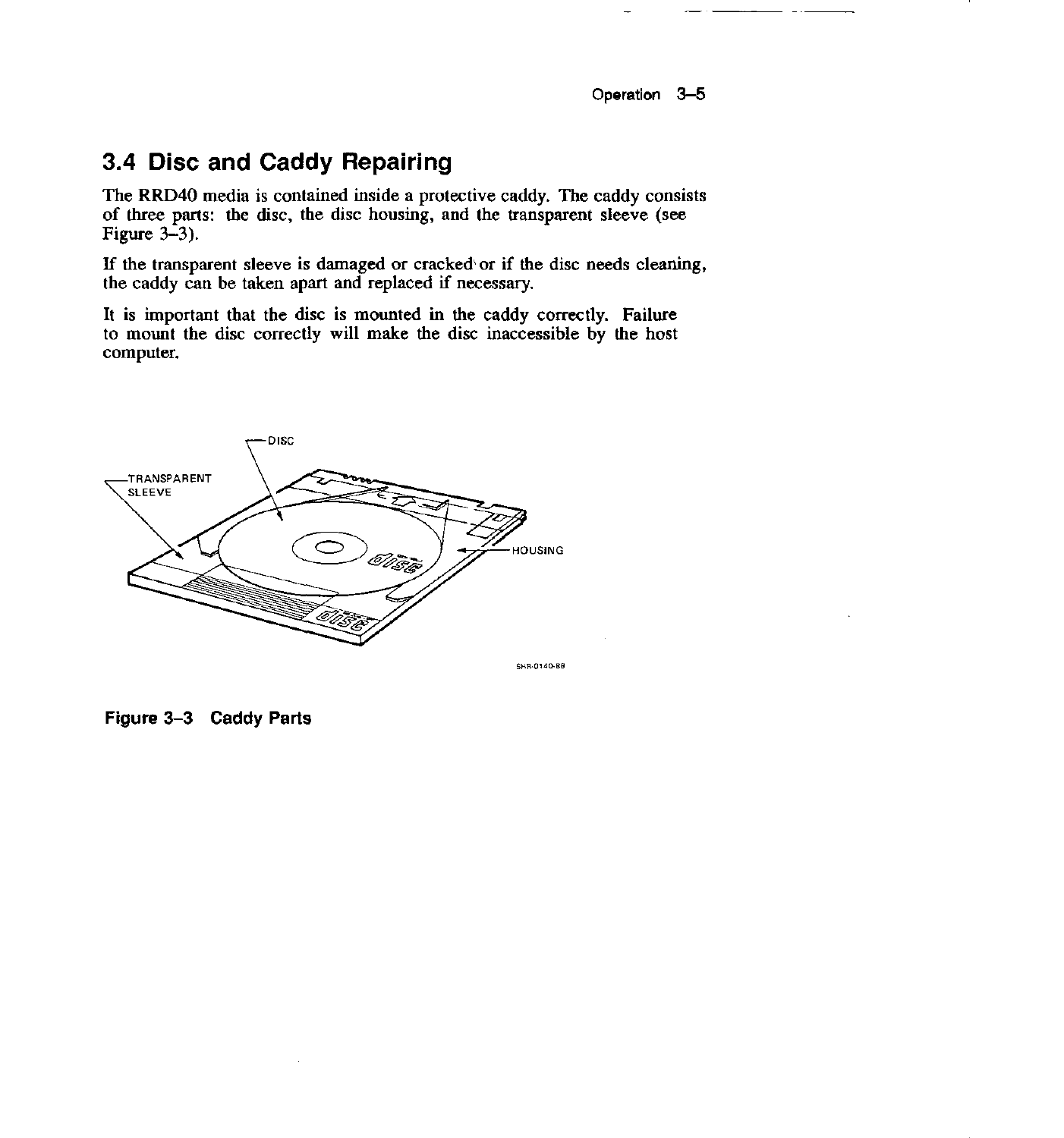## **3.4.1 Removing the Disc from the Caddy**

To remove the disc from the caddy for cleaning or caddy repairing, proceed as follows:

1. Hold the caddy so that the label on the disc is facing down. Locate the locking tabs on either side of the disc housing, as shown in **Figure** 3-4.



SHR-0145-88

ى تىل تىرى بىل تىلىپ بىلەن بىلەن كىلەن بىلەن تىلىپ بىلەن بىلەن كىلەن بىلەن بىلەن كىلەن بىلەن بىلەن كىلەن بىلەن<br>ئەنگەن ئىلەن ئىلەن ئىلەن بىلەن بىلەن ئىلەن ئىلەن بىلەن ئىلەن ئىلەن ئىلەن ئىلەن ئىلەن ئىلەن ئىلەن ئىلەن ئىلەن ئ

Figure 3-4 Disc Tabs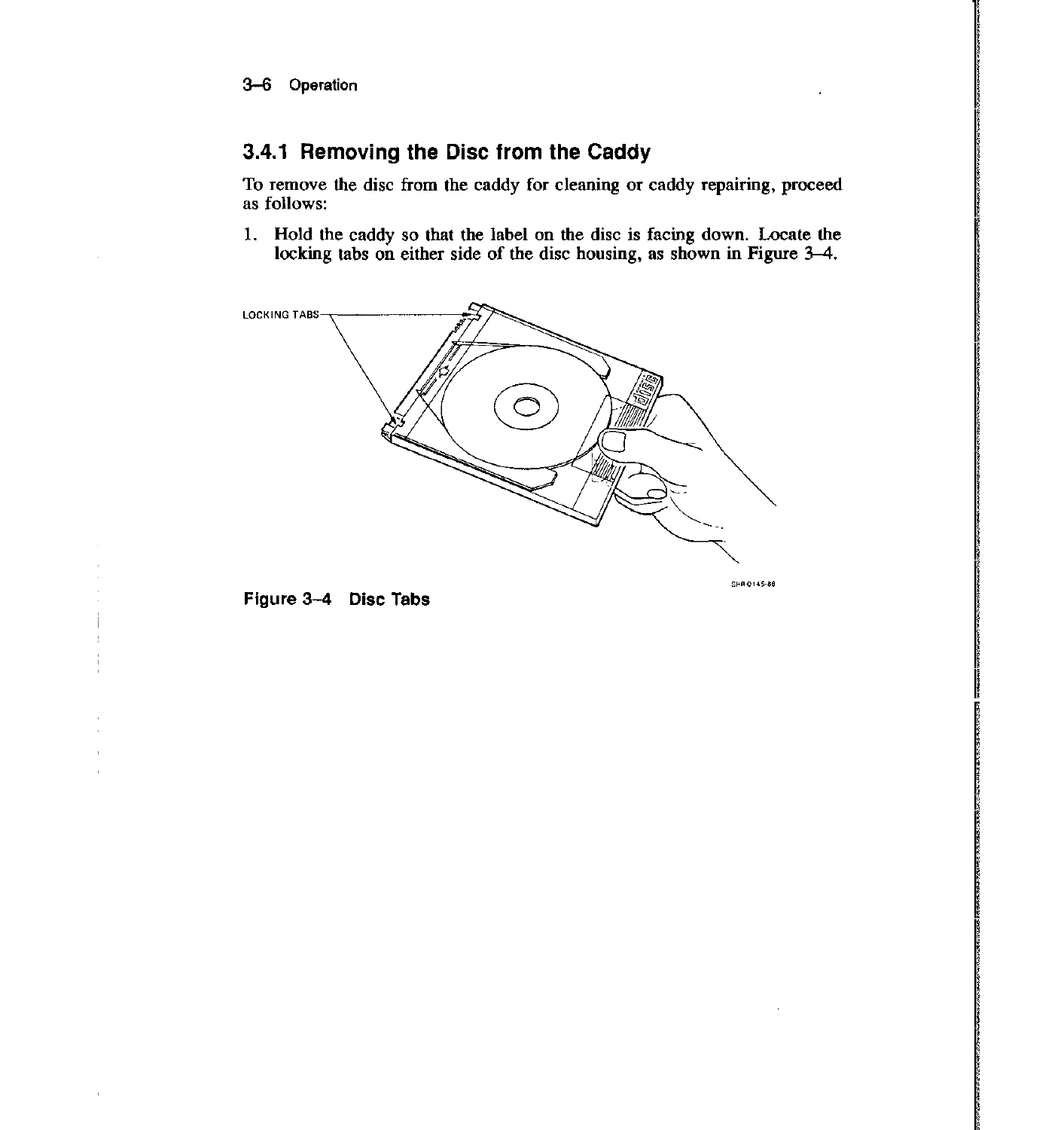2. For each locking tab, press down on the tab while slightly separating the housing from the sleeve. Use your fingernail or a pointed instrument.

When both tabs have been disengaged, pull the disc housing out to about the midpoint of the disc (Figure 3-5).

3. Hold the disc housing on each side as shown in Figure 3-5. Exert slight inward pressure on the housing so the disc will not fall out. Remove the sleeve from the housing. Place the sleeve aside.



Figure 3-5 Separating the Caddy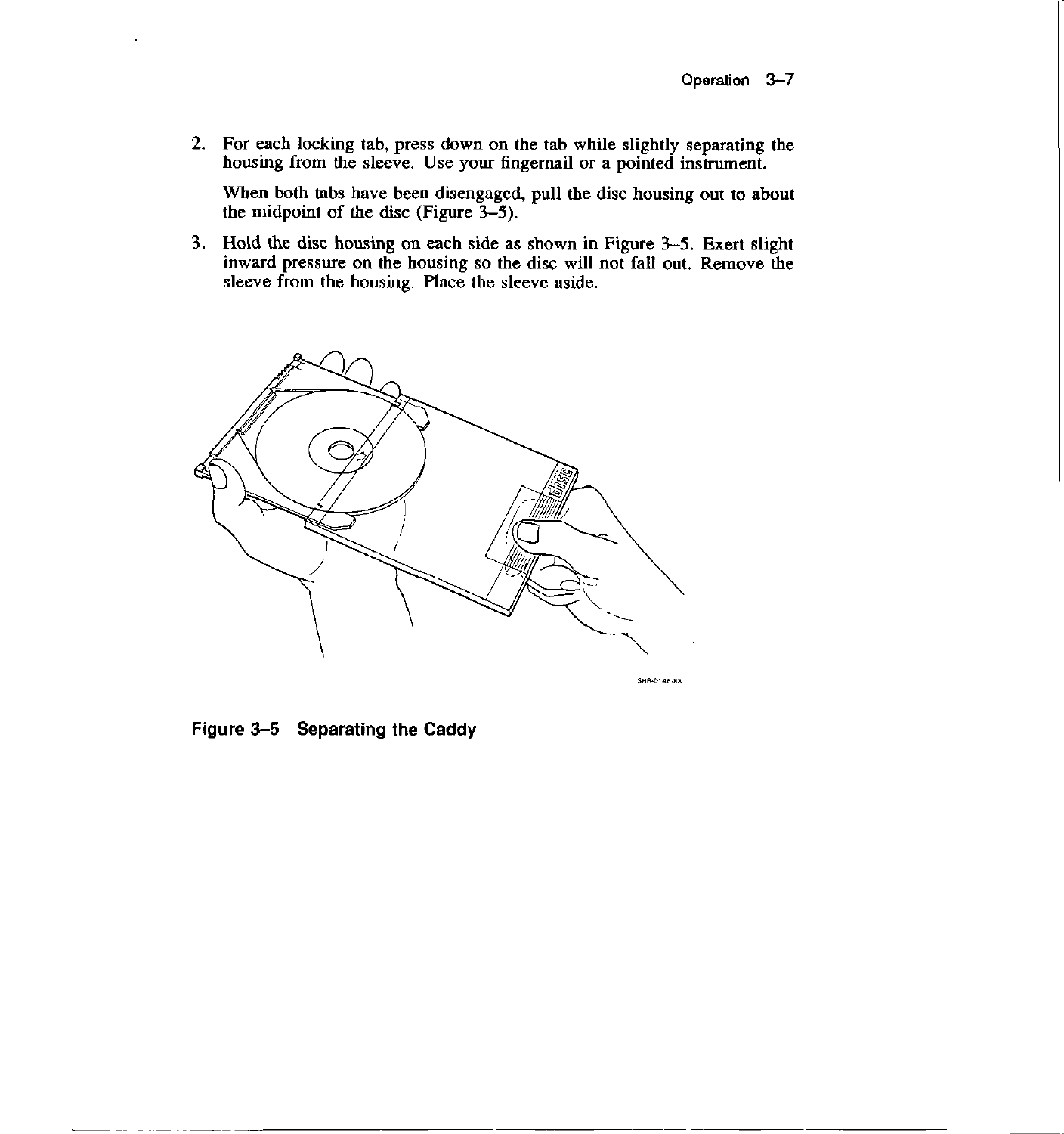#### 3-8 Operation

4. Grasp the disc with your free hand as shown in Figure 3-6. Position your thumb on the outer edge of the disc and your index finger in the center hole of the disc. Release pressure from the housing and remove the disc.



**Figure 3-6 Separating the Disc and Housing**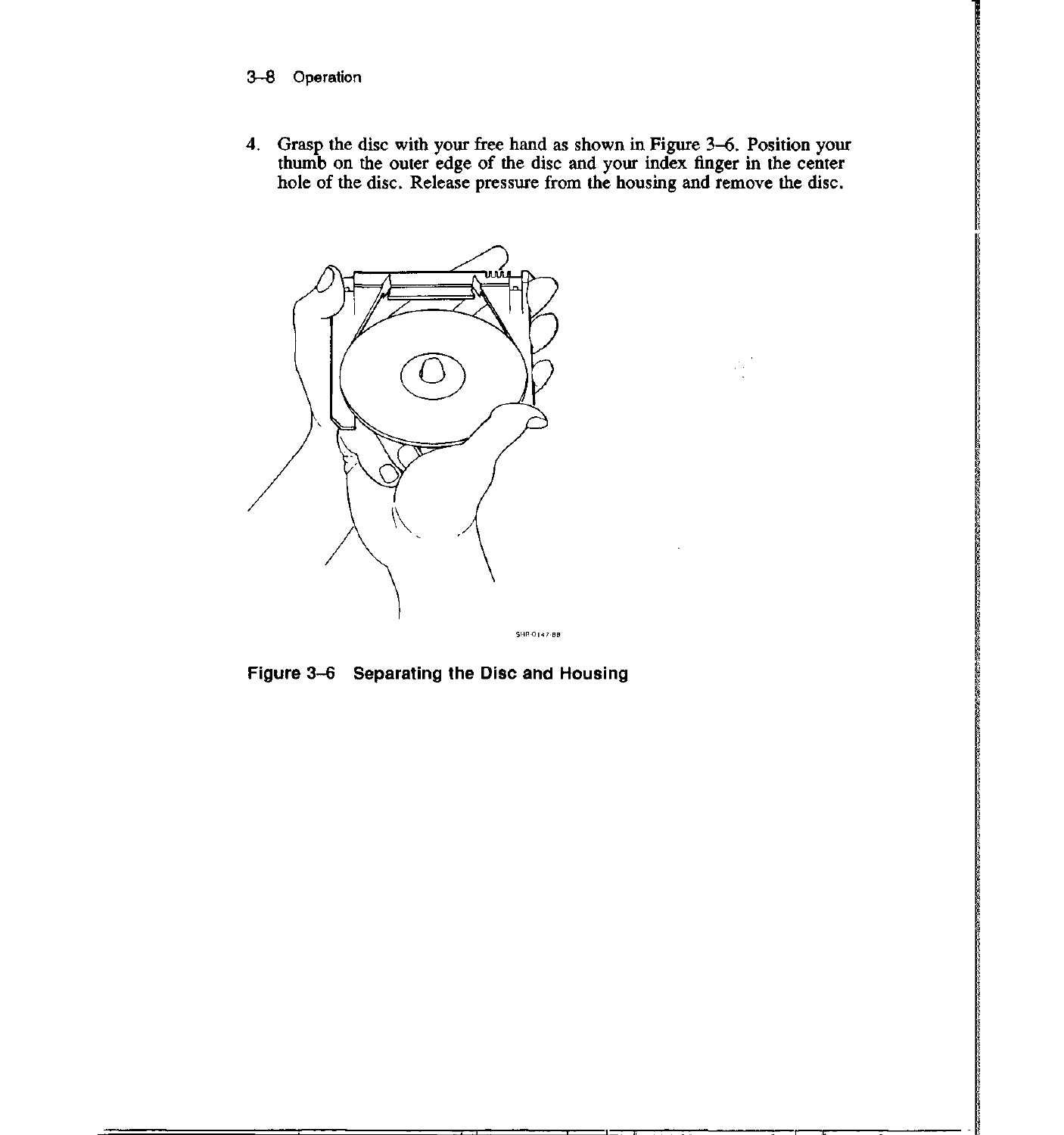### **3.4.2 Cleaning a Disc**

The disc can be cleaned with a dry, lint-free cloth. The disc should always be free of dust, dirt, and fingerprints. Always hold a disc by the edges. Never touch the data area of the disc.

To clean, always wipe from the center of the disc to the edges. Use small circular strokes. Do not use a continuous circular stroke around the disc.

## **3.4.3 Replacing the Disc in the Caddy**

Assembling the caddy is essentially a reverse of the procedures given in Section 3.4.1. Make sure that your hands are positioned as shown in the illustrations. It is important that you replace the disc correctly.

- 1. Position the housing and disc EXACTLY as shown in Figure 3-6. **(Make**  sure the label on the disc is facing DOWN.)
- 2. Insert the disc into the housing. The inside of the housing is grooved to accept the disc. Exert slight inward pressure to hold the disc in the housing.
- 3. With your free hand, get the transparent sleeve. Notice that the sleeve is symmetrical. Slide the housing all the way into the transparent sleeve until it clicks into place.
- 4. Turn the assembled caddy over so that the label on the disc is facing up. Examine the housing. When the caddy is loaded into a drive, the notches on the caddy are in the upper left hand comer. These notches line up with the notches on the drive (Figure  $3-1$ ).

If the notches are not on the left side when the caddy is positioned for loading (label side of the disc up), then the disc is mounted inside the caddy incorrectly! Remove the disc from the caddy and orient it properly.

It is extremely important that the disc is mounted inside the caddy correctly. The RRD40 drive cannot access data from a disc that is mounted incorrectly I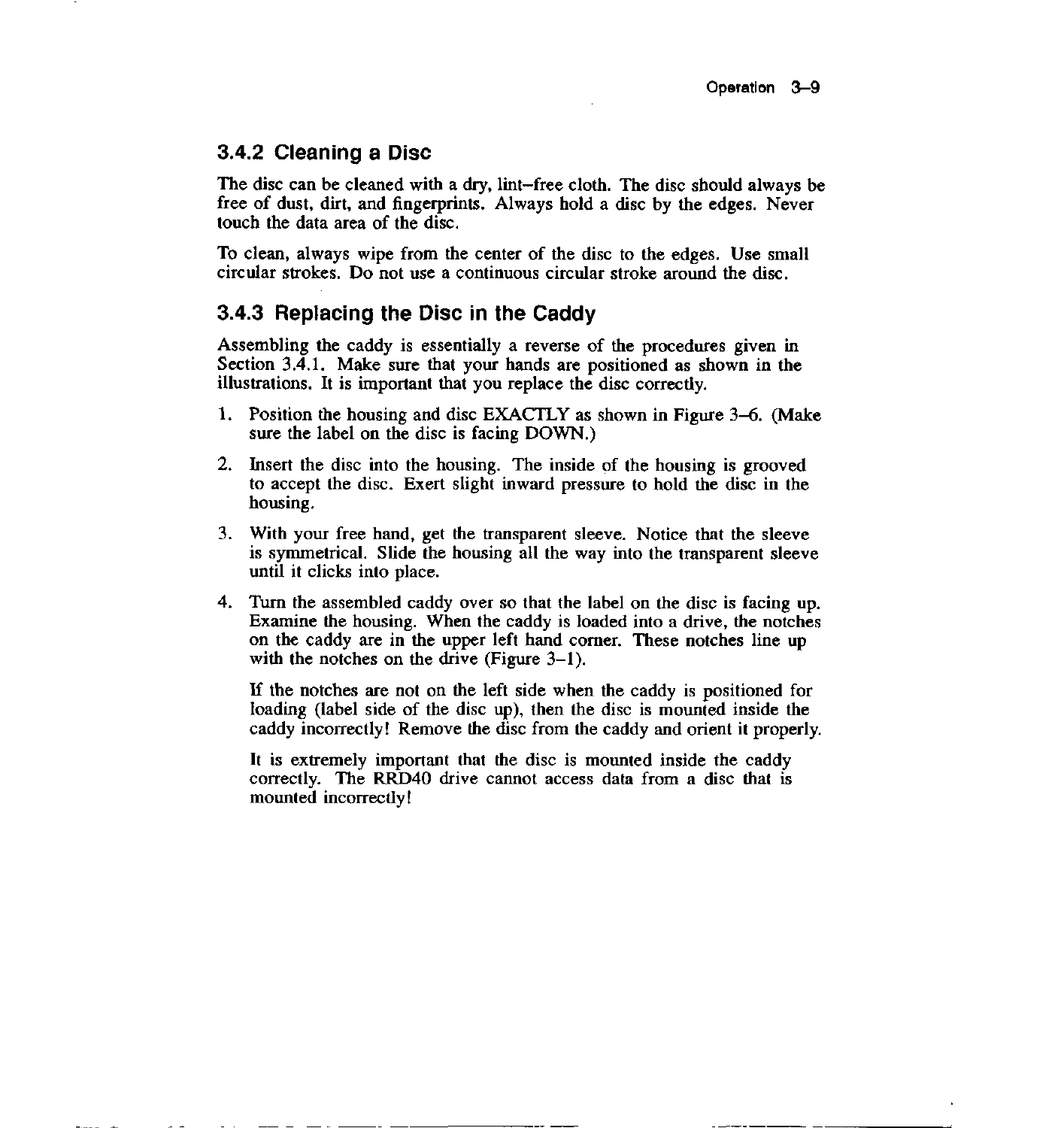This chapter gives instructions on how to test the RRD40 Subsystem through the MicroVAX Diagnostic Monitor (MOM). These tests work only on MicroVAX host systems (Q-Bus interface). The RRD40 with the SCSI interface is tested through the host system. The procedures for testing all SCSI devices apply to the RRD40. Refer to the testing sections in the host system documentation.

## **4.1 Running Tests on MicroVAX Host Systems**

Testing on the MicroVAX is done through the MicroVAX Diagnostic Monitor (MOM). The monitor is used by service personnel as well as MicroVAX customers. This chapter gives a brief outline of MOM as it applies to customers and service personnel. However, if you need more information about MOM, please consult Digital's *MicroVAX Diagnostic Monitor User Guide (part number AA-FM7AA)* which contains details on rwming all modes of MDM.

To run RRD40 tests on the MicroVAX, you need the MicroVAX Diagnostic Monitor (MOM) Diagnostic Kit. Use the floppy that contains the RRD40 diagnostics from the kit. Unless you have purchased a MicroVAX Maintenance Kit, you will be limited in the diagnostics you will be able to run. The MicroVAX Maintenance Kit contains the necessary license that allows you to run extensive system tests.

For more information on purchasing the MicroVAX Maintenance Kit, contact your Digital Service Representative.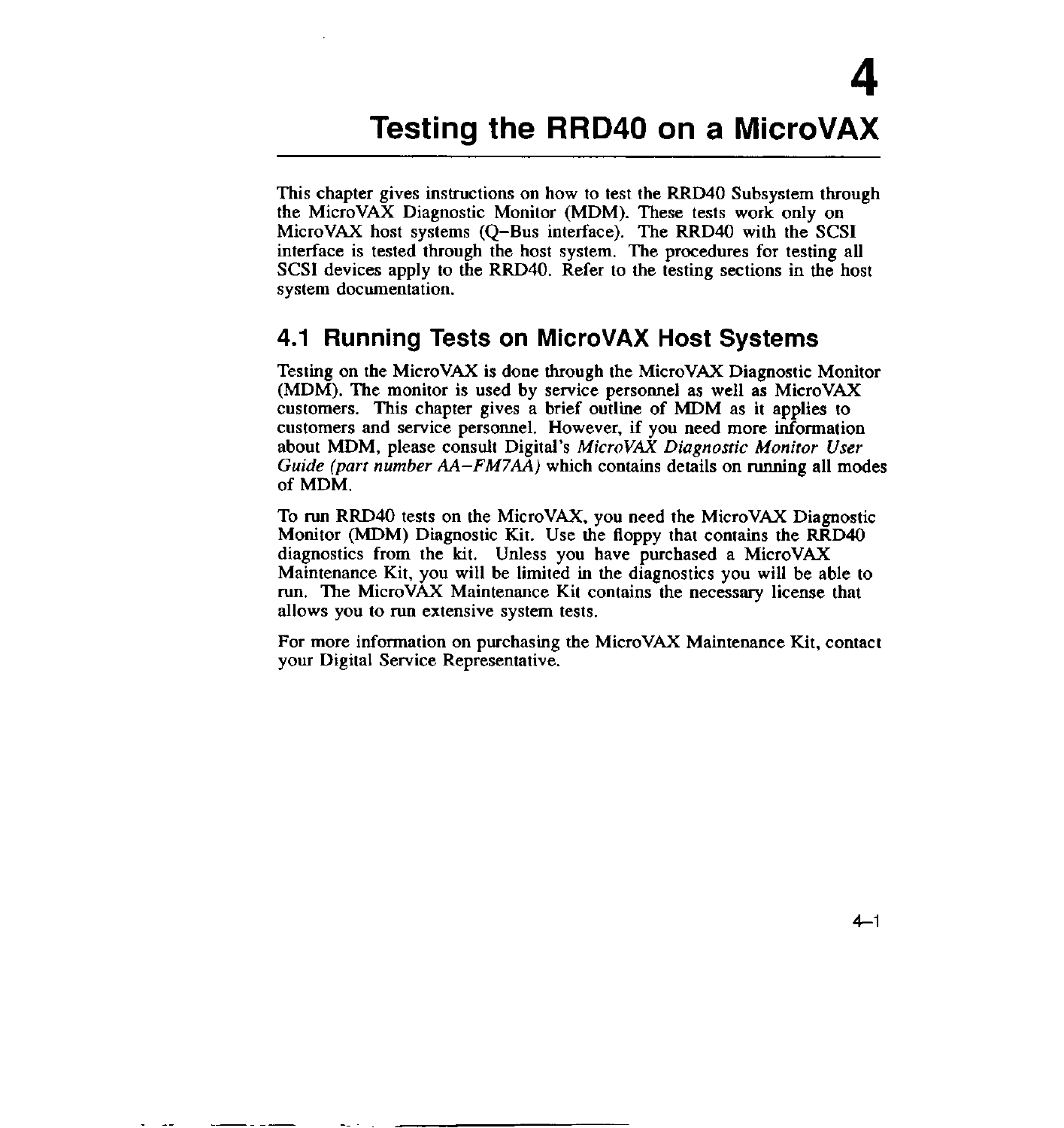## **4.2 Customer Run Tests on a MicroVAX Host System**

This section gives instructions for running Verify Mode tests through the MicroVAX Diagnostic Monitor **(MOM).** This mode of testing is completely menu driven. For service mode testing, go to Section 4.3.

•

## **4.2.1 Equipment**

Before running the MicroVAX Diagnostic Monitor, insert the test disc into the RRD40 drive that you are testing. Some of the tests need the test disc to run.

## **4.2.2 Running MDM: Customer Mode**

Running diagnostics for the RRD40 is essentially the same as running any other diagnostics. When MOM is loaded, the following appears on the **screen:** 



Enter the date and time here (if necessary) and press RETURN. The screen then gives the date and time that you just entered, and displays the MicroVAX Diagnostic Monitor Main Menu.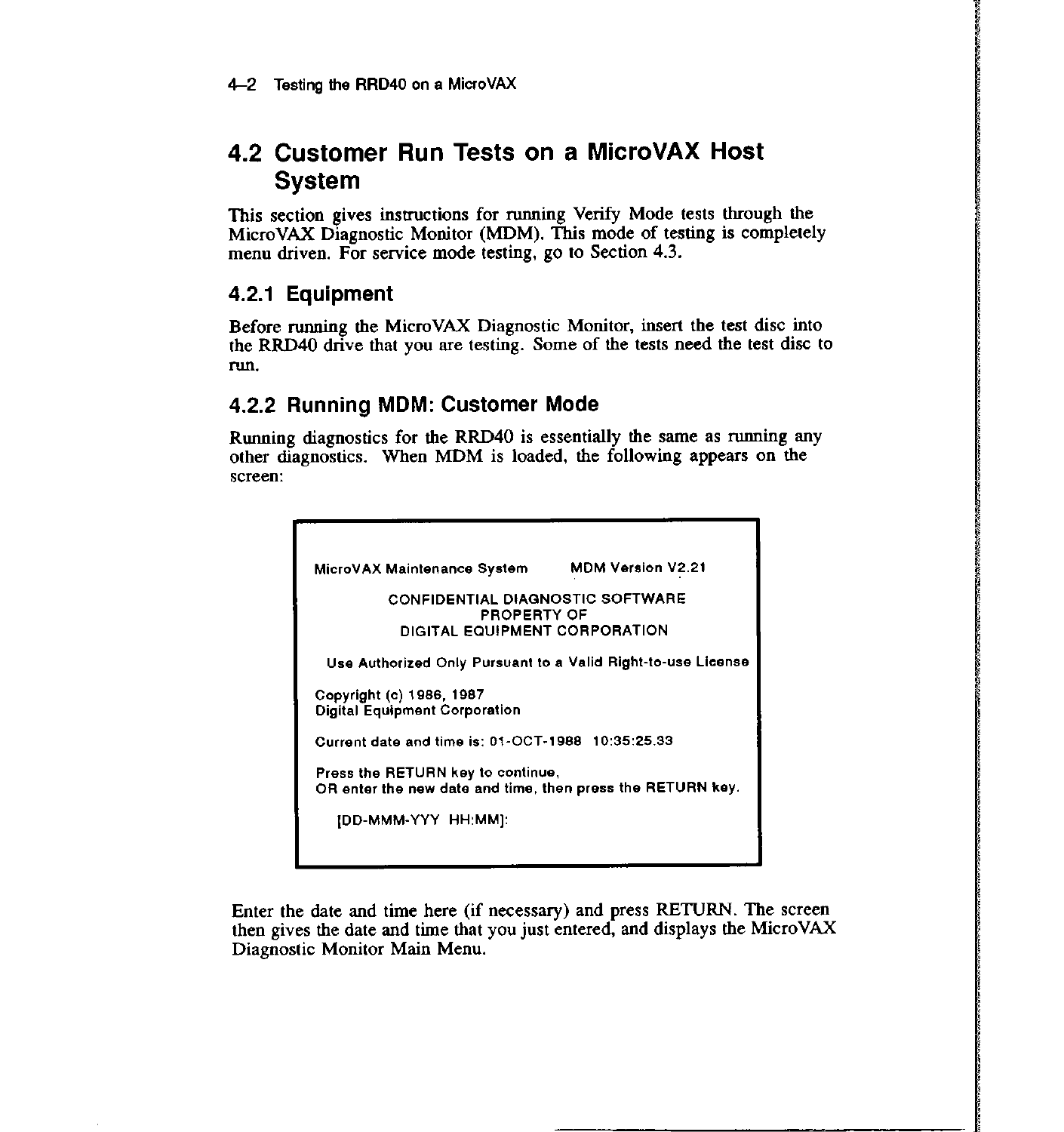

- **Option 1** will execute the functional test set on the RRD40 drive. The functional test set is listed in Table 4-1.
- **Option 2** will display all the devices on the system. This list should include the RRD40 you want to test.
- **Option 3** will display a menu to run various system utilities. For the RRD40, the utilities are used by Field Service Personnel only ( with the one exception mentioned below) and are not for use by customers. The Utility tests for the RRD40 are listed in Table 4-3.

The customer may select this option to set the RRD40 drive unit number. This is the only utility that can be run by non-service personnel.

- **Option 4** will display a menu to run service mode tests on the RRD40. This menu will not be displayed unless you have purchased the MicroVAX Maintenance Kit. The Service Mode tests are listed in Table 4-2.
- **Option 5** exits you from MDM.

Select Option #2 and make sure that the RRD40 is listed as a device on the system. When this is verified, return to the Main Menu and select Option #1 to run the Verify Mode Functional Tests (refer to Table 4-1 ).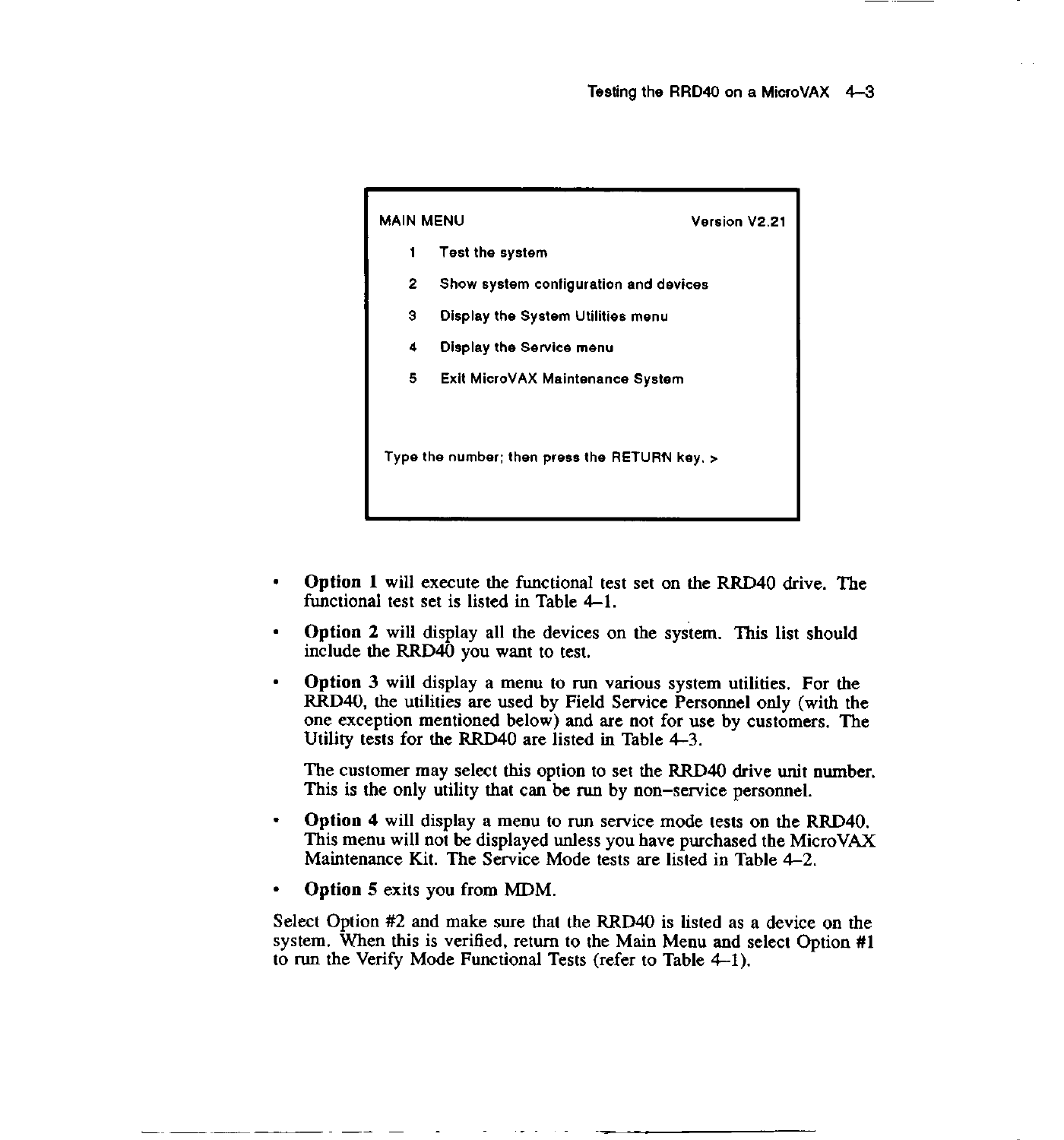When you select Option #1, the following appears on the screen:

| <b>MAIN MENU</b><br><b>SYSTEM TEST</b>                                                                                                                                           | Version V2.21 |
|----------------------------------------------------------------------------------------------------------------------------------------------------------------------------------|---------------|
| This is a test of the MicroVAX computer and its devices.                                                                                                                         |               |
| No additional preparation for this testing is required;<br>the MicroVAX is ready to be tested.                                                                                   |               |
| Testing occurs in two parts; the functional tests quickly<br>test each device sequentially; the exerciser test (lasting<br>about 4 minutes) tests how the devices work together. |               |
| To halt the test at any time and return to the Main Menu<br>type CTRL-C by holding down the CTRL key and pressing the C key.                                                     |               |
| Press the RETURN key to begin testing,<br>or type 0 and press the RETURN key to return to the Main Menu. >                                                                       |               |

The entire test set takes about 7-8 minutes. After the testing session ends, a message will appear on the screen informing you of the successful ( or unsuccessful) completion of the tests.

If a failure occurred, an error message will print out. This error report is for use by specially trained Digital Field Service Engineers. Refer to Section 4.3.6.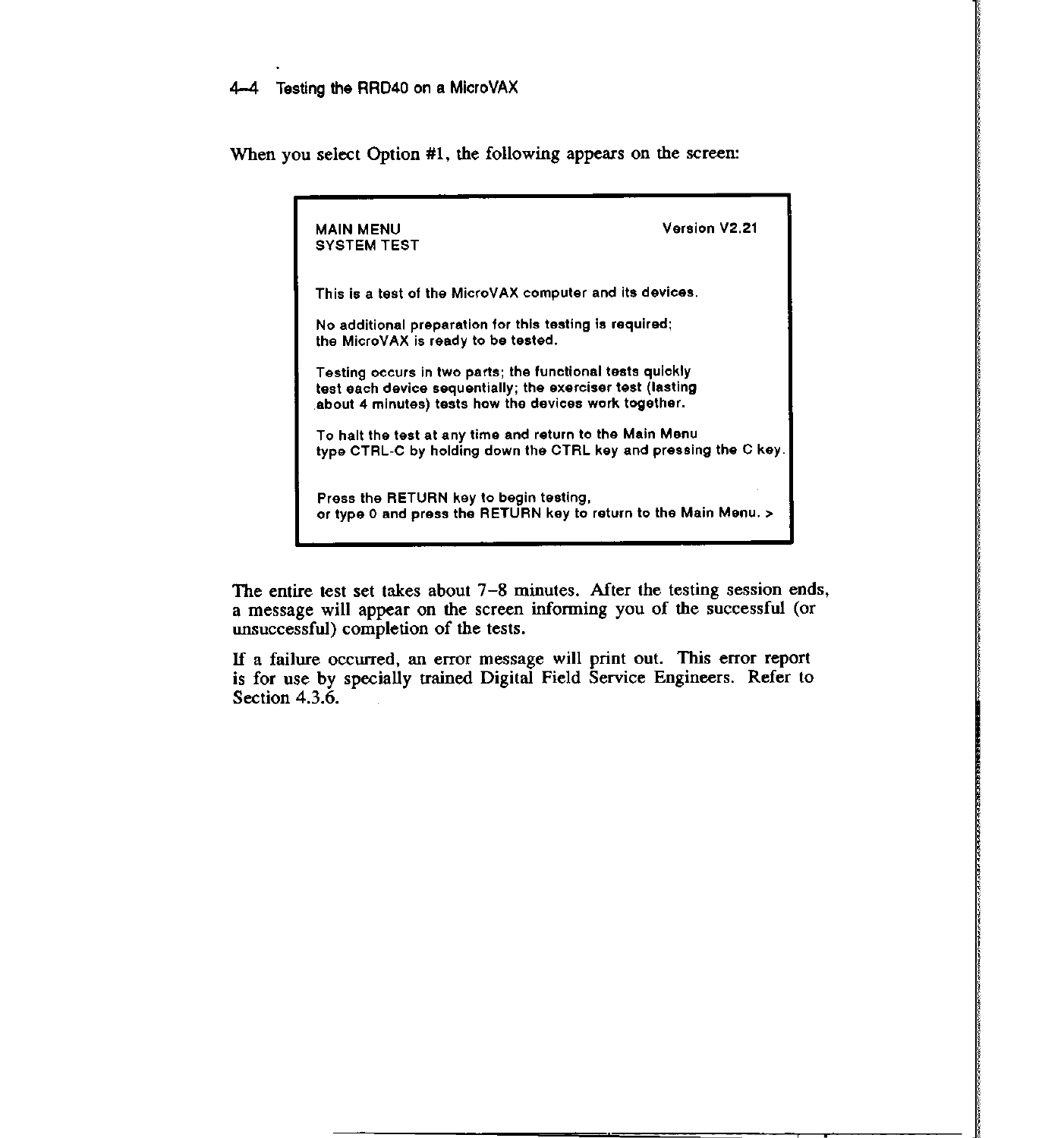.

| <b>Test</b><br><b>Number</b> | <b>Test Name</b>                                    | <b>Test Duration (seconds)</b> |
|------------------------------|-----------------------------------------------------|--------------------------------|
| 1                            | Register Existence Test                             | >1                             |
| 2                            | Level 1 Power Up Microdiagnostics                   | > 2                            |
| 3                            | Initialization Steps 1—4                            | >1                             |
| 4                            | Diagnostic Wrap Mode Test                           | >1                             |
| 5                            | Vector and BR Level Test                            | >1                             |
| 6                            | Purge and Poll Test                                 | >2                             |
| 7                            | <b>Small Ring Buffer Initialization Test</b>        | >1                             |
| 8                            | Large Ring Buffer Initialization Test               | >10                            |
| 9                            | <b>Get Dust Status Test</b>                         | > 5                            |
| 10                           | Server Functionality Verification                   | >10                            |
| 11                           | RRD50/RRD40 Drive<br>Microdiagnostic Test           | > 15 per tested drive          |
| 12                           | RRD50/RRD40 Drive<br>Spinup/Spindown Test           | 50 per tested drive            |
| 13                           | RRD50/RRD40 Drive Data Transfer<br><b>Rate Test</b> | 20 per tested drive            |
| 14                           | RRD50/RRD40 Drive Access Time<br>Test               | 20 per tested drive            |
| 15                           | RRD50/RRD40 Drive Basic Read<br>Data Test           | 20 per tested drive            |
| 16                           | RRD50/RRD40 Drive Worse Case<br>Read Data Test      | 20 per tested drive            |
| 17                           | RRD50/RRD40 Drive Forced Errors<br>Test             | 20 per tested drive            |

 $\sim$  $\sim$   $\sim$ 

 $\overline{\phantom{a}}$ 

**Table 4-1 Verify Mode** Functional **Tests**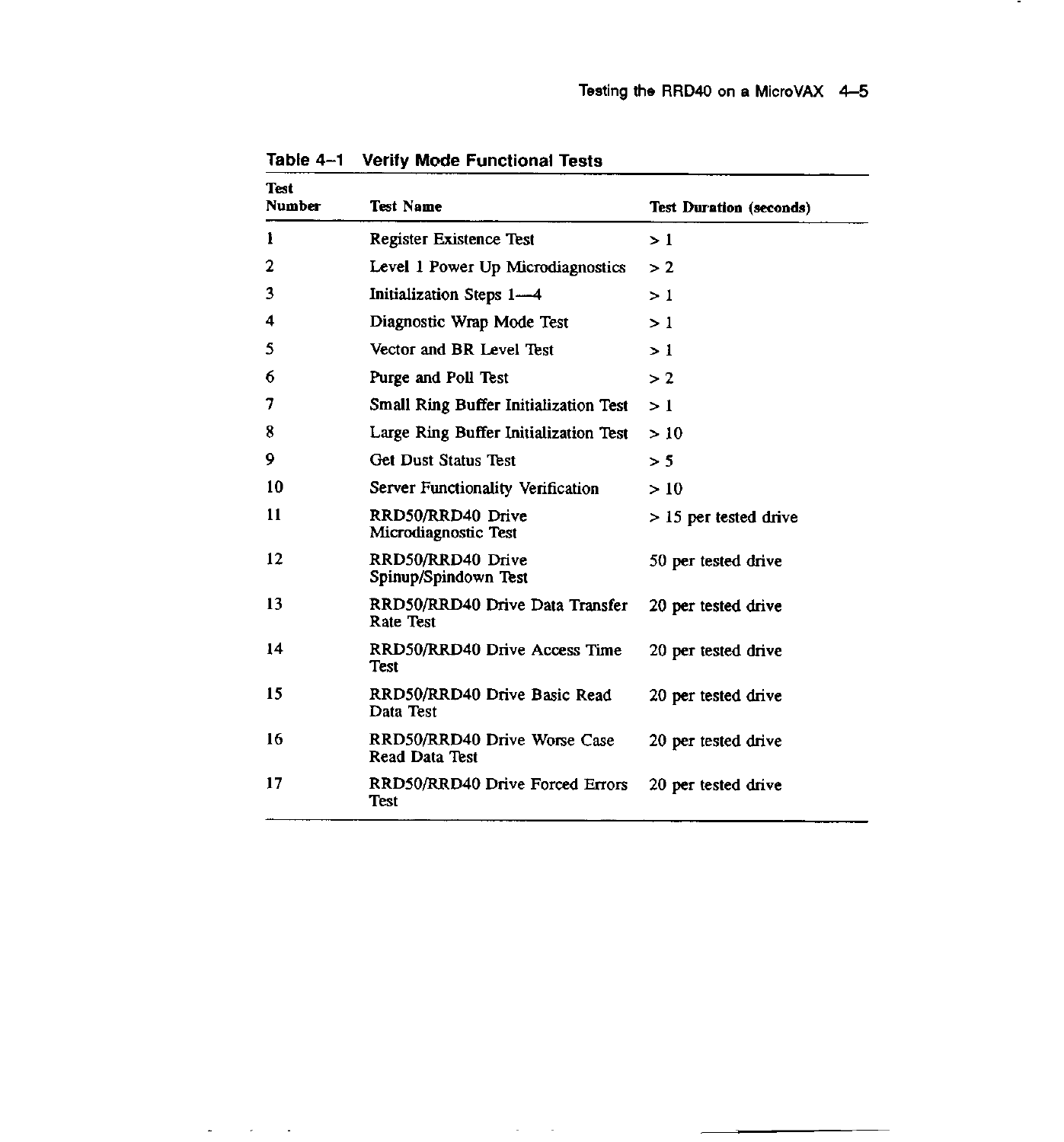| <b>Test</b><br><b>Number</b> | Test Name                                | <b>Test Duration (seconds)</b> |
|------------------------------|------------------------------------------|--------------------------------|
| $1 - 17$                     | Same as verify tests                     |                                |
| 18                           | Basic Seek and Read Data Tests           | 30 per tested drive            |
| 19                           | <b>Seek Position Test</b>                | 30 per tested drive            |
| -20                          | Short Data Reliability Test              | 35 per tested drive            |
| 21                           | Spinup/Spindown Data Reliability<br>Test | 50 per tested drive            |

Table 4-2 Service Mode Functional Tests

 $\epsilon$ 

| <b>Test</b><br><b>Number</b> | <b>Test Name</b>                                    | <b>Test Duration</b> |
|------------------------------|-----------------------------------------------------|----------------------|
| 1                            | Enable RRD50/RRD40 Firmware<br>Error Logs           | 1 second             |
| 2                            | Update Controller Hardware<br><b>Revision Level</b> | 20 seconds           |
| 3                            | Force Diagnostic Statistical Report                 | 40 seconds           |
| 4                            | <b>Extended Data Transfer Rate Test</b>             | 25 minutes           |
| 5                            | <b>Extended Data Reliability Test</b>               | 2 hours, 30 minutes  |
| 6                            | Auto Spin Down Test                                 | 25 minutes           |
|                              | Update RRD40 Drive Unit Number                      | 1 minute             |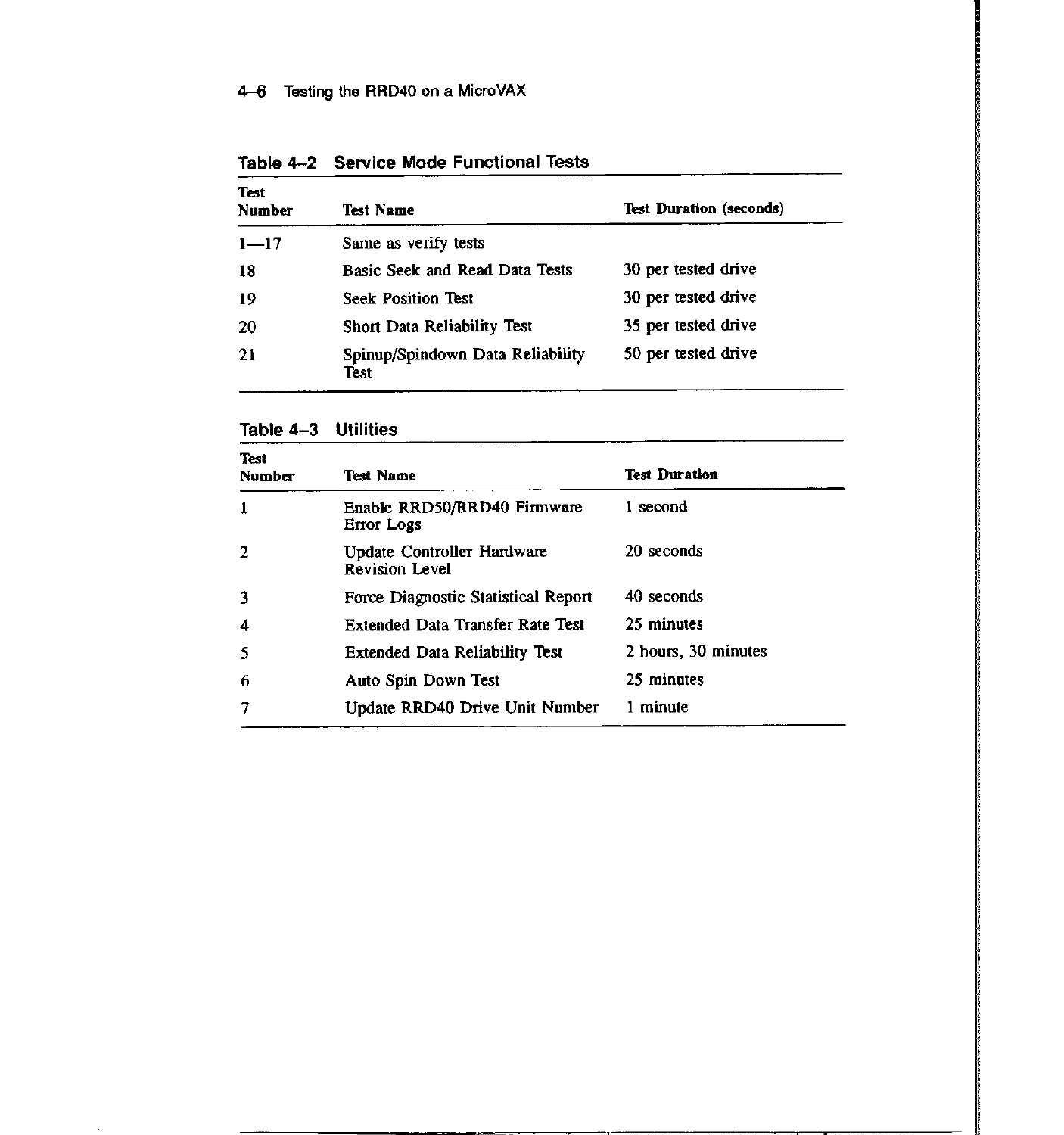## **4.3 Service Mode Testing on a MicroVAX Host System**

This section gives instructions for service personnel (and customers who have purchased the MicroVAX Maintenance Kit) to run tests through the MDM. This mode of testing can be either menu driven or driven in command line mode. For customer testing, refer back to Section 4.2.

#### **4.3.1 Equipment**

Before running the MicroVAX Diagnostic Monitor, insert the test disc into the RRD40 drive that you are testing. Some of the tests need the test disc to run.

#### **4.3.2 Running MDM: Menu/Command Line Mode**

Running diagnostics for the RRD40 is essentially the same as running any other diagnostics. When **MDM** is loaded, the following appears on the **screen:** 

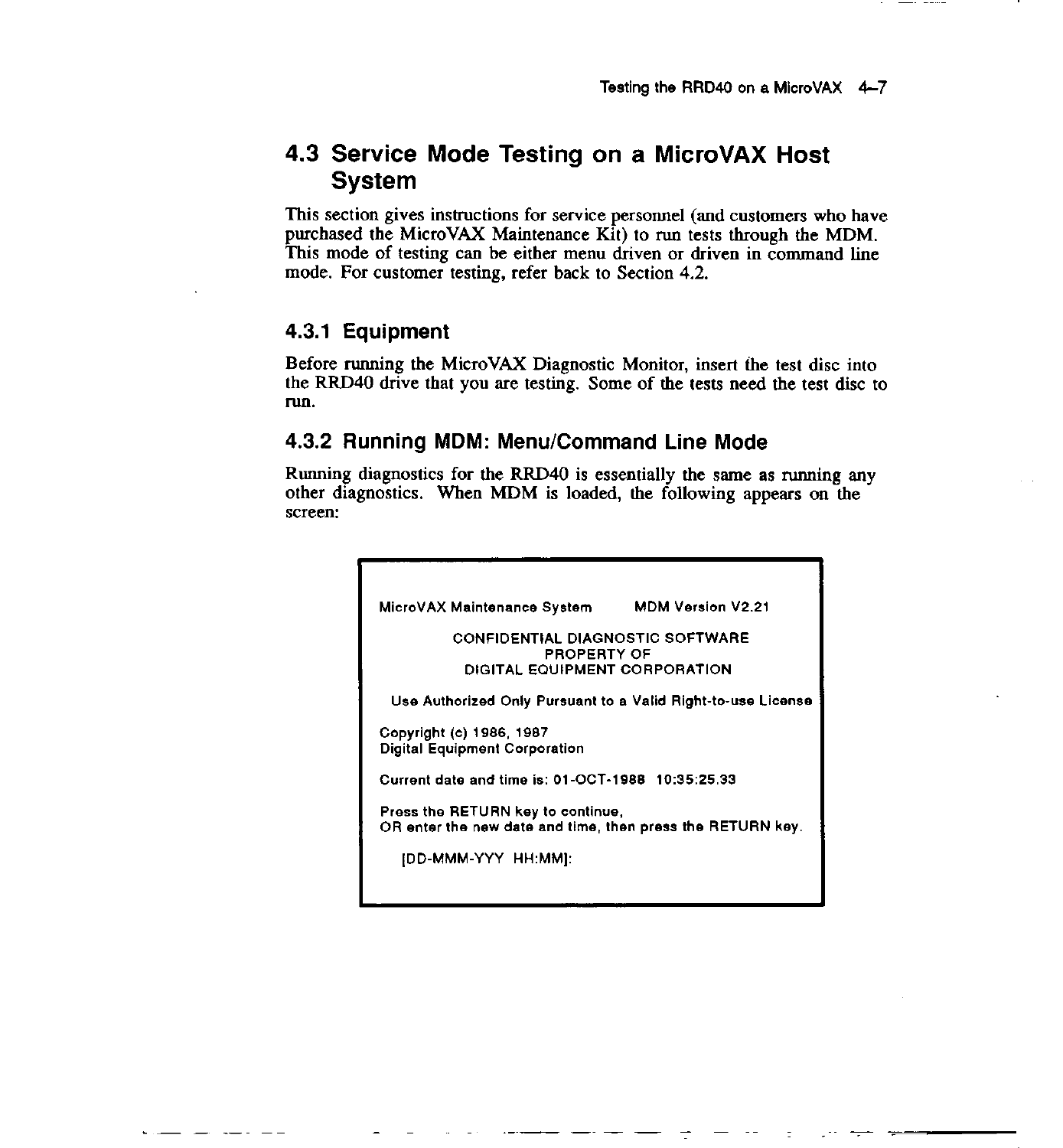#### 4-8 Testing the RRD40 on a MicroVAX

Enter the date and time here (if necessary) and press RETURN. The screen then gives the date and time that you just entered, and displays the following:

```
Do you want to use menu mode or command line mode? 
            1 - menu mode 
            2 - command line mode 
Type the number; then press the RETURN key
```
#### **Menu Mode**

If you want menu mode, press the **1** key and then press RETURN. You will enter menu mode and the Main Menu will appear on the screen. Refer to Section 4.2.

#### **Command Line Mode**

If you want command line mode, press the **2** key and then press RETURN. The following will appear on the screen:

CAUTION: You are about to enter command line mode. There are no menus once you enter this mode. Refer to the MOM User's Guide for detailed instructions. To return to the menu mode from command line mode, type "RESTART" and press the RETURN key, or reboot the system. Type 2 and press the RETURN key to proceed, or type 1 and press the RETURN key to enter menu mode. >

If you want command line mode, press the 2 key and then press RETURN. You will enter command line mode and the MDM >> prompt will appear on the screen.

The MDM >> prompt signifies that you are in command line mode of the MicroVAX Diagnostic Monitor.

#### **4.3.3 Help**

The Help function gives a brief outline of all testing commands. Just type HELP at the MDM >> prompt and a command summary is displayed on the screen.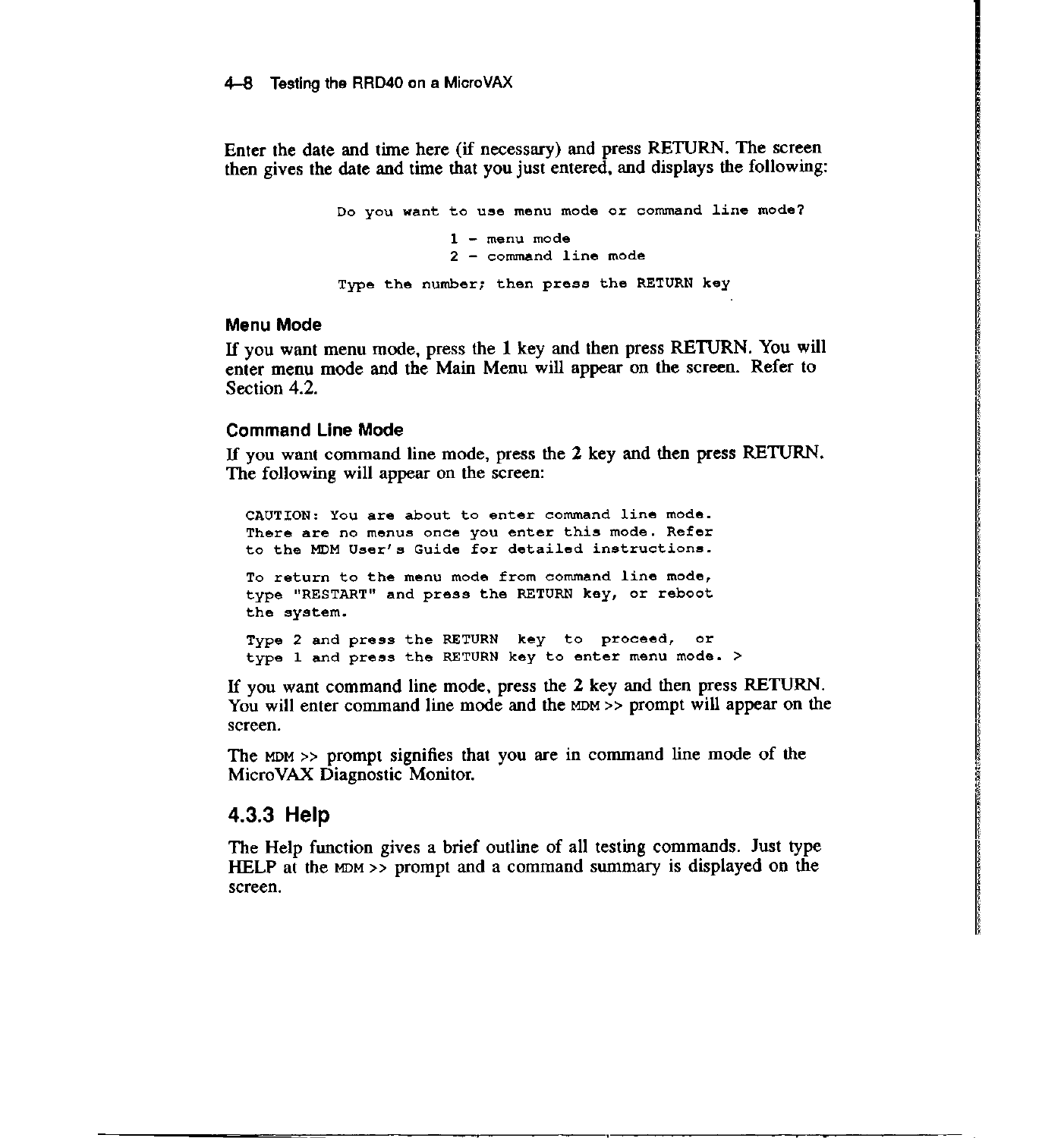#### **SET/SHOW**

The Set and Show commands set up and display the testing mode and the specific tests to run. The Set command has many qualifiers that you can use. Table 4-4 lists the various Set and Show commands. The commands are listed by groups in the first column. Table 4-4 also lists what to type in (to set a specific testing parameter) and what each command does.

Each group has a default parameter. The default is what is set if no specific Set command is given. The default is always the first option given in the *What to Type In* field of the table.

#### **START**

After the system is configured and the testing parameters are set up, type *START* at the MDM >> prompt to run the selected tests.

#### **SAMPLE TEST SETUP AND RESULTS**

The following is an example of what the screen looks like when running customer tests. Comments are included in parentheses.

|              | MDM >> CONFIGURE                       | (Configures system)                                                            |
|--------------|----------------------------------------|--------------------------------------------------------------------------------|
|              | MDM >> SELECT RRDXXA                   | (Selects the RRD40 diagnostics<br>from MDM; one controller is<br>being tested) |
|              | MDM >> SET MODE VERIFY                 | (Sets mode to VERIFY)                                                          |
|              | MDM >> SET PROGRESS FULL               | (Screen will display progress<br>report)                                       |
|              | MDM >> SET SECTION FUNCTIONAL          | (Sets FUNCTIONAL tests)                                                        |
|              | MDM >> SET TEST 1,3                    | (Run tests 1 and 3)                                                            |
|              | MDM >> SET PASSES 2                    | (Run each test 2 times)                                                        |
| MDM >> START |                                        | (Begin)                                                                        |
| $MDM$ $>$    |                                        |                                                                                |
|              | MDM >> RRD40A started by MDM           |                                                                                |
|              | RRD40A DSL Pass Number 1               | Test number 1                                                                  |
|              | RRD40A DSL Pass Number 2               | Test number 1                                                                  |
|              | RRD40A DSL Pass Number 1               | Test number 3                                                                  |
| $MDM$ $>$    | RRD40A DSL Pass Number 2 Test number 3 |                                                                                |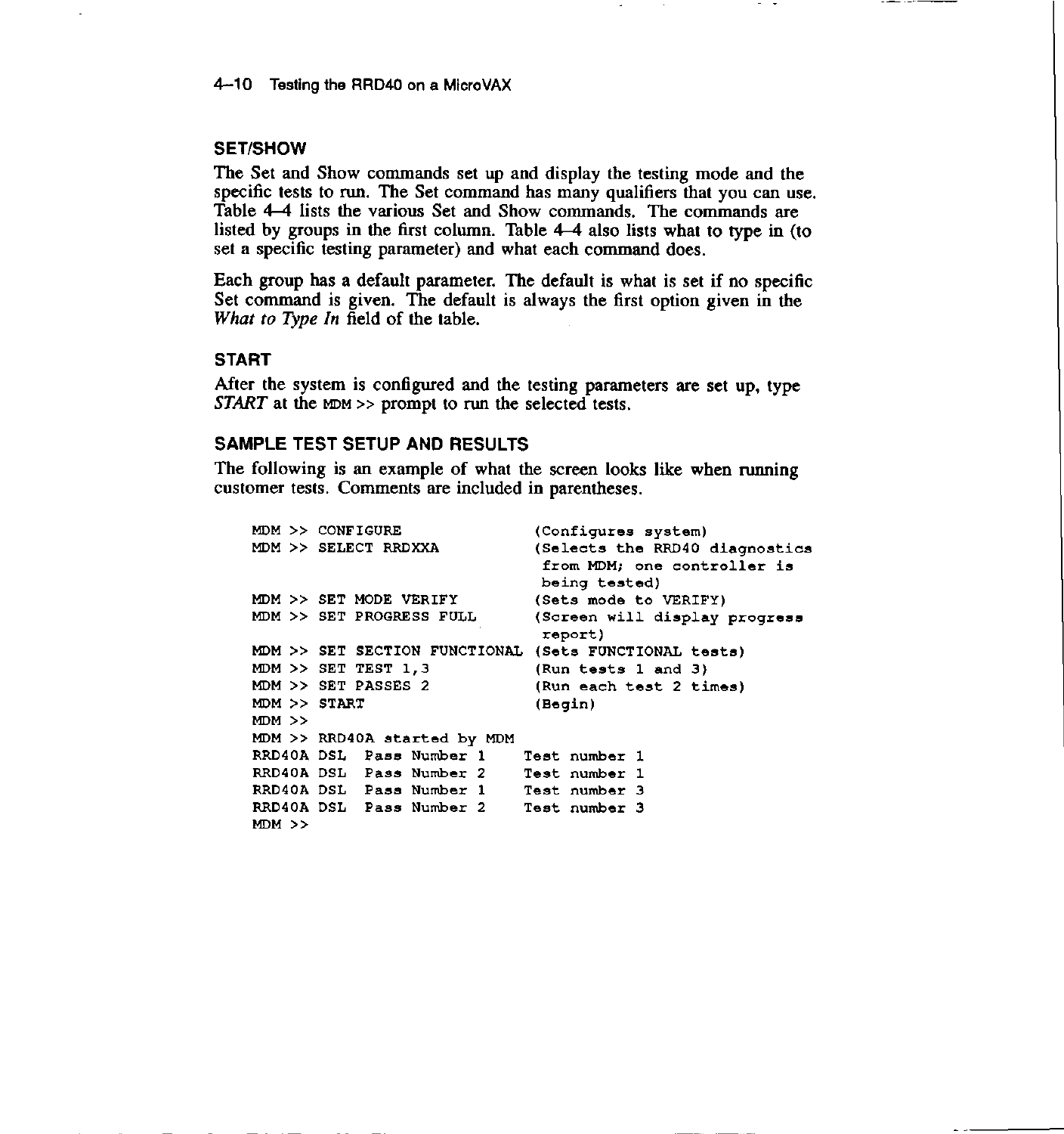I in the product of the state of the state of the state of the state of the state of the state of the state of<br>International control to the state of the state of the state of the state of the state of the state of the stat

### **4.3.4 Tests**

There are three types of tests: Functional, Utility, and Exerciser. There are two modes of testing: Verify and Service.

Table 4-1 and Table 4-2 list all the functional tests that can be run in each mode.

Table 4-3 lists all the utilities. Utilities can only be run in service mode.

The Exerciser tests are used to test the entire system, not just the RRD40. There is one exerciser test in verify mode and two exerciser tests in service mode.

### **4.3.5 Running the Tests**

The specific commands to run tests (some or all) are as follows:

- Configure—Sets up the system for its specific configuration
- Select-To choose a group of diagnostics on the **MOM** floppy
- Set-To set up parameters for testing
- Start-To run the selected tests

#### **CONFIGURE/SELECT**

The first steps in running diagnostics are the Configure and Select commands. Type Configure at the  $MDM \gg$  prompt and press the RETURN key. When the configure is done, another  $MDM \gg$  prompt appears. At that prompt, type SELECT RRDXXA. This selects the group of RRD40 diagnostics from the floppy, and specifies that only one controller is to be tested. If you have two RRD40 controllers on the system and you want to test both controllers, type SELECT RRDXXA,RRDXXB.

NOTE: Do not confuse controllers with drives. If you have two RRD40 drives on one controller, you still type SELECT **RRDXXA.** 

When the RRD40 diagnostics are selected, the screen displays the  $MDM$  >> prompt.

The next step is to SET the parameters for testing.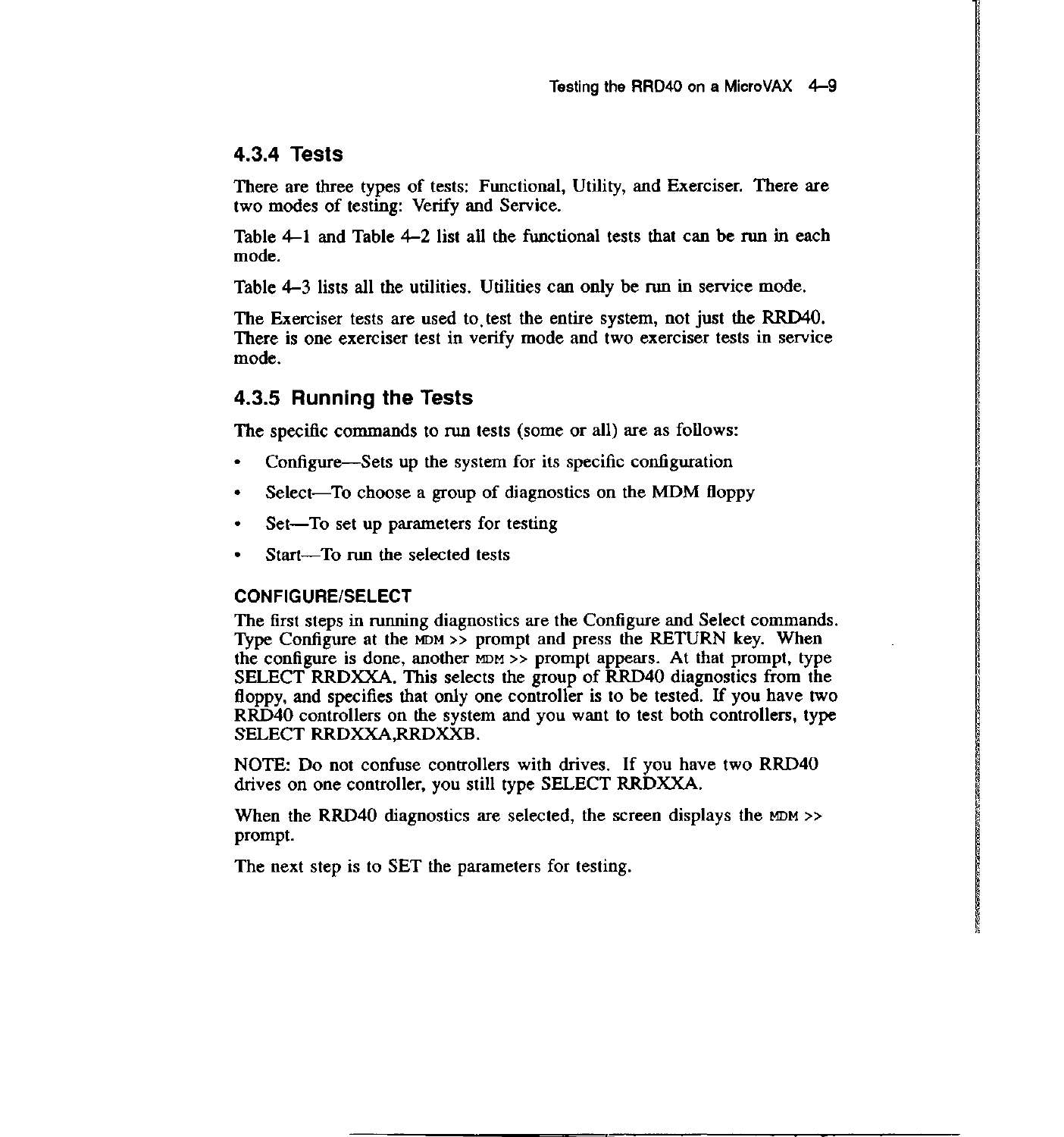| Command                |                                        |                                                                                                                                                                                                                                                       |
|------------------------|----------------------------------------|-------------------------------------------------------------------------------------------------------------------------------------------------------------------------------------------------------------------------------------------------------|
| Group                  | What to Type In                        | <b>What the Command Does</b>                                                                                                                                                                                                                          |
|                        | <b>SET SECTION</b><br><b>UTILITY</b>   | This section has two different tests that<br>can be set. Utility Test 1 enables the<br>RRD50/RRD40 firmware error logs.<br>Utility Test 2 is for updating the serial<br>RAM in the event that a new revision<br>level of the controller is installed. |
|                        | <b>SET SECTION</b><br><b>EXERCISER</b> | This command selects the exerciser tests.<br>In verify mode, there is one exerciser<br>test. In service mode, there are two<br>exerciser tests. These tests exercise the<br>RRD40 as well as other storage devices<br>on the system.                  |
| <b>NUMBER</b>          |                                        |                                                                                                                                                                                                                                                       |
|                        | <b>SET TEST ALL</b>                    | This command runs all tests in the mode<br>and section selected. (Verify mode runs<br>tests $1 - 17$ ; Service mode runs tests<br>$1 - 21.$                                                                                                           |
|                        | <b>SET TEST number</b>                 | This command runs a specific test or<br>a specific series of tests. (Examples:<br>SET TEST 2: runs test 2. SET TEST<br>2-4: runs tests 2, 3, and 4. SET TEST<br>$2,4-6,8$ : runs tests 2, 4, 5, 6, and 8.)                                            |
| TIMES TO<br><b>RUN</b> |                                        |                                                                                                                                                                                                                                                       |
|                        | <b>SET PASSES number</b>               | This command runs tests the number<br>of times specified in this command:<br>Example: the command SET PASSES<br>10 runs each test that is Set to run 10<br>times.                                                                                     |
| <b>STATUS</b>          |                                        |                                                                                                                                                                                                                                                       |
|                        | <b>SHOW</b><br><b>CONFIGURATION</b>    | This command shows the number of<br>RRD50/RRD40 controllers being tested.                                                                                                                                                                             |
|                        | <b>SHOW DEFAULT</b>                    | This command shows the current<br>selected testing parameters.                                                                                                                                                                                        |

**Table 4-4 (Cont.) Diagnostic Monitor: Set/Show Commands** 

 $\frac{1}{2}$ 

 $-$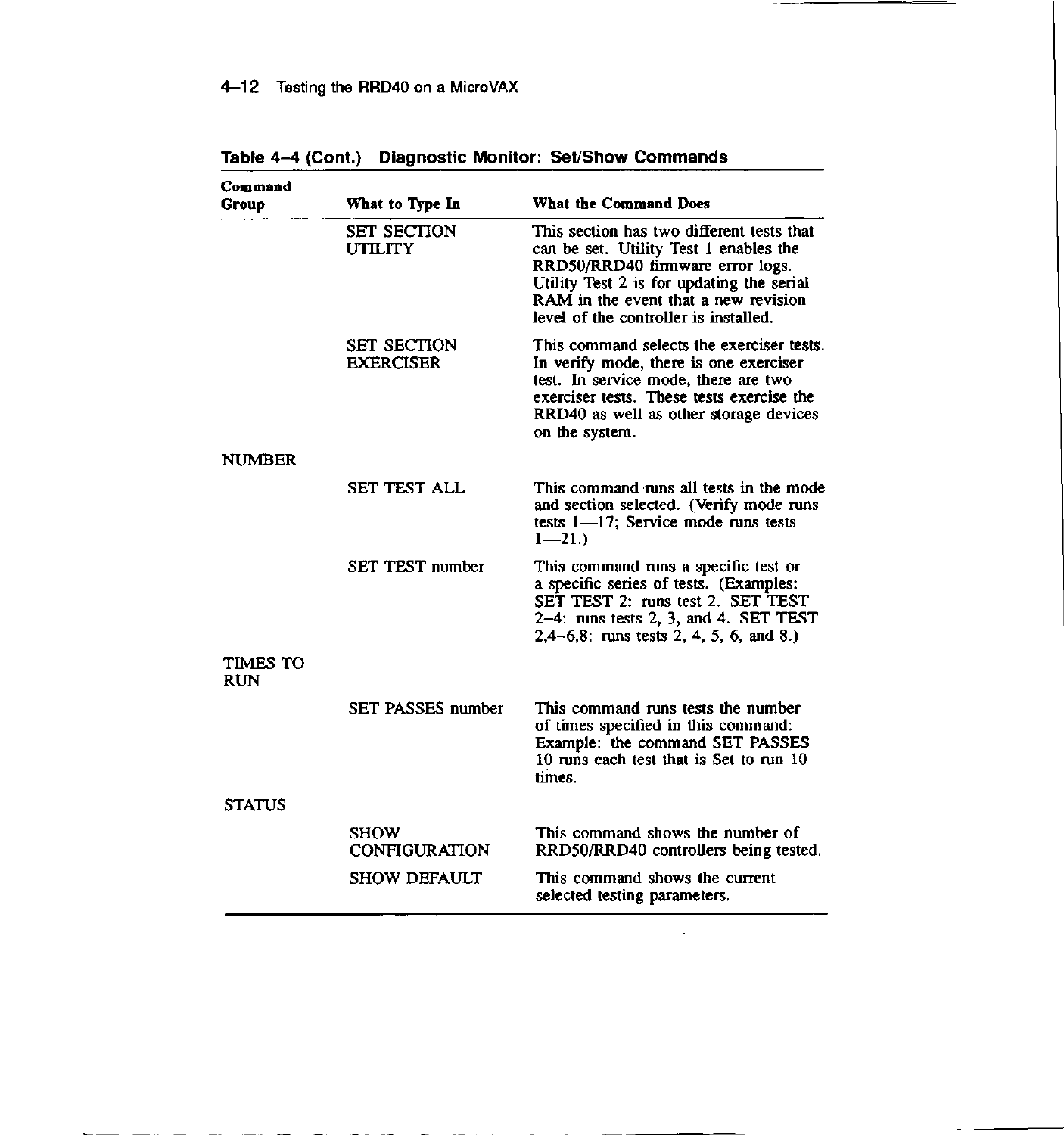.

| Command        |                                          |                                                                                                                                                                                                                                  |
|----------------|------------------------------------------|----------------------------------------------------------------------------------------------------------------------------------------------------------------------------------------------------------------------------------|
| Group          | What to Type In                          | What the Command Does                                                                                                                                                                                                            |
| MESSAGE        |                                          |                                                                                                                                                                                                                                  |
|                | <b>SET DETAILED</b><br>MESSAGE OFF       | This command gives a brief message if<br>a test fails (in either mode).                                                                                                                                                          |
|                | <b>SET DETAILED</b><br><b>MESSAGE ON</b> | This command causes a detailed error<br>report to display on the screen in the<br>event that a test fails. The error report is<br>for use by Field Service and should not<br>be run by customers.                                |
| PROGRESS       |                                          |                                                                                                                                                                                                                                  |
|                | SET PROGRESS OFF                         | This command does NOT give a<br>progress report on the screen.                                                                                                                                                                   |
|                | <b>SET PROGRESS</b><br><b>BRIEF</b>      | This command gives a screen message<br>for successful completion of a test (full<br>number of passes). For example, if you<br>run test number 5 ten times, the screen<br>displays a message after the tenth pass<br>of the test. |
|                | <b>SET PROGRESS</b><br><b>FULL</b>       | This command gives a screen message<br>for each run ("pass") of each test<br>(regardless of whether the test passes<br>or fails). If a test fails, a detailed error<br>report is given.                                          |
| MODE           |                                          |                                                                                                                                                                                                                                  |
|                | SET MODE VERIFY                          | This command selects Verify mode<br>(Customer tests 1-17. See Table 4-1<br>for test names). These tests take two to<br>three minutes (per drive) to run.                                                                         |
|                | <b>SET MODE SERVICE</b>                  | This command selects Service mode<br>(Tests 1-21, for use by Field Service.<br>See Table 4-2 for test names). These<br>tests take three to four hours (per drive)<br>to nin.                                                     |
| <b>SECTION</b> |                                          |                                                                                                                                                                                                                                  |
|                | SET SECTION<br><b>FUNCTIONAL</b>         | This command selects the functional<br>tests (Verify mode runs Tests 1--17;<br>Service mode runs Tests 1-21).                                                                                                                    |

Table 4-4 Diagnostic Monitor: Set/Show Commands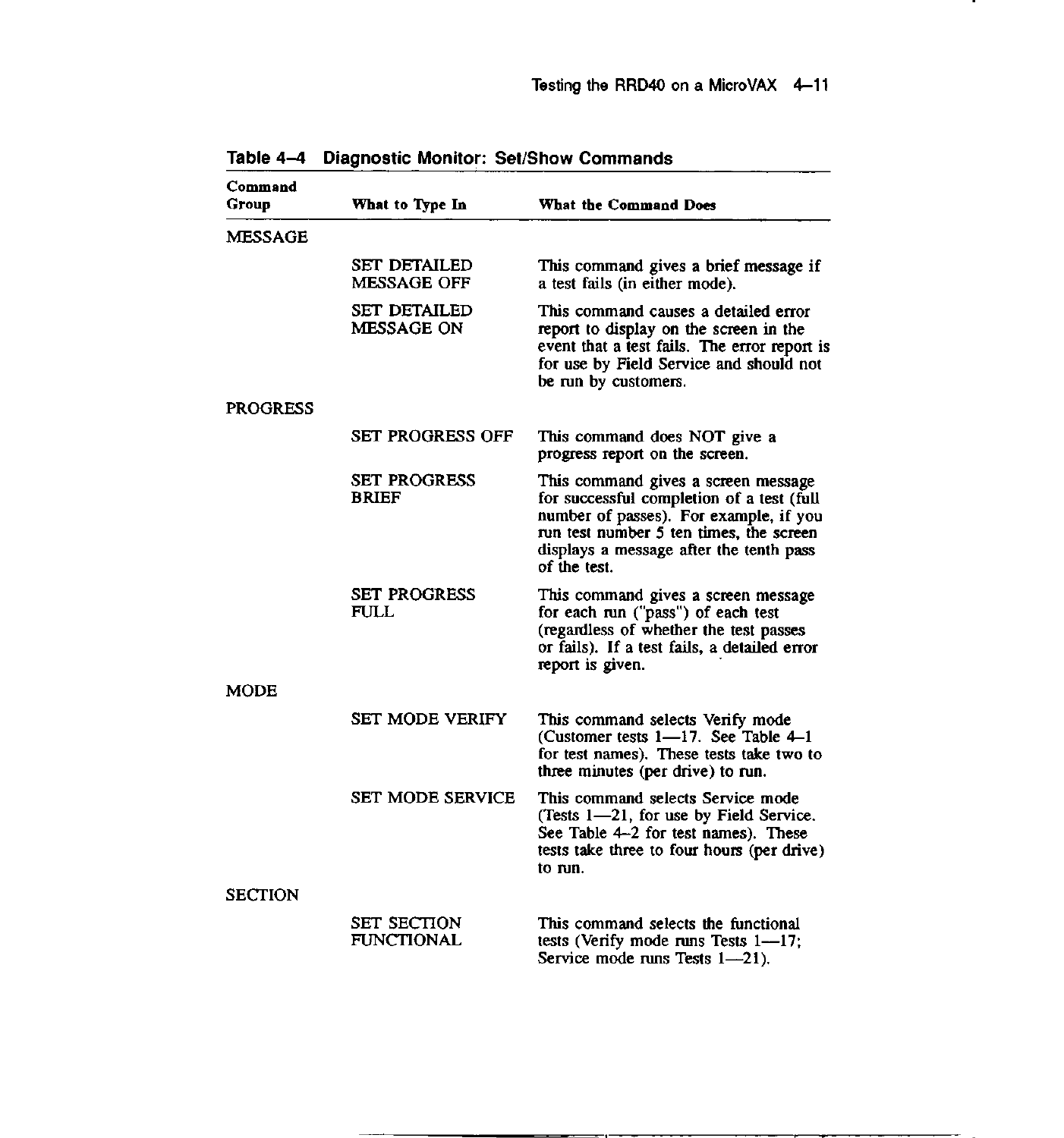## 4-14 Testing the RRD40 on a MicroVAX

 $\overline{a}$   $\overline{a}$ 

 $\sim$ 

 $-$ 

 $\frac{1}{2}$ 

 $\sim$  .

 $\sim$   $\sim$   $-$ 

 $\overline{\phantom{a}}$ 

 $\frac{1}{2} \frac{1}{2} \frac{1}{2} \frac{1}{2} \frac{1}{2} \frac{1}{2} \frac{1}{2} \frac{1}{2} \frac{1}{2} \frac{1}{2} \frac{1}{2} \frac{1}{2} \frac{1}{2} \frac{1}{2} \frac{1}{2} \frac{1}{2} \frac{1}{2} \frac{1}{2} \frac{1}{2} \frac{1}{2} \frac{1}{2} \frac{1}{2} \frac{1}{2} \frac{1}{2} \frac{1}{2} \frac{1}{2} \frac{1}{2} \frac{1}{2} \frac{1}{2} \frac{1}{2} \frac{1}{2} \frac{$ 

 $\mathcal{L}$ 

| <b>CODE</b>    | <b>MEANING</b>                                       |
|----------------|------------------------------------------------------|
| 00             | No error                                             |
| 02             | Illegal sector address                               |
| 03             | Sync error                                           |
| 04             | Seek error (the requested sector could not be found) |
| 05             | Track error                                          |
| 06             | End of disk                                          |
| 08             | Focus error                                          |
| 09             | Illegal disk                                         |
| 0 <sub>B</sub> | ROM error                                            |
| 0 <sup>C</sup> | RAM error                                            |
| 0 <sub>D</sub> | Disc not readable                                    |
| 0E             | Hard reset complete                                  |
| 0F             | Operator requested spin down                         |
| 10             | Selected disk not present (Jukebox only)             |
| 13             | Unit number changed                                  |
| 14             | Radial error                                         |
| 15             | Spin down due to inactivity timeout                  |
| 16             | Operator requested spin up                           |
| 18             | Subcode error                                        |
| 19             | Illegal stop address                                 |
| 1A             | Stop address out of track                            |
| 1 <sub>B</sub> | Track not on disc                                    |
| 1 <sub>C</sub> | Command not according to track                       |
| 1D             | Wrong scan result                                    |
| 1E             | Disc cover in drive                                  |

Table 4-5 Drive Error Codes (Service Mode Only)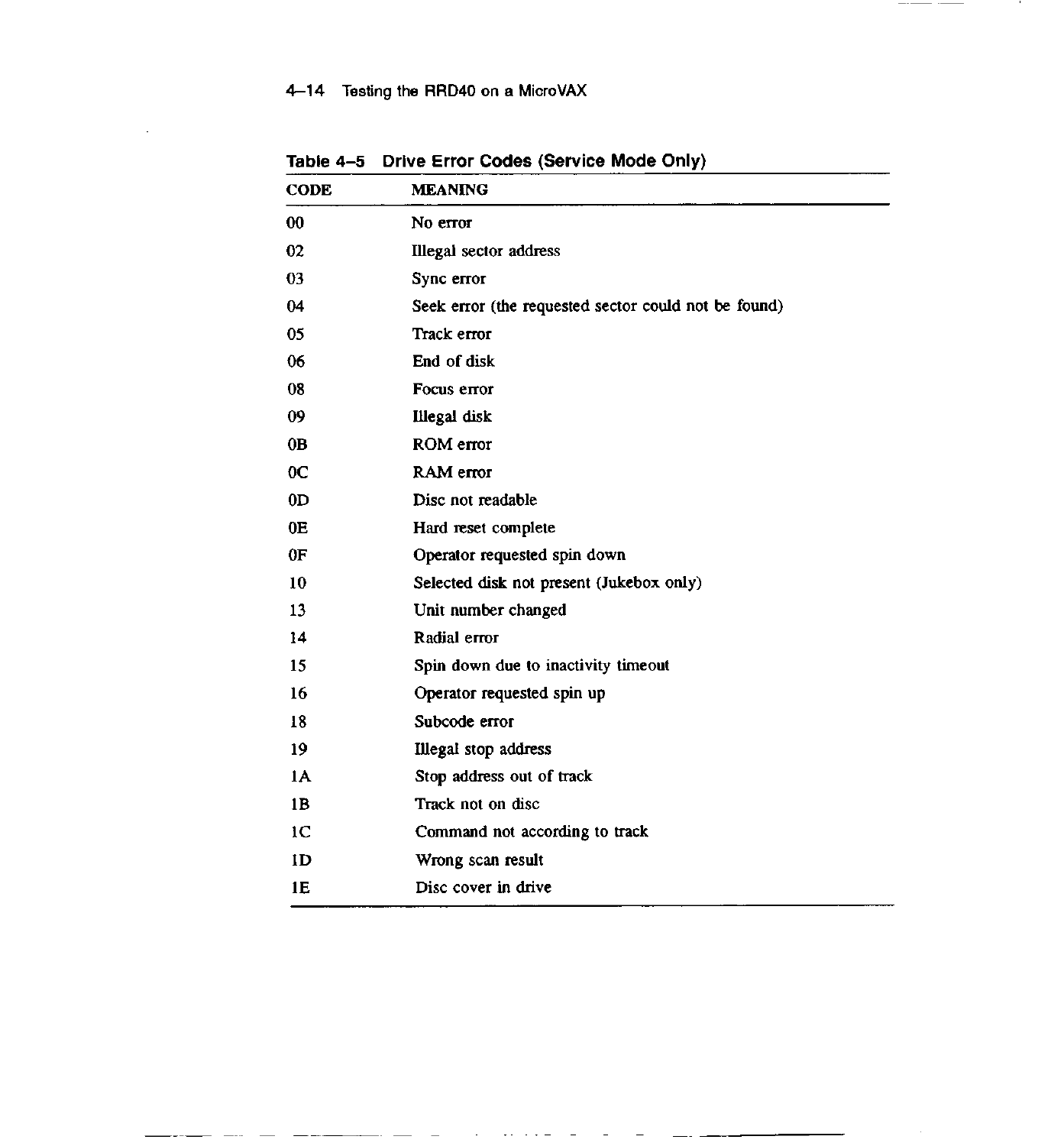$\label{eq:2.1} \begin{array}{ll} \displaystyle \frac{1}{2} \sum_{i=1}^{n} \sum_{j=1}^{n} \sum_{j=1}^{n} \sum_{j=1}^{n} \sum_{j=1}^{n} \sum_{j=1}^{n} \sum_{j=1}^{n} \sum_{j=1}^{n} \sum_{j=1}^{n} \sum_{j=1}^{n} \sum_{j=1}^{n} \sum_{j=1}^{n} \sum_{j=1}^{n} \sum_{j=1}^{n} \sum_{j=1}^{n} \sum_{j=1}^{n} \sum_{j=1}^{n} \sum_{j=1}^{n} \sum_{j=1}^{n} \sum_{j$ 

#### **4.3.6 Error Reports**

If a test fails, an error message displays.

EXAMPLE: During verify mode testing (with DETAILED MESSAGE OFF), the RRD40 Drive Microdiagnostics Test (Test 11) failed. The following appears on the screen:

**RRDXXA -- Error Number 1103**  RRD50/RRD40 DRIVE FAILED MICRODIAGNOSTIC TEST RRD50/RRD40 CABLE/DRIVE A

The four-digit error number (code) that is given on the screen has the following format.

TTSS:

where  $TT$  is the test number (defined in Table 4-1 and Table 4-2), and SS is the section of the test that failed.

**1n** the previous example, the error number is 1103. This means that Test 11 (Microdiagnostic Test), Section 3, failed.

#### **DETAILED ERROR REPORT**

When SET DETAILED MESSAGE ON is set in service mode, a detailed error report displays if a test fails. This error report is for use by specially trained technicians and field engineers.

If two disc drives exist on one controller, this report also defines which one of the two drives on that controller failed. The report identifies the two drives by port number. Port A is the drive attached to the A connector on the connector panel. Port B is the drive attached to the B connector on the connector panel.

The detailed error report defines the failed test, giving specific error codes for the disc drive or controller, whichever applies. Drive error codes are listed in Table 4-5. Controller error codes are listed in Table 4-6.

#### **WHAT TO DO WHEN A TEST FAILS**

When a test fails, always try again. If the test fails twice, contact your Digital service representative. Your service representative will instruct you on what to do.

Remember that you cannot replace the controller or any of its associated cables on Q-Bus host systems. You may void your service contract by opening up your host system. 1f you have questions on your contract limitations, call your Digital service representative or call 1-800-DIGITAL.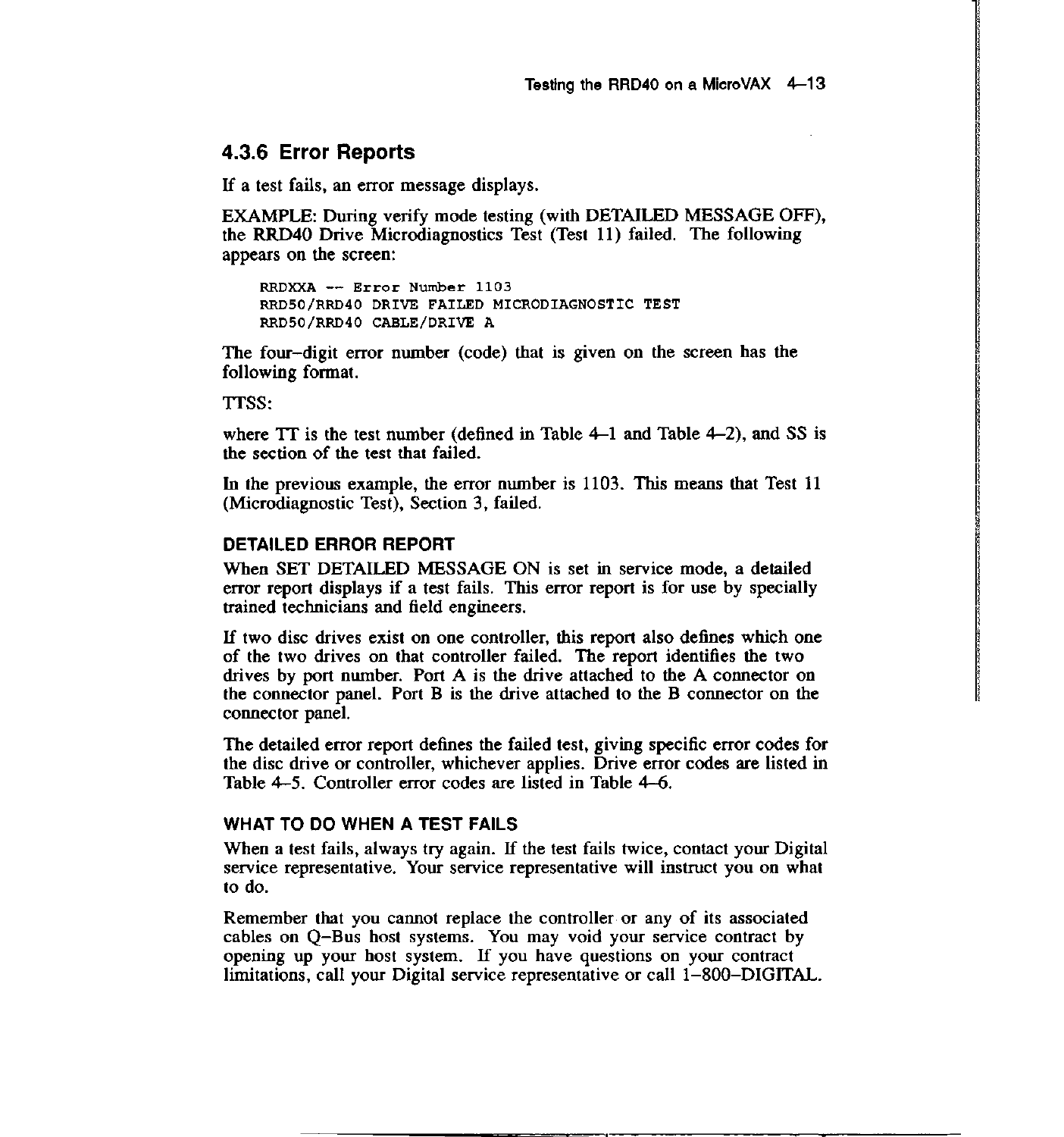### 4-16 Testing the RRD40 on a MicroVAX

 $\ddot{\phantom{1}}$ 

 $\bar{z}$ 

 $\bar{\tau}$ 

| <b>CODE</b> | <b>MEANING</b>                                               |
|-------------|--------------------------------------------------------------|
| 70          | Auto spin down function did not work                         |
| 80          | Illegal command test failed                                  |
| 83          | Spin up bit not set                                          |
| 84          | Spin down bit not set                                        |
| 93          | Soft read error, miscompare error, and data error            |
| 94          | Hard read error, miscompare error, and data error            |
| 96          | EDC error; ECC failed and EDC failed (Error 31, 32, and 33)  |
| 97          | Soft read error, miscompare error, and EDC error             |
| 98          | Hard read error, miscompare error, and EDC error             |
| A6          | Soft read error, miscompare error, data error, and EDC error |
| A7          | Hard read error, miscompare error, data error, and EDC error |

 $\ddot{\phantom{1}}$ 

 $\equiv$ 

Table 4-6 (Cont.) Controller Error Codes (Service Mode Only)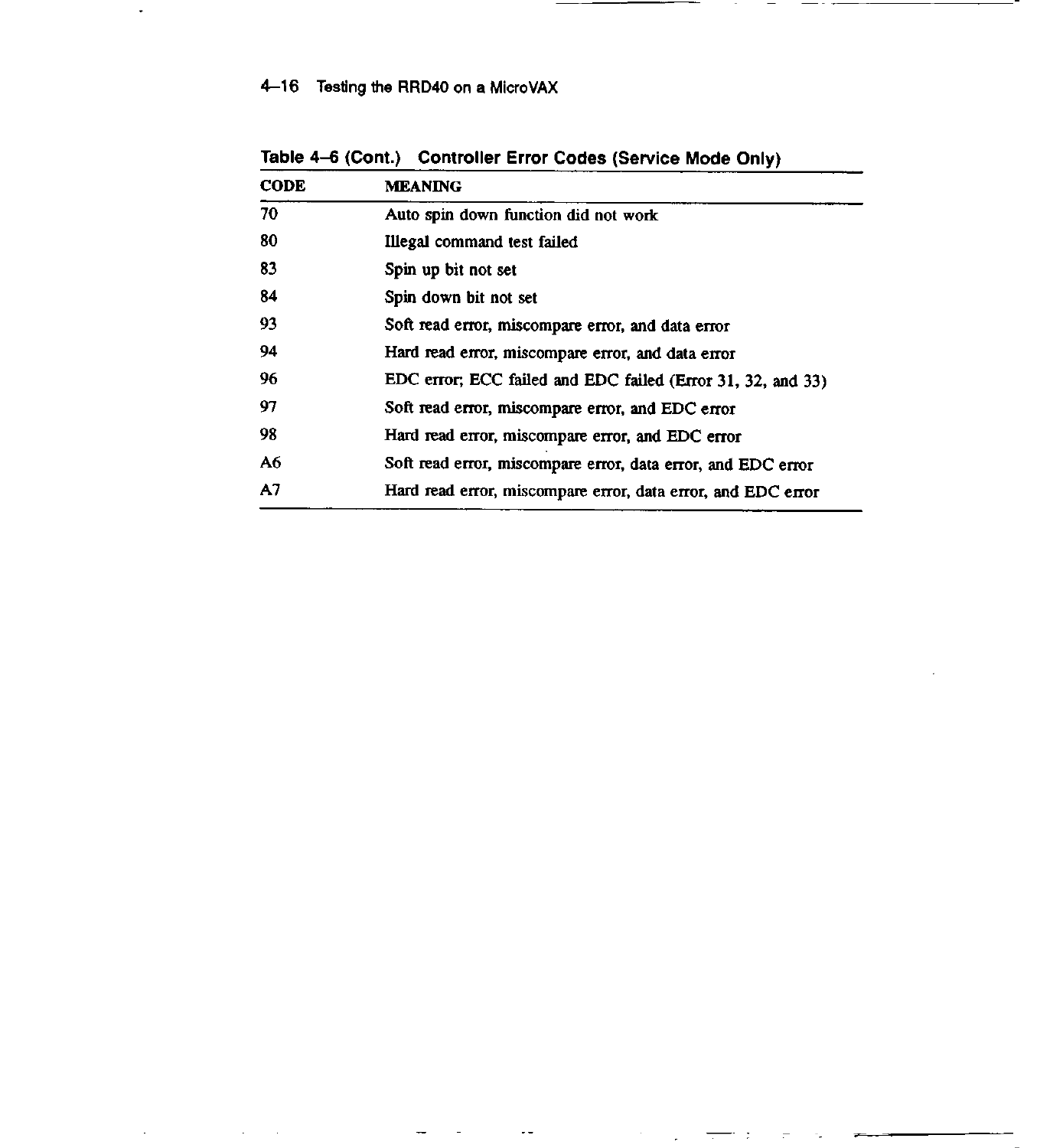**12** I! II lš. i<br>Markovinski koledar<br>Markovinski koledar I! II الاتحاد المراكز المراكز المراكز المراكز المراكز المراكز المراكز المراكز المراكز المراكز المراكز المراكز المراكز<br>المراكز المراكز المراكز المراكز المراكز المراكز المراكز المراكز المراكز المراكز المراكز المراكز المراكز المرا lk,

IS A REPORT OF THE REPORT OF THE RESIDENCE OF THE RESIDENCE OF THE RESIDENCE OF THE RESIDENCE OF THE RESIDENCE OF THE RESIDENCE OF THE RESIDENCE OF THE RESIDENCE OF THE RESIDENCE OF THE RESIDENCE OF THE RESIDENCE OF THE RE

**ISBN 978-878 Indiana**<br>Indiana **In Collection** 

**ISTORIA ANTIQUE ANTIQUE DE L'AUTORITA DE L'AUTORITA DE L'AUTORITA DE L'AUTORITA DE L'AUTORITA DE L'AUTORITA DE**<br>ISTORIA

**ISBN 2016年7月17日**<br>New York - アーラー・アーラー

l. l,

II المراجع بديها المراجع المراجع المراجع المراجع المراجع المراجع المراجع المراجع المراجع المراجع المراجع المراجع<br>المراجع

I i

**I in the Property of the Second Second Second Second Second Second Second Second Second Second Second Second S** 

!!<br>!! Alangan Y **ISBN 978-978-078 Internet Control International Control** ing ang kalamatan.<br>Mga ang kalamatan ! **International Control** II **International** fi li.<br>I **in the company's company's company's company's company's company's company's company's company's company's company's company's company's company's company's company's company's company's company's company's company's comp** ri **is a construction of the construction** In the Second Second Property of the II I ! ! Ji

| CODE | <b>MEANING</b>                                      |
|------|-----------------------------------------------------|
| 01   | Controller indicated request could not be performed |
| 02   | Controller indicated host access error              |
| 03   | Controller indicated sequence error                 |
| 04   | No disc in drive, or disc in upside down            |
| 05   | No drive                                            |
| 06   | Controller error                                    |
| 07   | Small disc error                                    |
| 08   | No free request packet controller error             |
| 09   | Drive has a fatal error                             |
| 10   | Abort set in request packet                         |
| 20   | Maximum access time is too high                     |
| 21   | Minimum access time is too high                     |
| 31   | Data error                                          |
| 33   | EDC failed                                          |
| 40   | Miscompare error                                    |
| 41   | Misposition error                                   |
| 42   | Soft read error                                     |
| 43   | Hard read error                                     |
| 50.  | Data transfer rate failed                           |
| 51   | Miscompare error and data error                     |
| 53.  | Soft read error and data error                      |
| 54   | Hard read error and data error                      |
| 55   | Miscompare error and EDC error                      |
| 56   | Soft read error and EDC error                       |
| 57   | Hard read error and EDC error                       |
| 64   | Miscompare error, data error, and EDC error         |
| 66   | Soft read error, data error, and EDC error          |
| 67   | Hard read error, data error, and EDC error          |

Table 4-6 Controller Error Codes (Service Mode Only)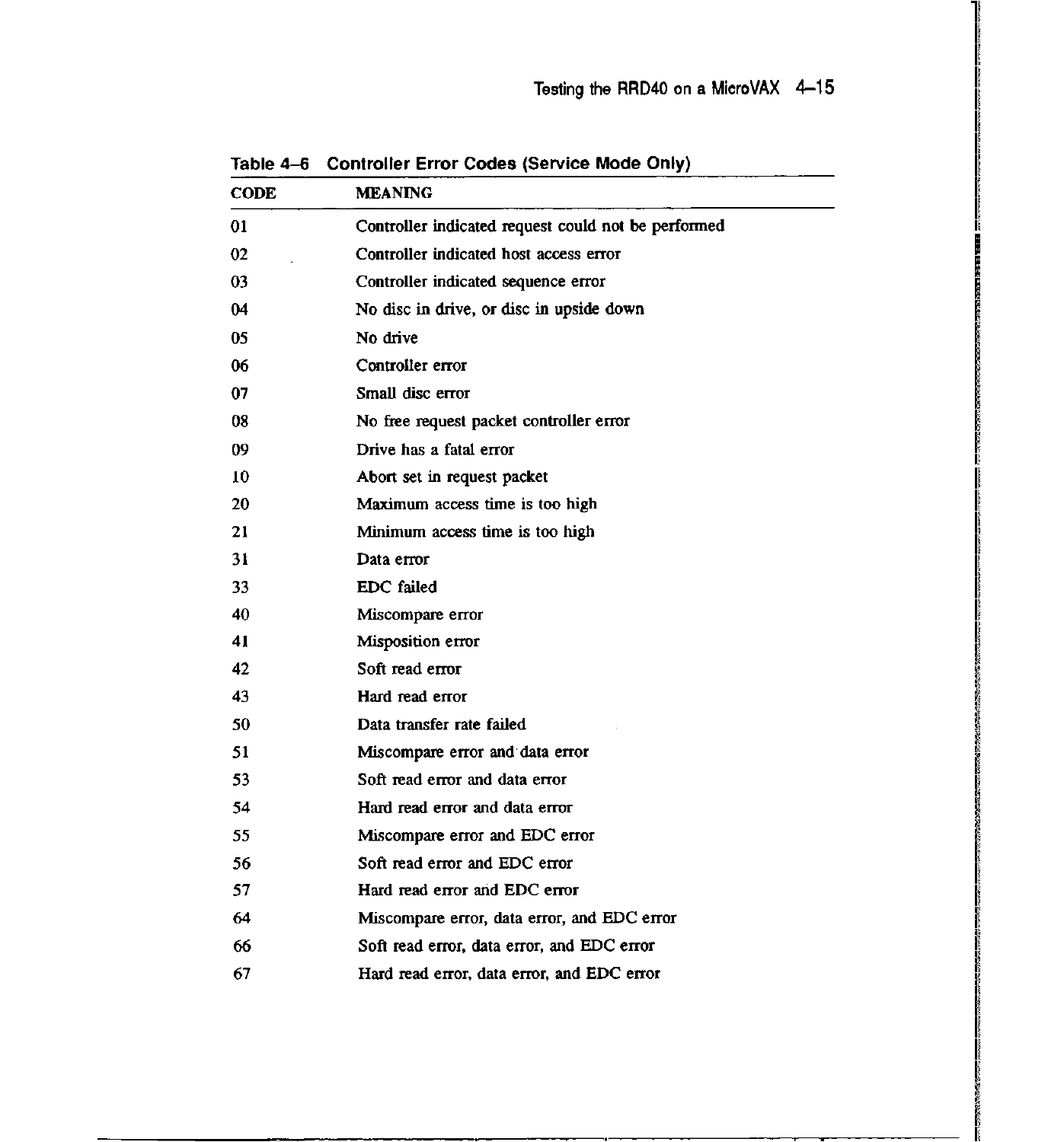Digital Field Service offers a range of flexible service plans.

**On-Site Service** offers the convenience of service at your site and insurance against unplanned repair bills. For a small monthly fee, you receive personal service from our service specialists. Within a few hours, a specialist is dispatched to your site with equipment and parts to give you fast and dependable maintenance.

**Basic Service** offers full coverage from 8 a.m. to 5 p.m., Monday through Friday. Options are available to extend your coverage to 12-, 16-, or 24-hour days, and to Saturdays, Sundays, and holidays.

**DECservice** offers a premium, on-site service providing committed response to remedial service requests made during contracted hours of coverage. Remedial maintenance will be performed continuously until the problem is resolved, which makes this service ideal for customers requiring maximum service performance.

Under Basic Service and DECservice, all parts, materials, and labor are covered in full.

**Carry-In Service** offers fast, personalized response, and the ability to plan your maintenance costs for a smaller monthly fee than On-Site Service. When you bring your unit to one of 160 Digital Servicenters worldwide, factory-trained personnel repair your unit within two days. This service is available on selected terminals and systems. Contact your local Digital Field Service office to see if this service is available for your unit.

Digital Servicenters are open during normal business hours, Monday through Friday.

**DECmailer** offers expert repair at a per use charge. This service is for users who have the technical resources to troubleshoot, identify, and isolate the module causing the problem. Mail the faulty module to our Customer Returns Center where the module will be repaired and mailed back to you within five days.